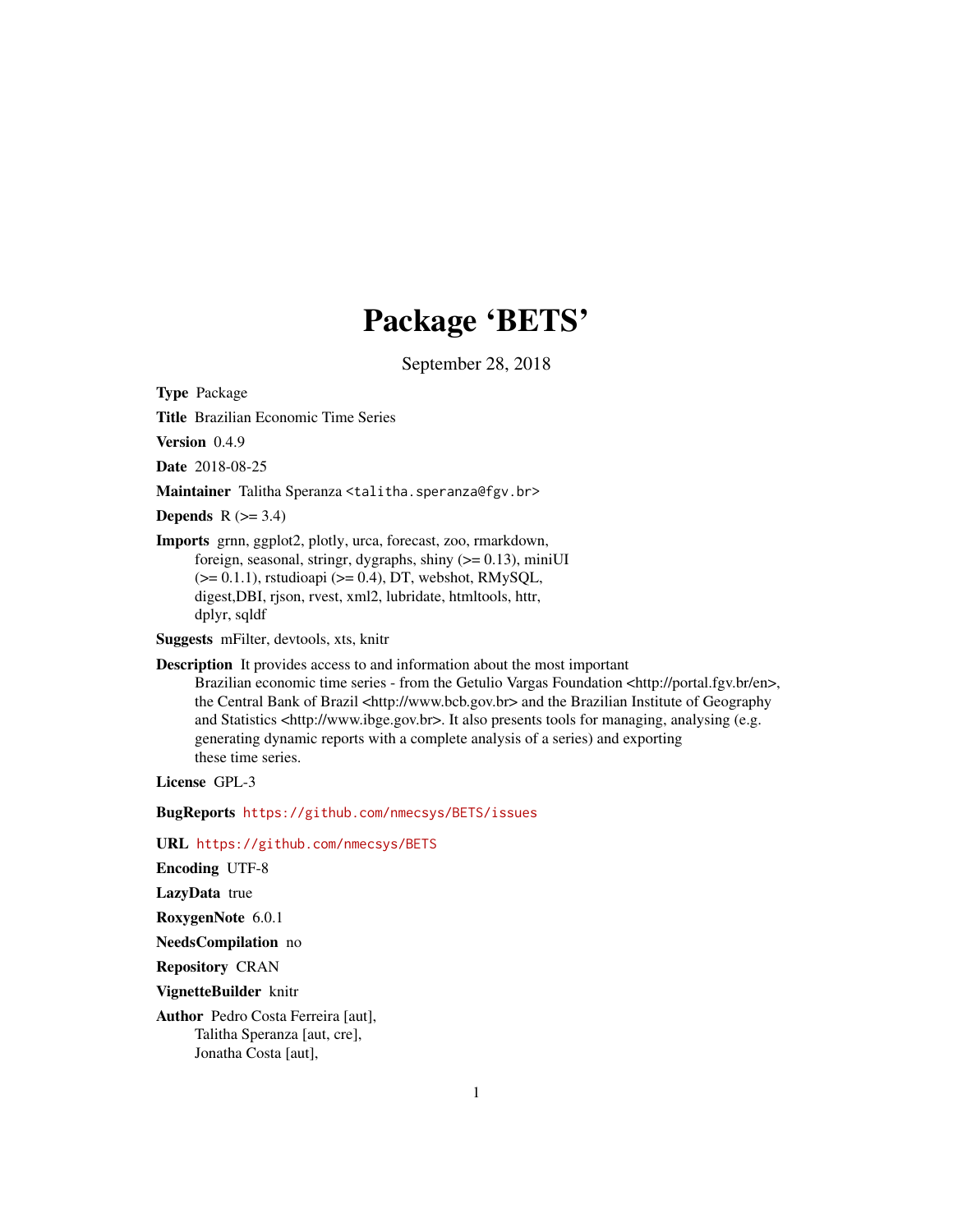Fernando Teixeira [ctb], Daiane Marcolino [ctb]

Date/Publication 2018-09-28 17:10:03 UTC

# R topics documented:

|             | 3              |
|-------------|----------------|
|             | $\overline{4}$ |
|             | 5              |
|             | 6              |
|             | $\overline{7}$ |
|             | 8              |
|             | 9              |
| <b>BETS</b> | 10             |
|             | 10             |
|             | 11             |
|             | 11             |
|             | 12             |
|             | 15             |
|             | 15             |
|             | 17             |
|             | 18             |
|             | 19             |
|             | 20             |
|             | 20             |
|             | 20             |
| 21          |                |
|             | 22             |
|             | 23             |
|             | 24             |
|             | 24             |
|             | 25             |
| 25          |                |
|             | 26             |
|             | 26             |
|             | 27             |
|             | 27             |
| 28          |                |
| 28          |                |
|             | 29             |
| 29          |                |
|             | 30             |
| 30          |                |
| 31          |                |
| 31          |                |
| 32          |                |
| 32          |                |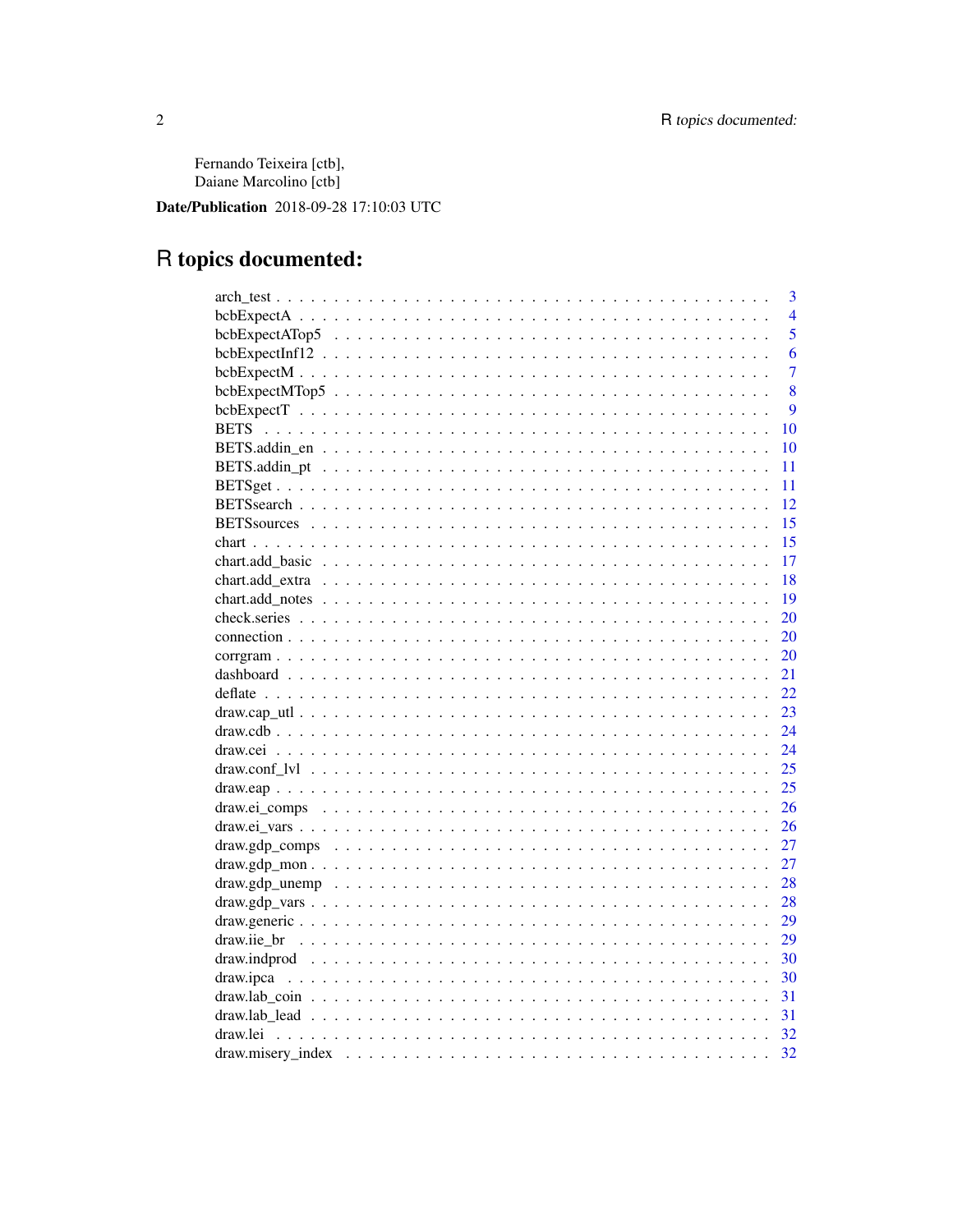<span id="page-2-0"></span>

|       | 34  |
|-------|-----|
|       |     |
|       | 35  |
|       | -35 |
|       | 37  |
|       |     |
|       |     |
|       | -39 |
|       | 40  |
|       | -41 |
|       |     |
|       |     |
|       | -45 |
|       | 46  |
|       | 47  |
|       | 47  |
|       | 48  |
|       | 49  |
|       | .50 |
|       | .50 |
|       |     |
|       |     |
| Index | 53  |

<span id="page-2-1"></span>arch\_test *Perform an ARCH test*

# Description

Performs an ARCH test and show the results. Formerly, this function was part of FinTS, now an obsoleted package.

# Usage

 $arch_test(x, lags = 12, demean = FALSE, alpha = 0.5)$ 

| x      | A ts object. The time series              |
|--------|-------------------------------------------|
| lags   | An integer. Maximum number of lags        |
| demean | A boolean. Should the series be demeaned? |
| alpha  | A numeric value. Significance level       |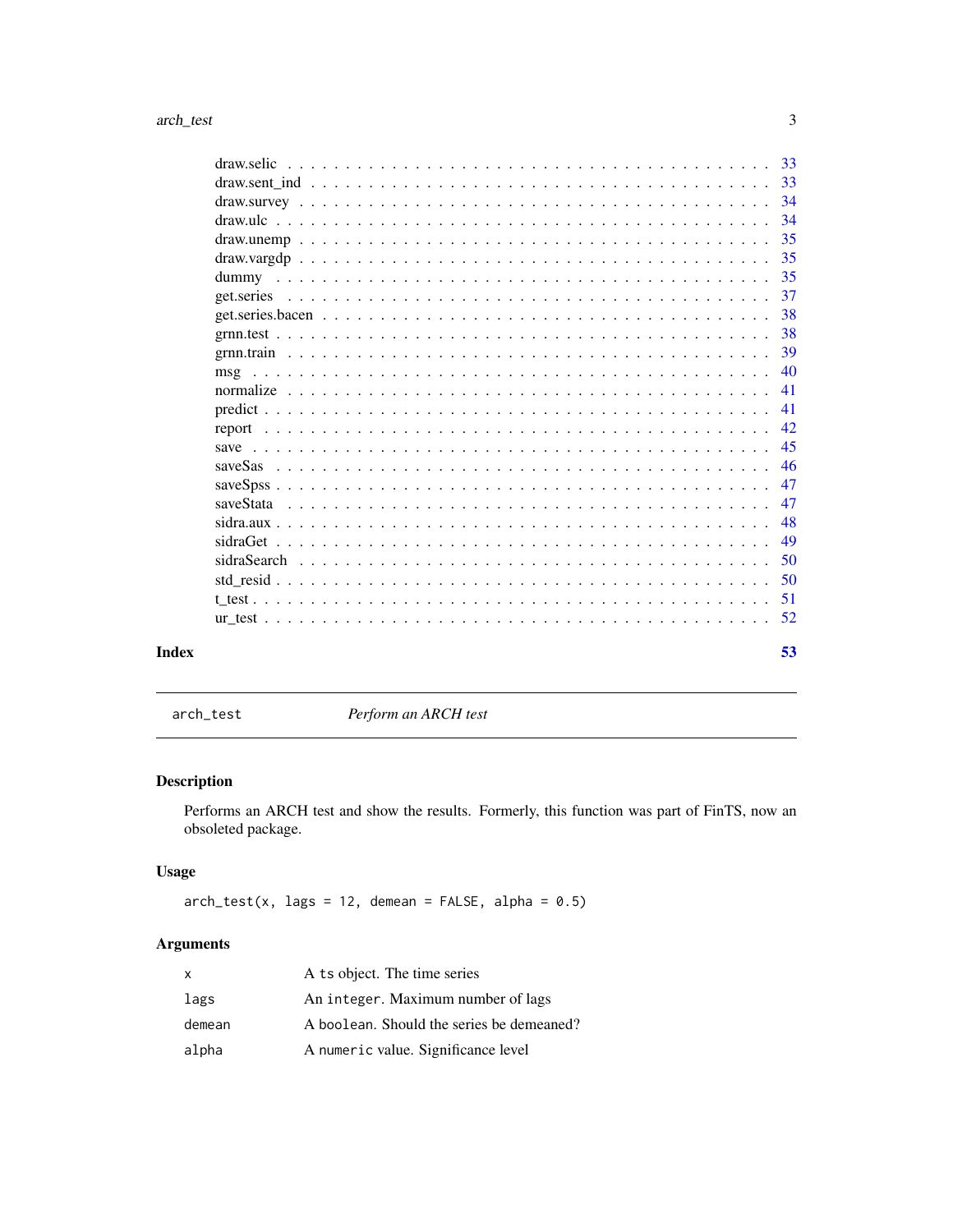#### <span id="page-3-0"></span>Value

A list with the results of the ARCH test

#### Author(s)

Spencer Graves <spencer.graves@prodsyse.com>, Talitha Speranza <talitha.speranza@fgv.br>

| bcbExpectA<br>bcbExpectA |
|--------------------------|
|--------------------------|

#### Description

Market Expectations with annual reference.

#### Usage

```
bcbExpectA(indicator = "IPCA", limit = 100, variables = c("Media",
  "Mediana", "DesvioPadrao", "CoeficienteVariacao", "Minimo", "Maximo",
  "numeroRespondentes", "baseCalculo"), start, end)
```
# Arguments

| indicator | A string. Available indicator.                                                                      |
|-----------|-----------------------------------------------------------------------------------------------------|
| limit     | A integer. A limint of data in request, top is 10000.                                               |
| variables | Possible options: "Media", "Mediana", "DesvioPadrao", "CoeficienteVariacao",<br>"Minimo", "Maximo". |
| start     | Initial date at which the data was projected, in ISO format.                                        |
| end       | Final date at which the data was projected, in ISO format.                                          |

#### Value

A data.frame.

#### Note

The available indicators are: Balanca comercial, Balanco de pagamentos, Fiscal, IGP-DI, IGP-M, INPC, IPA-DI, IPA-M, IPCA, IPCA-15, IPC-FIPE, Precos administrados por contrato e monitorado, Producao industrial, PIB Industrial, PIB Servicos, PIB Total, Meta para taxa over-selic e Taxa de cambio.

In collaboration with Angelo Salton <https://github.com/angelosalton>.

#### Examples

# bcbExpectA()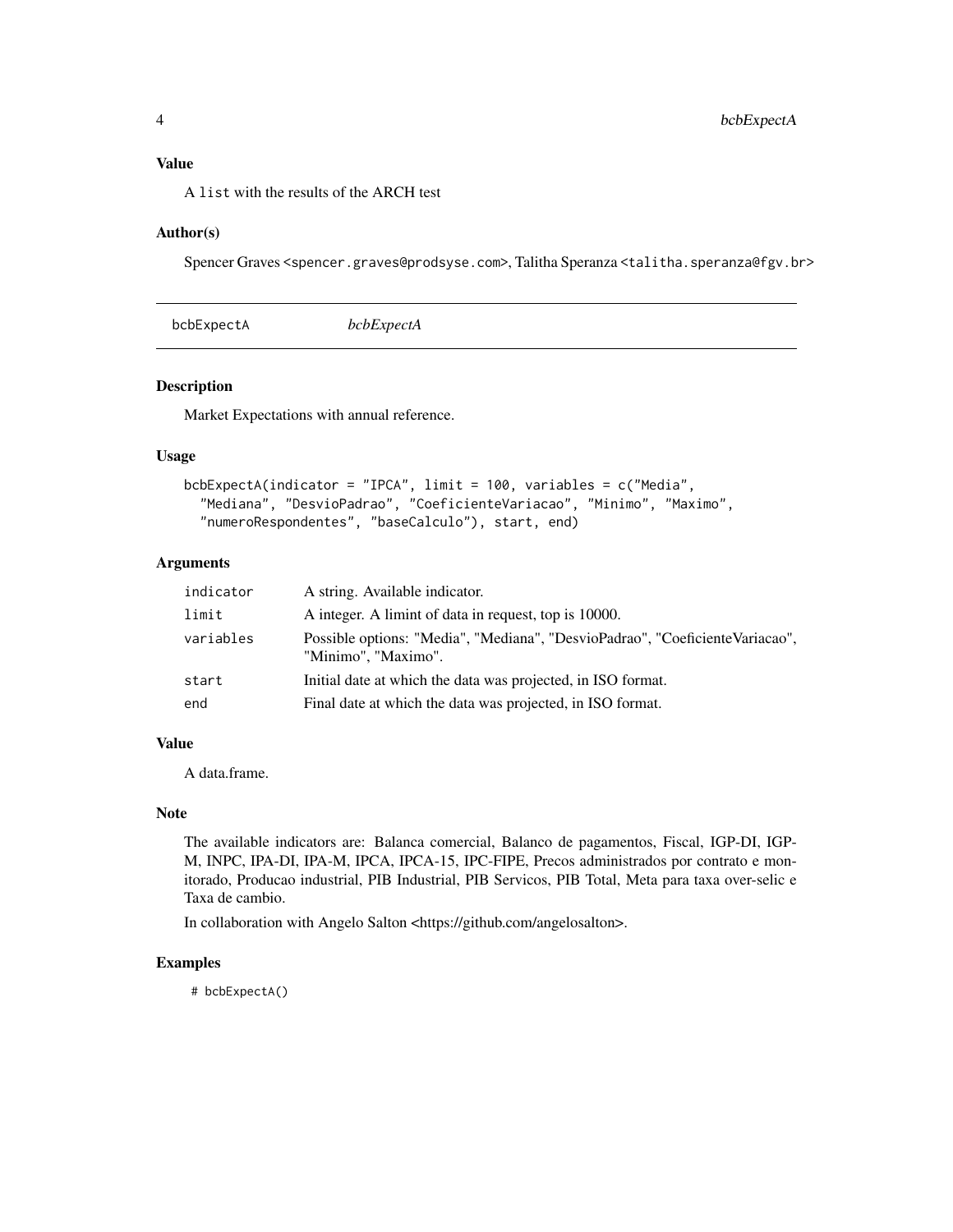<span id="page-4-0"></span>Annual Market Expectations Top5.

# Usage

```
bcbExpectATop5(indicator = "IGP-DI", limit = 100,
  variables = c("tipoCalculo", "Media", "Mediana", "DesvioPadrao",
  "CoeficienteVariacao", "Minimo", "Maximo"), start, end)
```
# Arguments

| indicator | A string. Available indicator.                                                                      |
|-----------|-----------------------------------------------------------------------------------------------------|
| limit     | A integer. A limint of data in request, top is 10000.                                               |
| variables | Possible options: "Media", "Mediana", "DesvioPadrao", "CoeficienteVariacao",<br>"Minimo", "Maximo". |
| start     | Initial date at which the data was projected, in ISO format.                                        |
| end       | Final date at which the data was projected, in ISO format.                                          |

# Value

A data.frame.

# Note

The available indicators are: IGP-DI, IGP-M, IPCA, Meta para taxa over-selic, Taxa de cambio.

# Examples

```
# bcbExpectATop5()
```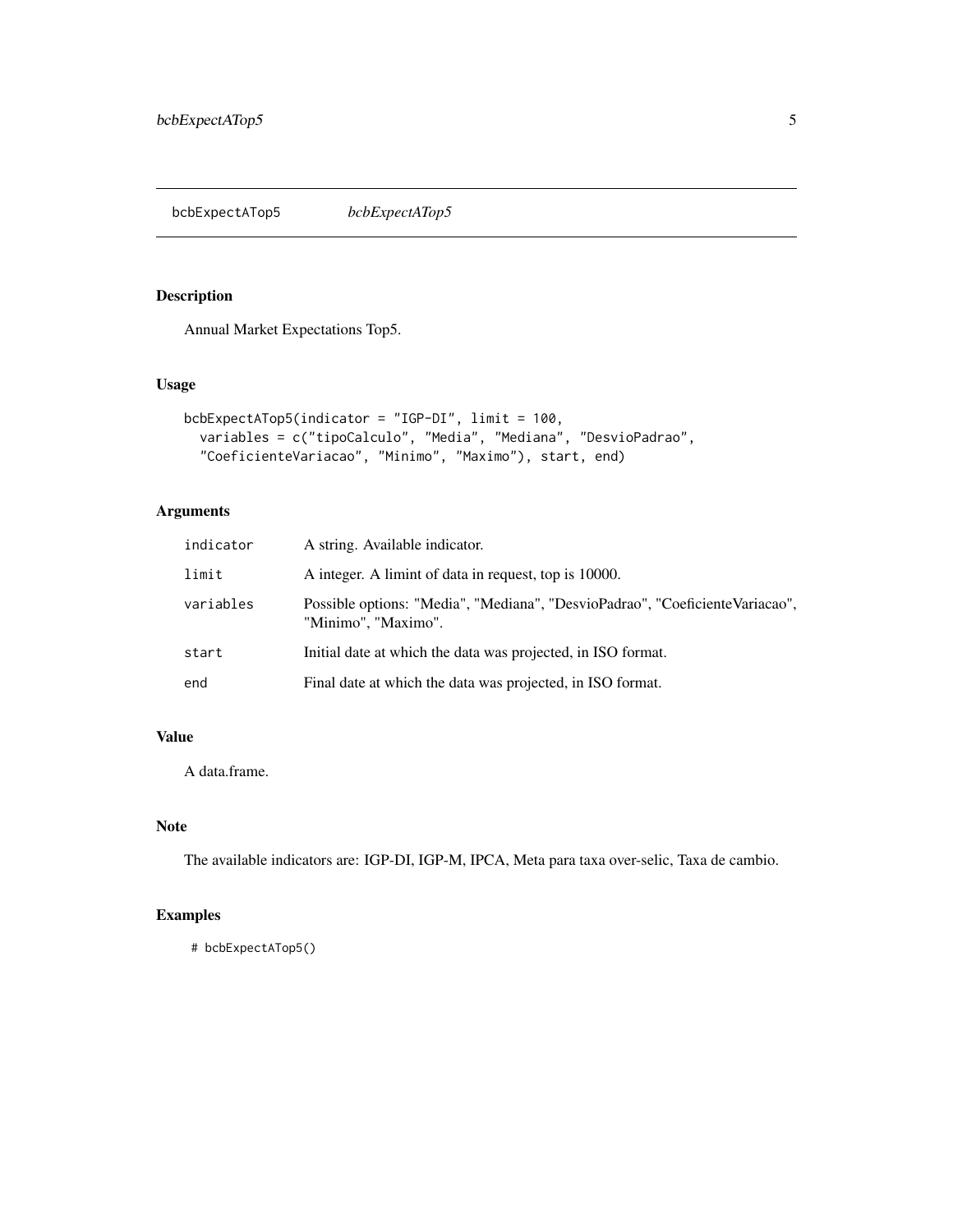<span id="page-5-0"></span>bcbExpectInf12 *bcbExpectInf12*

# Description

Market expectations for inflation in the next 12 months

#### Usage

```
bcbExpectInf12(indicator = "IPC-FIPE", limit = 100, variables = c("Media",
  "Mediana", "DesvioPadrao", "CoeficienteVariacao", "Minimo", "Maximo",
  "numeroRespondentes", "baseCalculo"), start, end)
```
# Arguments

| indicator | A string. Available indicator.                                                                      |
|-----------|-----------------------------------------------------------------------------------------------------|
| limit     | A integer. A limint of data in request, top is 10000.                                               |
| variables | Possible options: "Media", "Mediana", "DesvioPadrao", "CoeficienteVariacao",<br>"Minimo", "Maximo". |
| start     | Initial date at which the data was projected, in ISO format.                                        |
| end       | Final date at which the data was projected, in ISO format.                                          |

# Value

A data.frame.

#### Note

The available indicators are: IGP-DI, IGP-M, INPC, IPA-DI, IPA-M, IPCA, IPCA-15, IPC-FIPE.

# Examples

```
# bcbExpectInf12()
```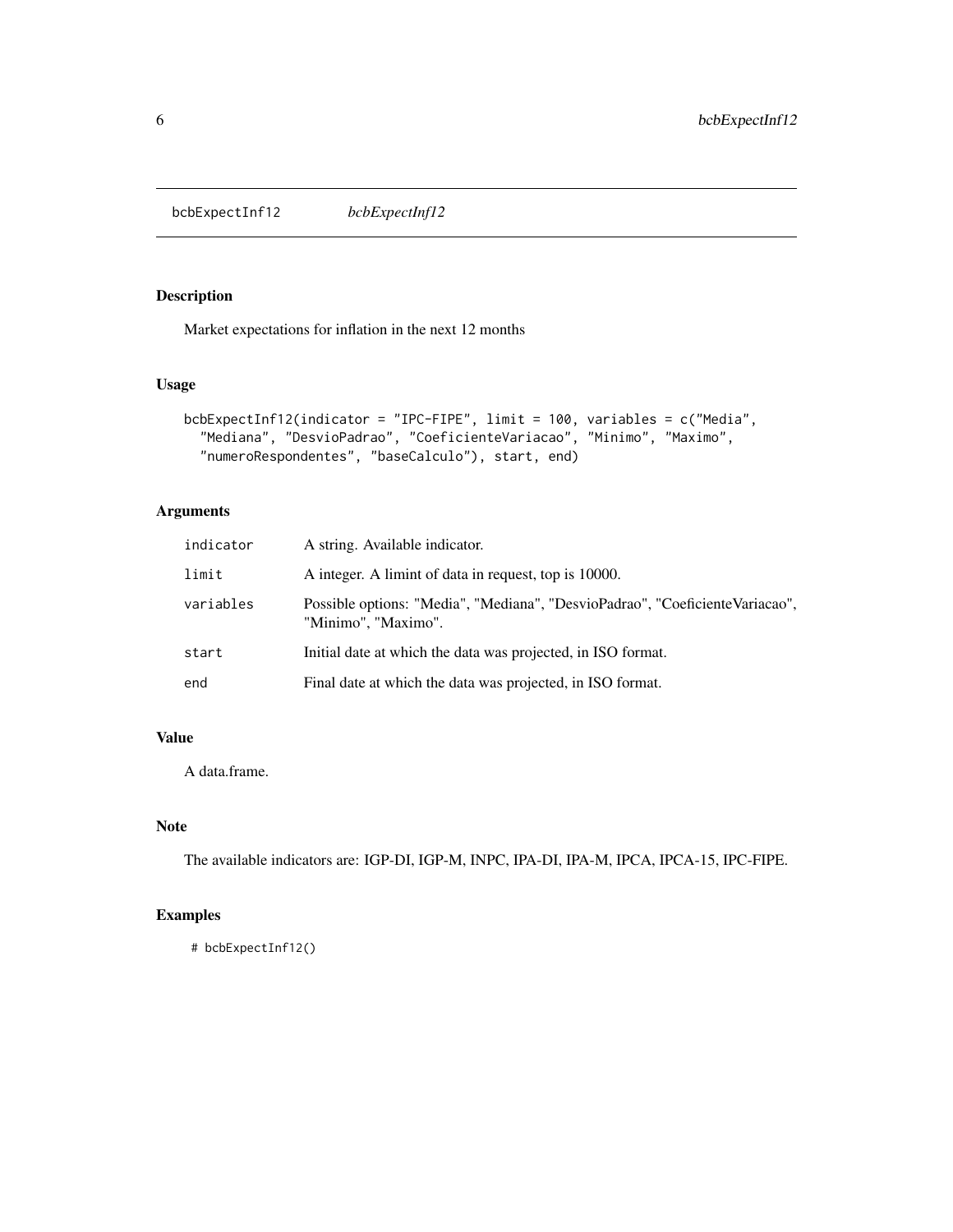<span id="page-6-0"></span>bcbExpectM *bcbExpectM*

# Description

Market Expectations with mensal reference.

#### Usage

```
bcbExpectM(indicator = "IPCA-15", limit = 100, variables = c("Media",
  "Mediana", "DesvioPadrao", "CoeficienteVariacao", "Minimo", "Maximo",
  "numeroRespondentes", "baseCalculo"), start, end)
```
# Arguments

| indicator | A string. Available indicator.                                                                      |
|-----------|-----------------------------------------------------------------------------------------------------|
| limit     | A integer. A limint of data in request, top is 10000.                                               |
| variables | Possible options: "Media", "Mediana", "DesvioPadrao", "CoeficienteVariacao",<br>"Minimo", "Maximo". |
| start     | Initial date at which the data was projected, in ISO format.                                        |
| end       | Final date at which the data was projected, in ISO format.                                          |

#### Value

A data.frame.

# Note

The available indicators are: IGP-DI, IGP-M, INPC, IPA-DI, IPA-M, IPCA, IPCA-15, IPC-FIPE, Producao industrial, Meta para taxa over-selic, Taxa de cambio .

# Examples

# bcbExpectM()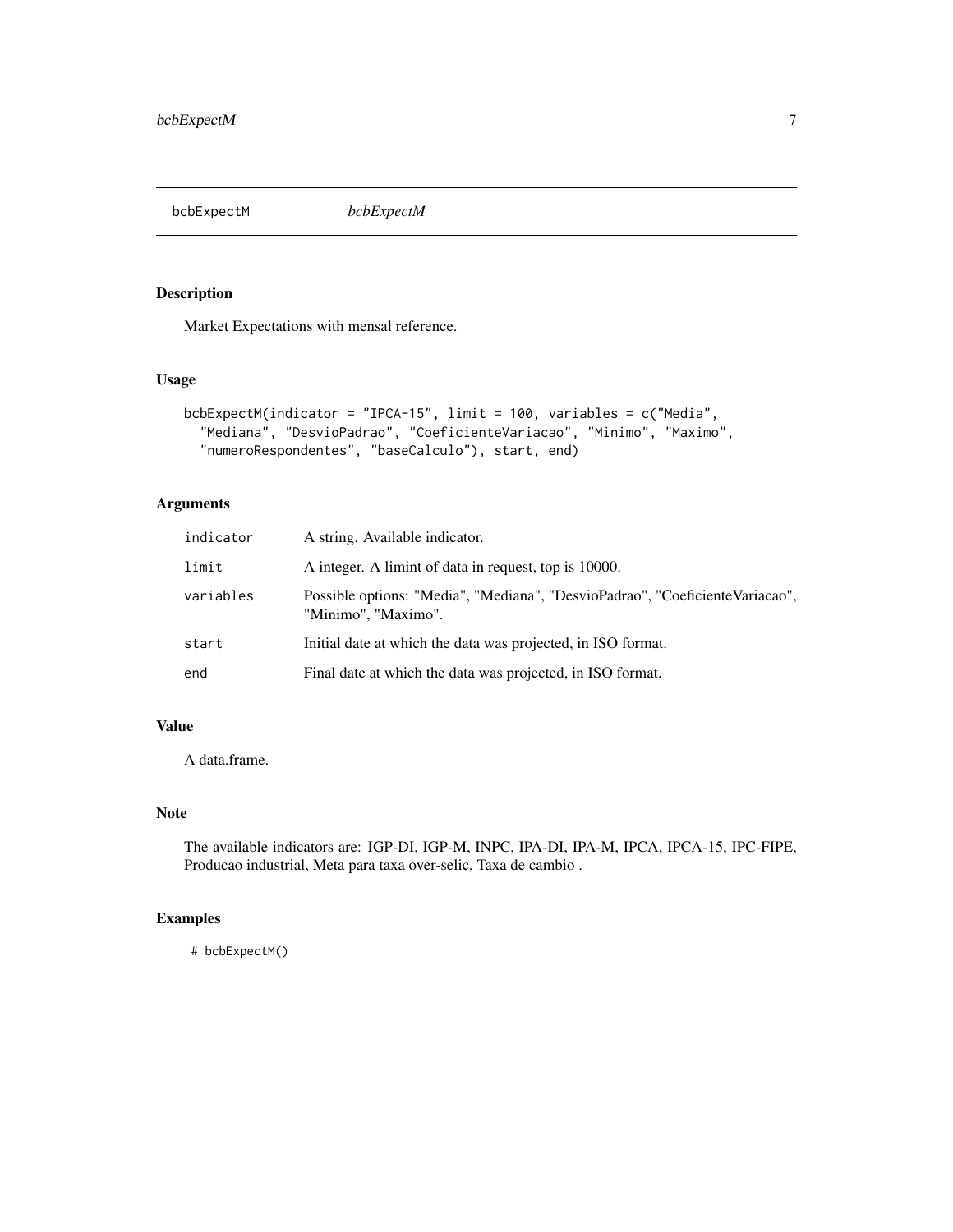<span id="page-7-0"></span>bcbExpectMTop5 *bcbExpectMTop5*

# Description

Monthly Market Expectations Top5.

### Usage

```
bcbExpectMTop5(indicator = "IGP-DI", limit = 100,
  variables = c("tipoCalculo", "Media", "Mediana", "DesvioPadrao",
  "CoeficienteVariacao", "Minimo", "Maximo"), start, end)
```
# Arguments

| indicator | A string. Available indicator.                                                                      |
|-----------|-----------------------------------------------------------------------------------------------------|
| limit     | A integer. A limint of data in request, top is 10000.                                               |
| variables | Possible options: "Media", "Mediana", "DesvioPadrao", "CoeficienteVariacao",<br>"Minimo", "Maximo". |
| start     | Initial date at which the data was projected, in ISO format.                                        |
| end       | Final date at which the data was projected, in ISO format.                                          |

# Value

A data.frame.

#### Note

The available indicators are: IGP-DI, IGP-M, IPCA, Meta para taxa over-selic, Taxa de cambio.

# Examples

```
# bcbExpectMTop5()
```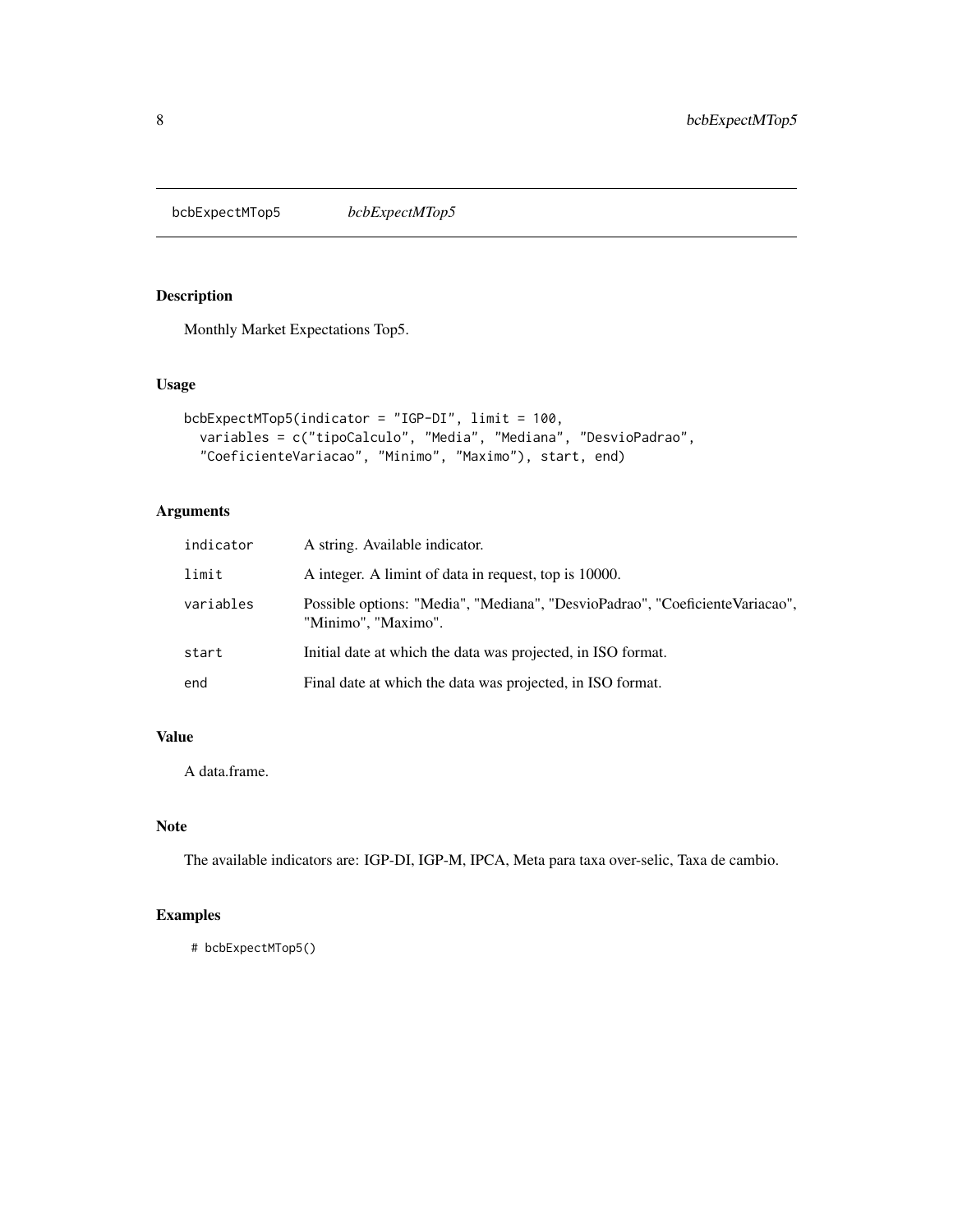<span id="page-8-0"></span>bcbExpectT *bcbExpectT*

# Description

Quarterly Market Expectations.

# Usage

```
bcbExpectT(indicator = "PIB Total", limit = 100, variables = c("Media",
  "Mediana", "DesvioPadrao", "CoeficienteVariacao", "Minimo", "Maximo",
  "numeroRespondentes"), start, end)
```
# Arguments

| indicator | A string. Available indicator.                                                                      |
|-----------|-----------------------------------------------------------------------------------------------------|
| limit     | A integer. A limint of data in request, top is 10000.                                               |
| variables | Possible options: "Media", "Mediana", "DesvioPadrao", "CoeficienteVariacao",<br>"Minimo", "Maximo". |
| start     | Initial date at which the data was projected, in ISO format.                                        |
| end       | Final date at which the data was projected, in ISO format.                                          |

# Value

A data.frame.

# Note

The available indicators are: PIB Agropecuario, PIB Industrial, PIB Serviços e PIB Total.

# Examples

# bcbExpectT()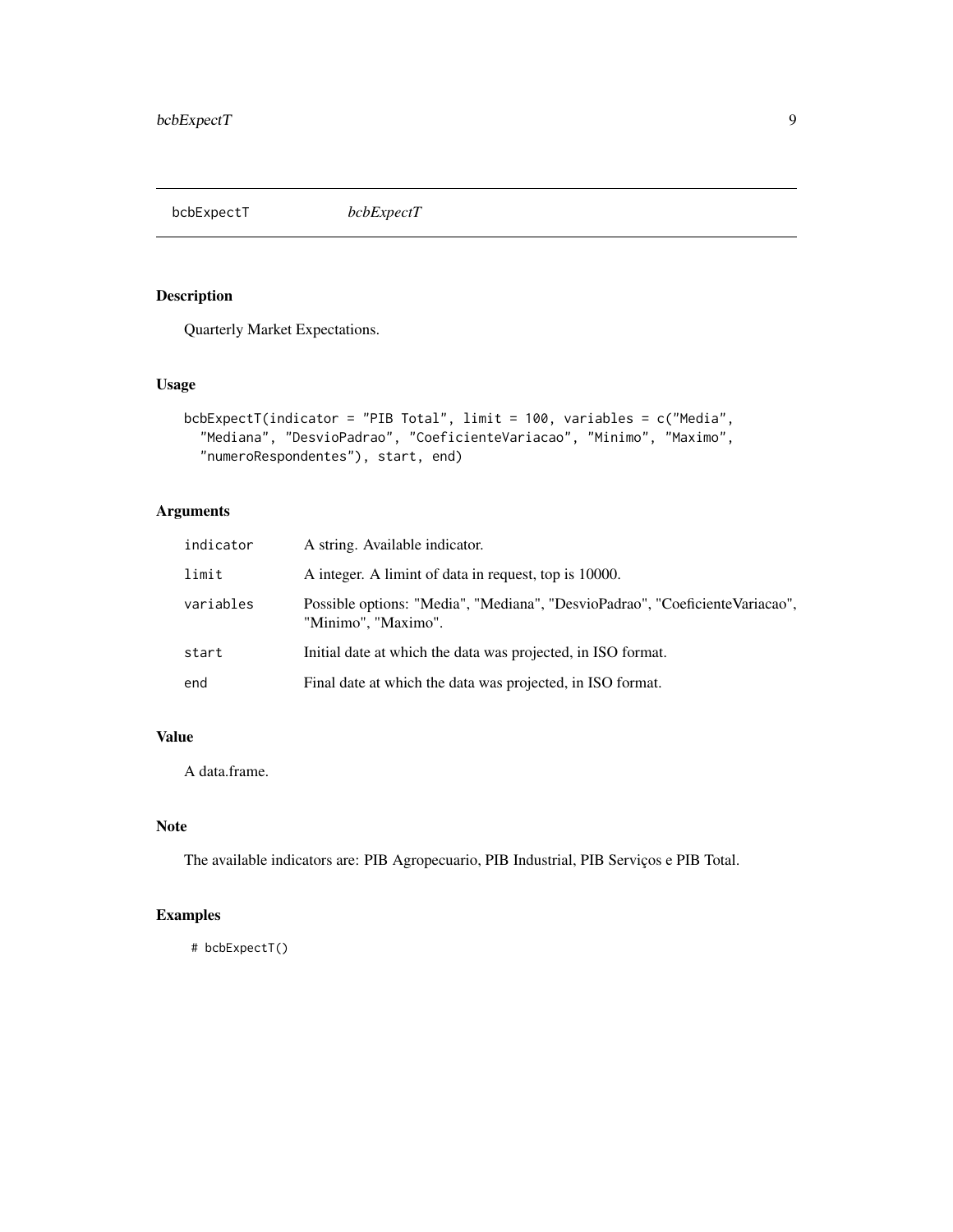<span id="page-9-0"></span>10 BETS.addin\_en

BETS *BETS: A package for obtaining and analysing thousands of Brazilian economic time series.*

#### **Description**

The Brazilian Economic Time Series (BETS) package provides access and information about the most important Brazilian economic time series.

These series are created by three influential centers: the Central Bank of Brazil (BCB), the Brazilian Institute of Geography and Statistics (IBGE) and the Brazilian Institute of Economics, from the Getulio Vargas Foundation (FVG-IBRE). Currently, there are more than 18.640 available time series, most of them free of charge. Besides providing access to this vast database, the package allows the user to interact with data in an easy and friendly way.

For instance, the user can search for a time series using keywords. More importantly, it installs several consecrated packages for time series analysis, giving the user the option to perform a complete analysis without having to worry about installing and loading other packages. In a near future, the authors will publish a series of R exercises to be solved with BETS and its statiscal/econometrical tools, therefore helping the user to understand the behavior of brazilian time series.

# **Note**

The authors would like to thank the support by the Getulio Vargas Foundation (FGV) and make it clear that all data in the package is in public domain. The rights of all centers from which the series are taken are maintained. We reaffirm that BETS is mainly intended for academic usage.

# Author(s)

Pedro Costa Ferreira <pedro.guilherme@fgv.br>, Jonatha Costa <jonatha.costa@fgv.br>, Talitha Speranza <talitha.speranza@fgv.br>, Fernando Teixeira <fernando.teixeira@fgv.br>

BETS.addin\_en *BETS search*

#### Description

An interface for searching time series with possibility to extract the data in different extensions.

#### Usage

BETS.addin\_en()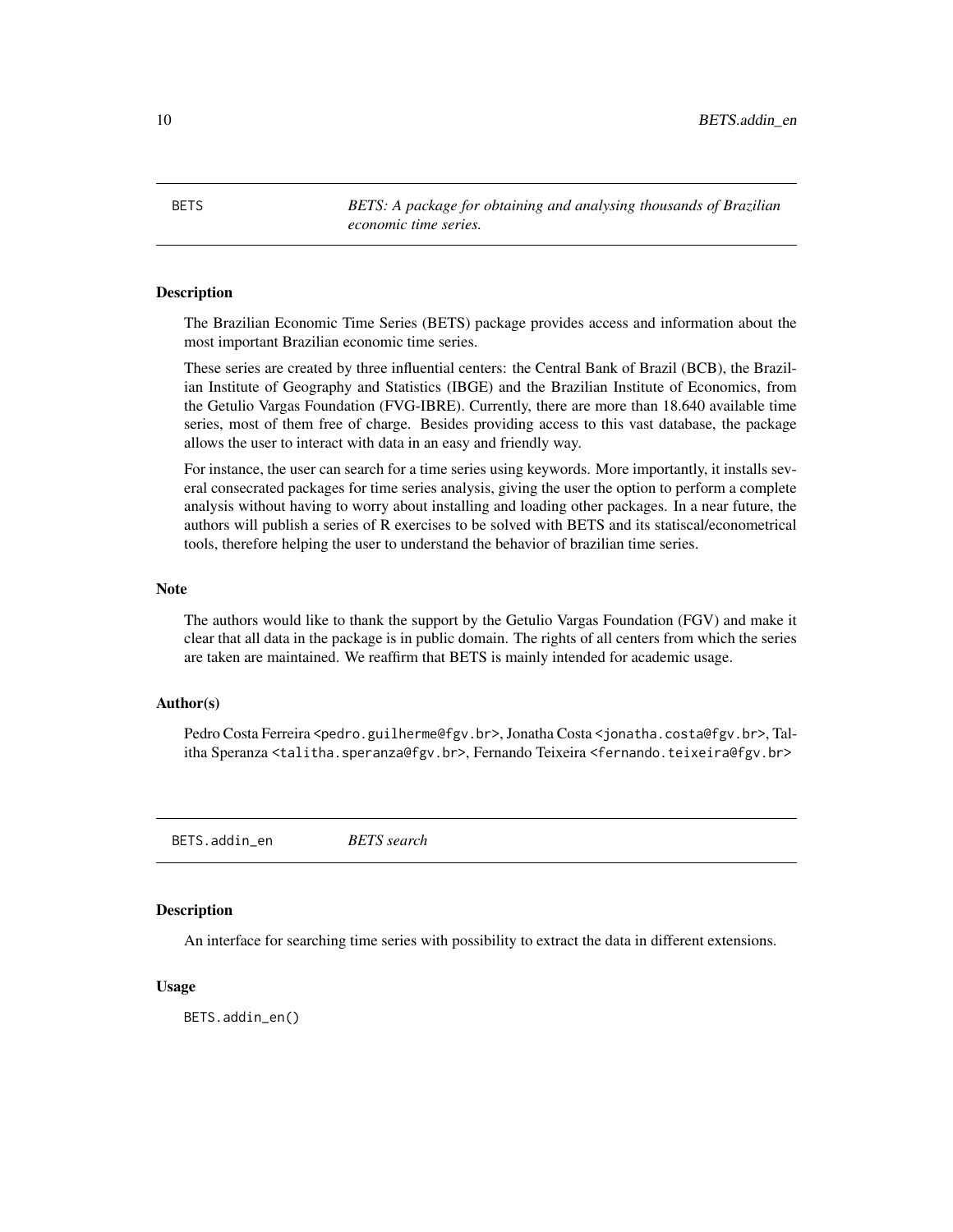<span id="page-10-0"></span>An interface for searching time series with possibility to extract the data in different extensions.

# Usage

BETS.addin\_pt()

BETSget *Get a complete time series from a BETS database*

# Description

Extracts a complete time series from either the Central Bank of Brazil (BCB), the Brazilian Institute of Geography and Statistics (IBGE) or the Brazilian Institute of Economics (FGV/IBRE).

#### Usage

```
BETSget(code, from = "", to = "", data.frame = FALSE, frequency = NULL)
```
#### Arguments

| code       | A character or an integer. The unique code that references the time series.<br>This code can be obtained by using the search function. More than one code<br>can be provided at once, through a vector. In this case, be careful with the dates,<br>i.e, parameters from and to. They must either be the same length as code,<br>containing the date limits in order, or an isolated date, but nothing in between.<br>See the examples section. |
|------------|-------------------------------------------------------------------------------------------------------------------------------------------------------------------------------------------------------------------------------------------------------------------------------------------------------------------------------------------------------------------------------------------------------------------------------------------------|
| from       | A character or a Data object. Starting date of the time series (format YYYY-<br>MM-DD). Can be a vector of dates/characters if the length of the parameter code<br>is greater than 1.                                                                                                                                                                                                                                                           |
| to         | A character or a Data object. Ending date of the time series (format YYYY-<br>MM-DD). Can be a vector of dates/characters if the length of the parameter code<br>is greater than 1.                                                                                                                                                                                                                                                             |
| data.frame | A boolean. True if you want the output to be a data frame. True to ts output.                                                                                                                                                                                                                                                                                                                                                                   |
| frequency  | An integer. The frequency of the time series. It is not needed. It is going to be<br>used only if the metadata for the series is corrupted.                                                                                                                                                                                                                                                                                                     |

# Value

A [ts](#page-0-0) (time series) object containing the desired series.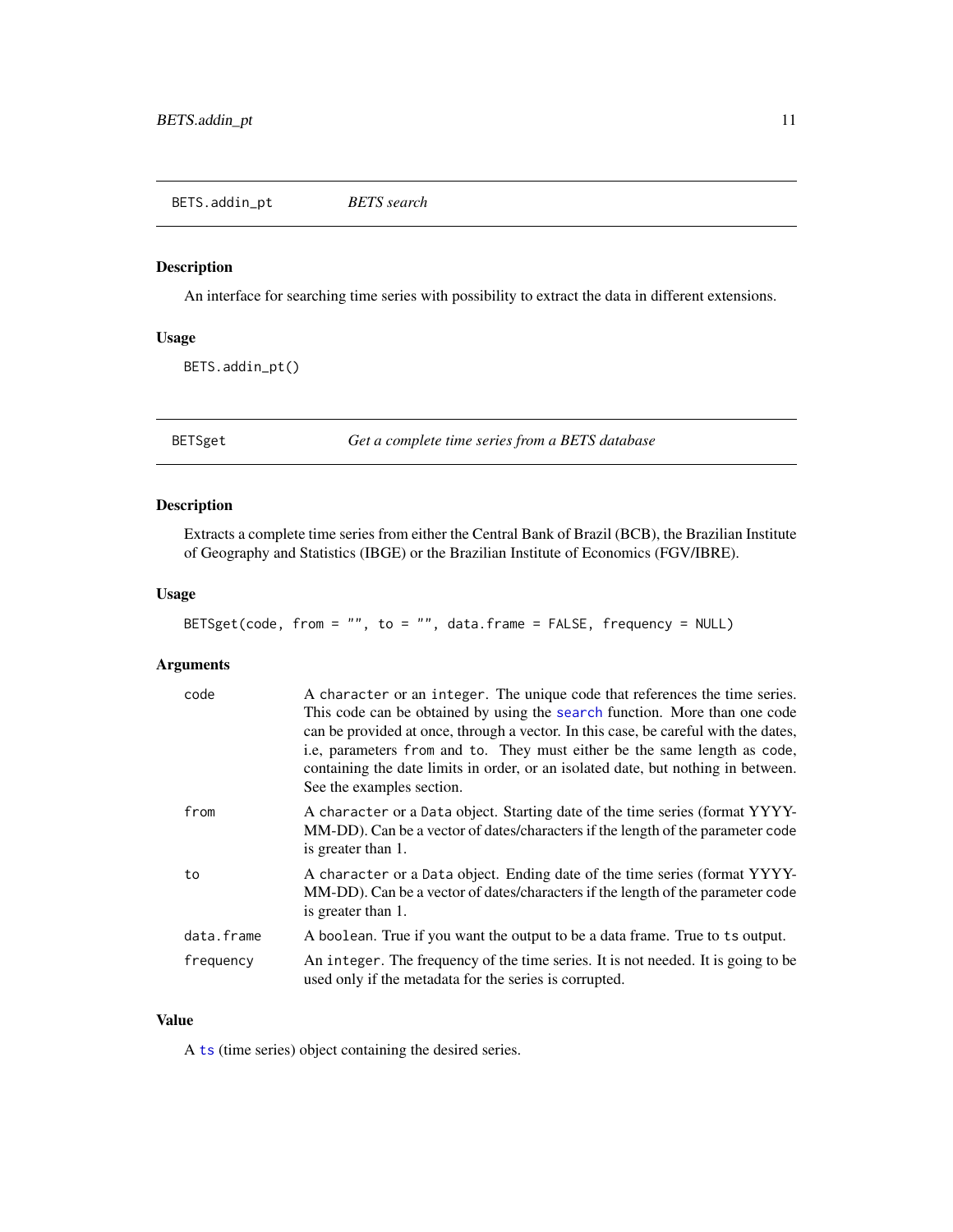<span id="page-11-0"></span>Due to the significant size of the databases, it could take a while to retrieve the values. However, it shouldn't take more than 90 seconds.

#### See Also

[ts](#page-0-0), [BETSsearch](#page-11-1) and [seas](#page-0-0)

#### Examples

```
# Anual series: GDP at constant prices, in R$ (brazilian reais)
#BETSget(1208)
# International reserves - Cash concept
#int.reserves <- get("3543")
#plot(int.reserves)
# Exchange rate - Free - United States dollar (purchase)
#us.brl <- get(3691)
# Multiple requests
# BETSget(code = c(10777,4447),from = "2001-01-01", to = "2016-10-31")
# BETSget(code = c(10777,4447),from = c("2001-10-31",""),to = c("2016-10-31",""))
# f <- c("2001-10-31","1998-09-01")
# t <- c("2014-10-31","2015-01-01")
# BETSget(code = c(10777,4447), from = f, to = t)
# BETSget(code = c(10777,4447),from = "2001-10-31", to = c("2014-10-31","2015-01-01"))
# BETSget(code = c(10777,4447),from = c("2002-10-31","1997-01-01"), to = "2015-01-01")
```
#### <span id="page-11-1"></span>BETSsearch *Search for a Brazilian Economic Time Series*

#### Description

Searches the BETS databases for a time series by its description, source, periodicity, code, data, unit of measurement and database name.

#### Usage

```
BETSsearch(description = "*", src, periodicity, unit, code, start,
  view = FALSE, lang = "en")
```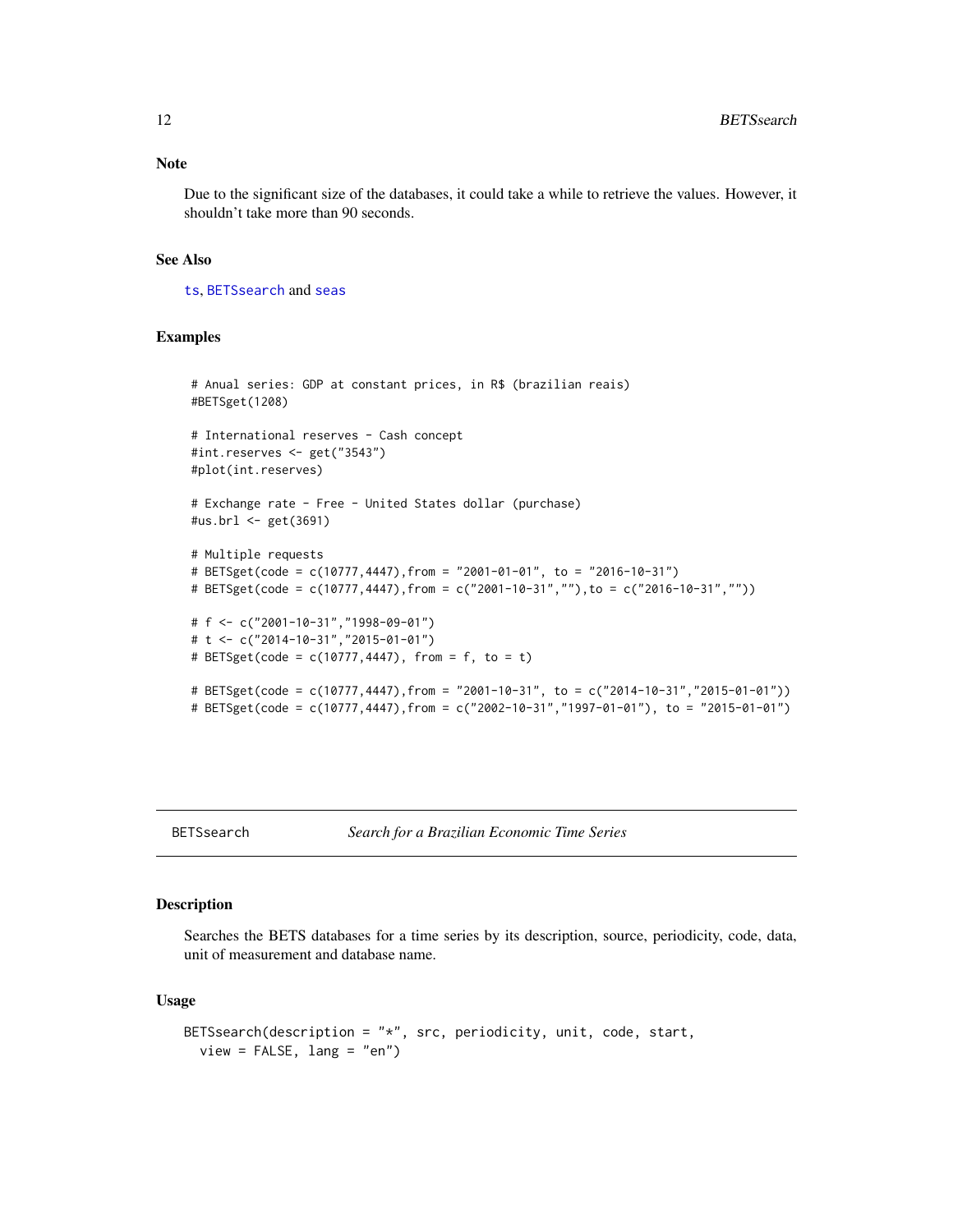#### BETSsearch 13

#### **Arguments**

| description | A character. A search string to look for matching series descriptions. Check<br>the syntax rules under the 'Details' section for better performance. |
|-------------|------------------------------------------------------------------------------------------------------------------------------------------------------|
| src         | A character. The source of the series. See the 'Details' section for a list of the<br>available sources.                                             |
| periodicity | A character. The periodicity of the series. See the 'Details' section for a list<br>of possible values.                                              |
| unit        | A character. The unit of measurement of the data. See the 'Details' section<br>for a list of possible values.                                        |
| code        | An integer. The index of the series within the database.                                                                                             |
| start       | A date. Starting date of the series.                                                                                                                 |
| view        | A boolean. The default is TRUE. If set to FALSE, the output's head will be printed<br>in your console as a data. frame.                              |
| lang        | A character. The search language. The default is "en" for english, but "pt" for<br>portuguese is also possible.                                      |

# Details

• Syntax rules for the parameter description, the search string to look for matching series descriptions:

- 1. To search for alternative words, separate them by white spaces. Example: description = "ipca core" means that the series description must contain 'ipca' AND'core'
- 2. To search for whole expressions, surround them with ' '. Example: description = "'core ipca' index" means that the series description must contain 'core ipca' AND 'index'
- 3. To exclude words from the search, insert a  $\sim$  before each of them. Example: description = "ipca  $\sim$  core" means that the series description must contain 'ipca' AND must NOT contain 'core'
- 4. To exclude whole expressions from the search, surround them with code' ' and insert a  $\sim$ before each of them. Example: description = "~ 'ipca core' index" means that the series description must contain 'index' AND must NOT contain 'core ipca'
- 5. It is possible to search for multiple words or expressions and to negate multiple words or expressions, as long as the preceeding rules are observed.
- 6. The white space after the negation sign  $(\sim)$  is not required. But the white spaces AFTER expressions or words ARE required.
- Possible values for the parameter src:

| IBGE             | Brazilian Institute of Geography and Statistics               |
|------------------|---------------------------------------------------------------|
| <b>BCB</b>       | Central Bank of Brazil                                        |
| <b>FGV</b>       | Getulio Vargas Foundation                                     |
| <b>FGv-IBRE</b>  | Getulio Vargas Foundation - Brazilian Institute of Economics  |
| <b>BCB</b> e FGV | Central Bank of Brazil and Getulio Vargas Foundation          |
| <b>BCB-Deban</b> | Cetral Bank of Brazil - Department of Banking and Payments    |
| <b>BCB-Depin</b> | Central Bank of Brazil - Department of International Reserves |
| <b>BCB-Derin</b> | Central Bank of Brazil - Department of International Affairs  |
| <b>BCB-Desig</b> | Central Bank of Brazil - Department of Financial Monitoring   |
| <b>BCB-Secre</b> | Central Bank of Brazil - Executive Secretariat                |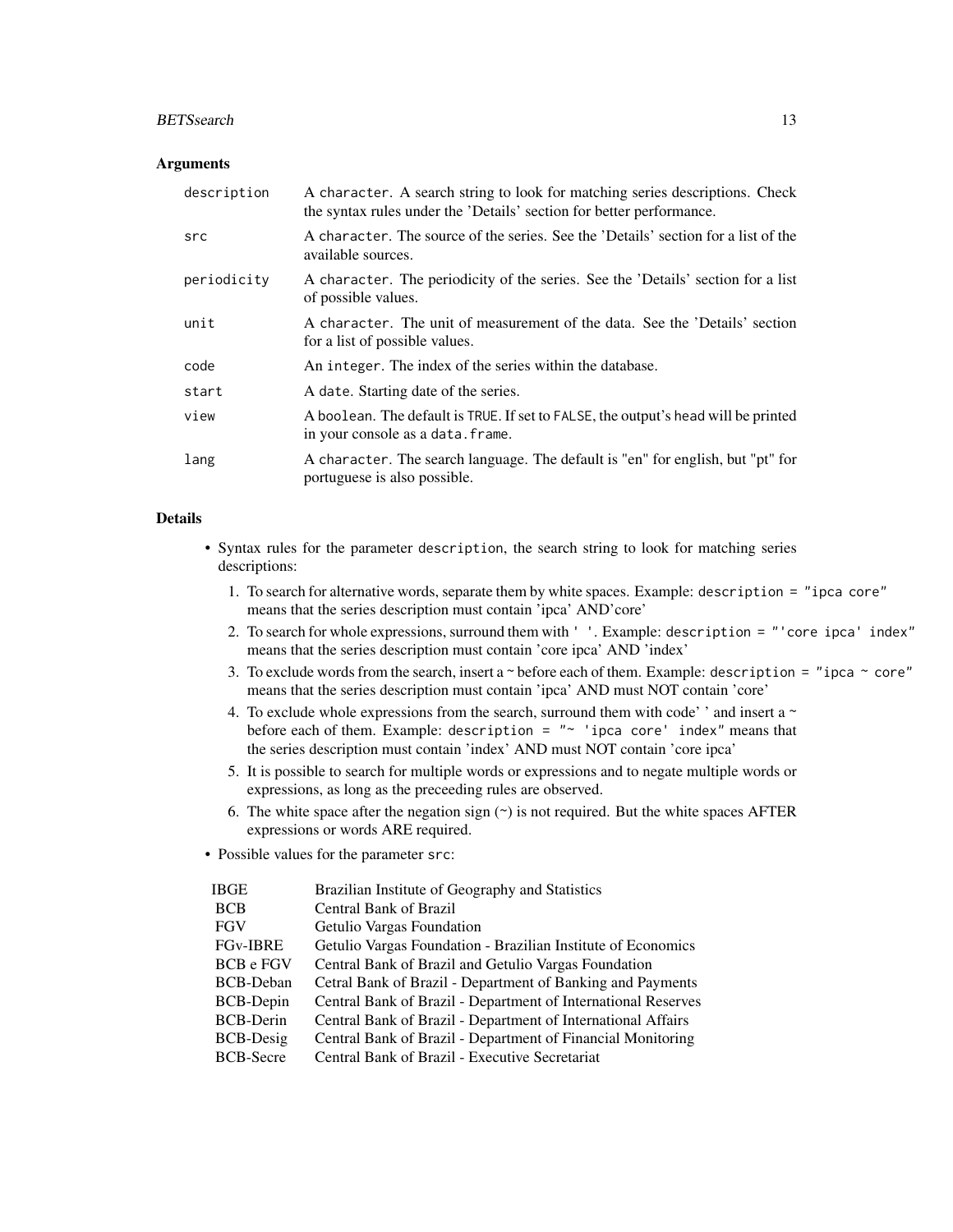| BCB-Demab | Central Bank of Brazil - Department of Open Market Operations      |
|-----------|--------------------------------------------------------------------|
| BCB-Denor | Central Bank of Brazil - Department of Financial System Regulation |
| BCB-Depec | Central Bank of Brazil - Department of Economics                   |
| Sisbacen  | Central Bank of Brazil Information System                          |
| Abecip    | Brazilian Association of Real Estate Loans and Savings Companies   |
|           |                                                                    |

• Possible values for the parameter periodicity:

| А | anual data |  |
|---|------------|--|
|   |            |  |

- M monthly data
- Q quaterly data<br>W weekly data
- weekly data
- D daily data
- Possible values for the parameter unit:
	- R\$ brazilian reais
	- \$ US dolars
	- % percentage

#### Value

A list that can be interpreted as a data.frame. The fields are described below.

| code        | The code/index of the series within the database |
|-------------|--------------------------------------------------|
| description | The description of the series                    |
| periodicity | The periodicity of the series                    |
| start       | Starting date of the series                      |
| source      | The source of the series                         |
| unit        | The unit of measurement of the data              |

# References

Central Bank of Brazil

#### Examples

```
#not run
#BETSsearch(description="sales",view = FALSE)
```

```
#BETSsearch(src="Denor", view = FALSE)
```
#BETSsearch(periodicity="A", view = FALSE)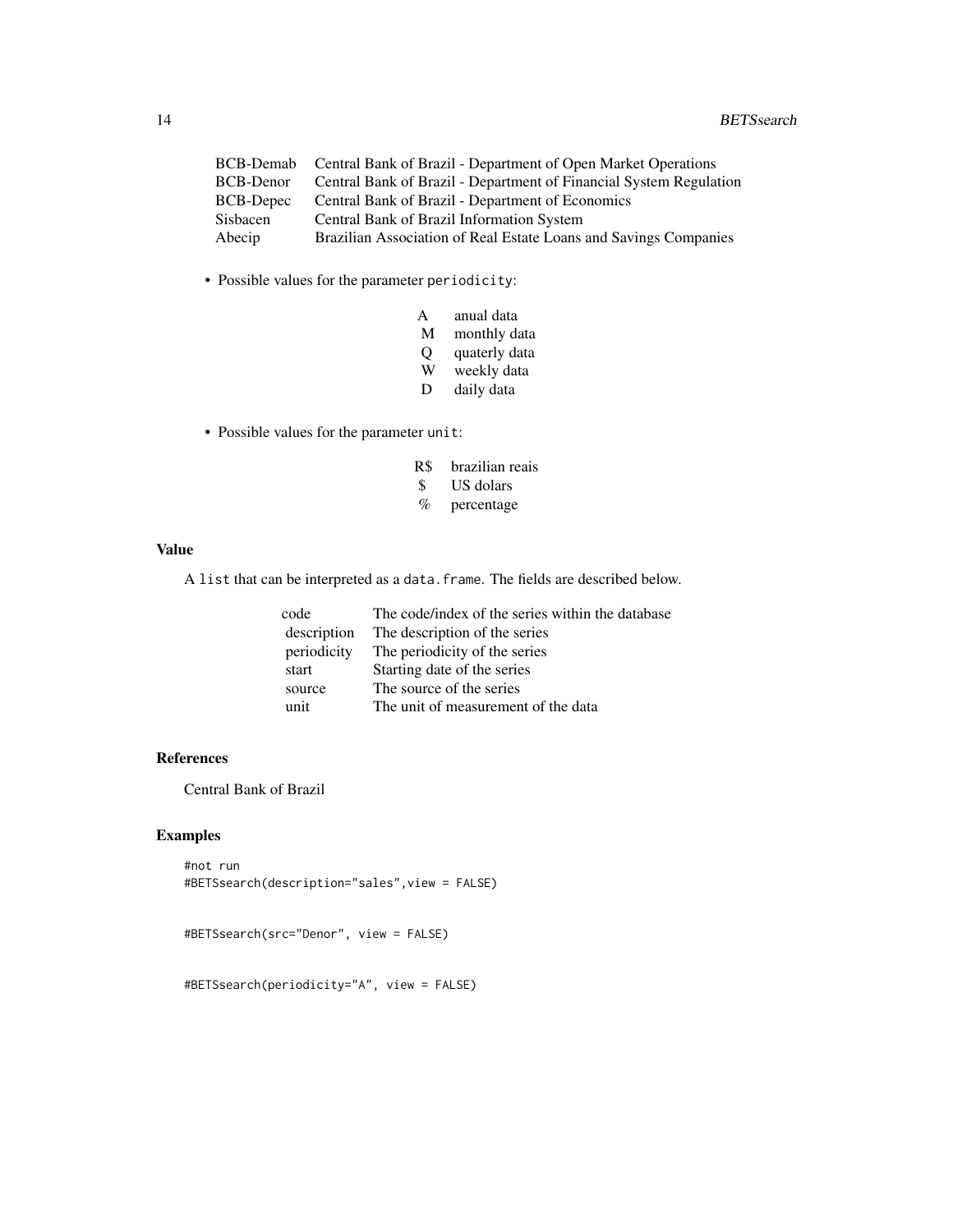<span id="page-14-0"></span>

Display a list of sources available at BETS package in console. The numbers of sources will increase wiht new versions of the package.

#### Usage

BETSsources()

<span id="page-14-1"></span>chart *Create a chart with BETS aesthetics*

# Description

Create a professional looking chart, using a pre-defined BETS series or a custom series.

#### Usage

```
chart(ts, style = "normal", file = NULL, open = TRUE, lang = "en",
 params = NULL)
```

| ts     | A character or a ts object. A custom time series or the name of a pre-defined<br>series. A complete list of names is under the 'Details' section.                                                     |
|--------|-------------------------------------------------------------------------------------------------------------------------------------------------------------------------------------------------------|
| style  | A character. Should the chart be made with Plotly (style $=$ "plotly") or with R<br>standard library (style $=$ "normal")?                                                                            |
| file   | A character. The whole path, including a custom name, for the output (an im-<br>age file). The default value is NULL. If left to NULL, the chart will be rendered<br>in the standard R plotting area. |
| open   | A boolean. Whether to open the file containing the chart.                                                                                                                                             |
| lang   | A character. The language. For now, only 'en' (english) is available.                                                                                                                                 |
| params | A list. Parameters for drawing custom charts. See the 'details' section.                                                                                                                              |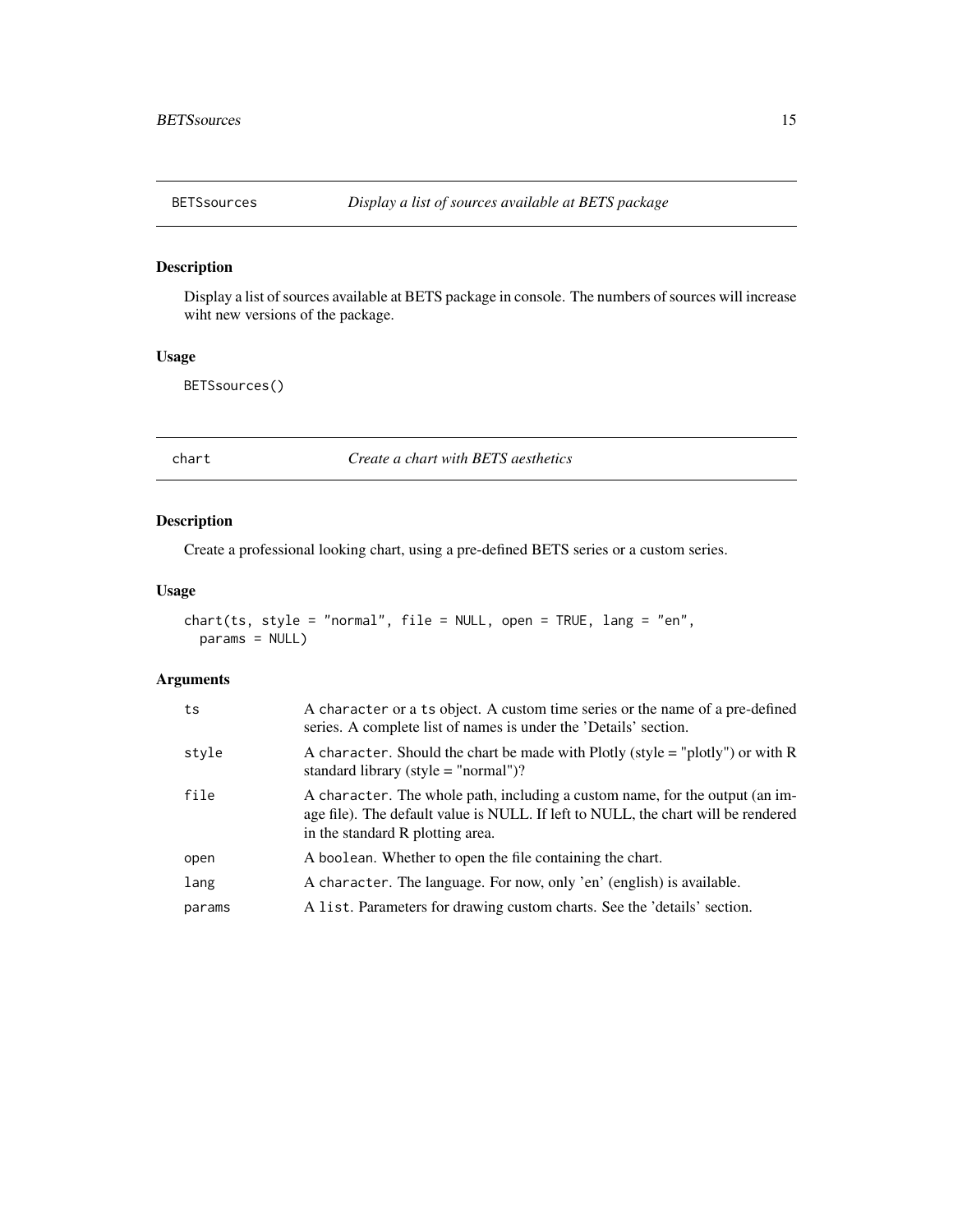16 chart control of the chart control of the chart control of the chart control of the chart control of the chart control of the chart control of the chart control of the chart control of the chart control of the chart con

# Details

Names of pre-defined charts:

# 1. Business Cycle Dashboard ('plotly' style)

| <i>VALUE</i> | <b>DESCRIPTION</b> | <i>CODE</i> |
|--------------|--------------------|-------------|
|--------------|--------------------|-------------|

| $'iie_br'$    | Uncertainty Index                                                                | ST_100.0         |
|---------------|----------------------------------------------------------------------------------|------------------|
| 'sent_ind'    | Economic Sentiment Index (average between several confidence indexes)            | $(*)$            |
| 'gdp_mon'     | GDP Monthly and Interanual Variation (last values) - GDP Monitor (FGV/IBRE)      | $(*)$            |
| 'ei_vars'     | Economic Indicators (Leading and Coincident) monthly variation                   | $(*)$            |
| 'ei_comps'    | Economic Indicators (Leading and Coincident) components variation                | $(*)$            |
| 'lei'         | Leading Economic Indicator (LEI - FGV/IBRE with The Conference Board)            | $(*)$            |
| 'cei'         | Coincident Economic Indicator (CEI - FGV/IBRE with the Conference Board)         | $(*)$            |
| 'gdp_vars'    | GDP components variation (whole series) - GDP Monitor (FGV/IBRE)                 | $(*)$            |
| 'misery_index | Misery Index                                                                     | 13522 plus 24369 |
| 'gdp_comps'   | GDP components variation (last values) - GDP Monitor (FGV/IBRE)                  | $(*)$            |
| 'gdp_unemp'   | GDP monthly levels versus Unemployement Rate                                     | 22109 and 24369  |
| 'conf_lvl'    | Enterprises Confidence Index versus Consumers Confidence Index                   | $(*)$            |
| 'inst_cap'    | <b>Installed Capacity Index</b>                                                  | $(*)$            |
| 'lab_lead'    | Labor Leading Indicator                                                          | $(*)$            |
| 'lab_coin'    | Labor Coincident Indicator                                                       | $(*)$            |
| 'transf_ind'  | Transformation Industry Confidence Index (Expectations versus Present Situation) | $(*)$            |
| 'servc'       | Services Confidence Index (Expectations versus Present Situation)                | $(*)$            |
| 'constr'      | Construction Confidence Index (Expectations versus Present Situation)            | $(*)$            |
| 'retail'      | Retail Sellers Confidence Index (Expectations versus Present Situation)          | $(*)$            |
| 'consm'       | Consumer Confidence Index (Expectations versus Present Situation)                | $(*)$            |

# 2. Macro Situation Dashboard ('normal' style)

#### *VALUE DESCRIPTION CODE*

| 'ipca_with_core' | National consumer price index (IPCA) - in 12 months and Broad national consumer price index - Core IPC |
|------------------|--------------------------------------------------------------------------------------------------------|
| 'ulc'            | Unit labor cost - ULC-US\$ - June/1994=100                                                             |
| 'eqp'            | Economically active population                                                                         |
| 'cdb'            | Time deposits (CDB/RDB-preset) - Daily return (percentage)                                             |
| 'indprod'        | Prodcution Indicators (2012=100) - General                                                             |
| 'selic'          | Interest rate - Selic accumulated in the month in annual terms (basis 252)                             |
| 'unemp'          | Unemployment rate - by metropolitan region (PNAD-C)                                                    |
| 'vargdp'         | GDP - real percentage change in the year                                                               |

(\*) Not available on BETS databases yet. But you can find it in .csv files saved under your BETS installation directory.

# 3. Custom Charts

None of these parameters is required. Please note that some parameters only work for a certain type of chart.

*PARAMETER DESCRIPTION WORKS FOR*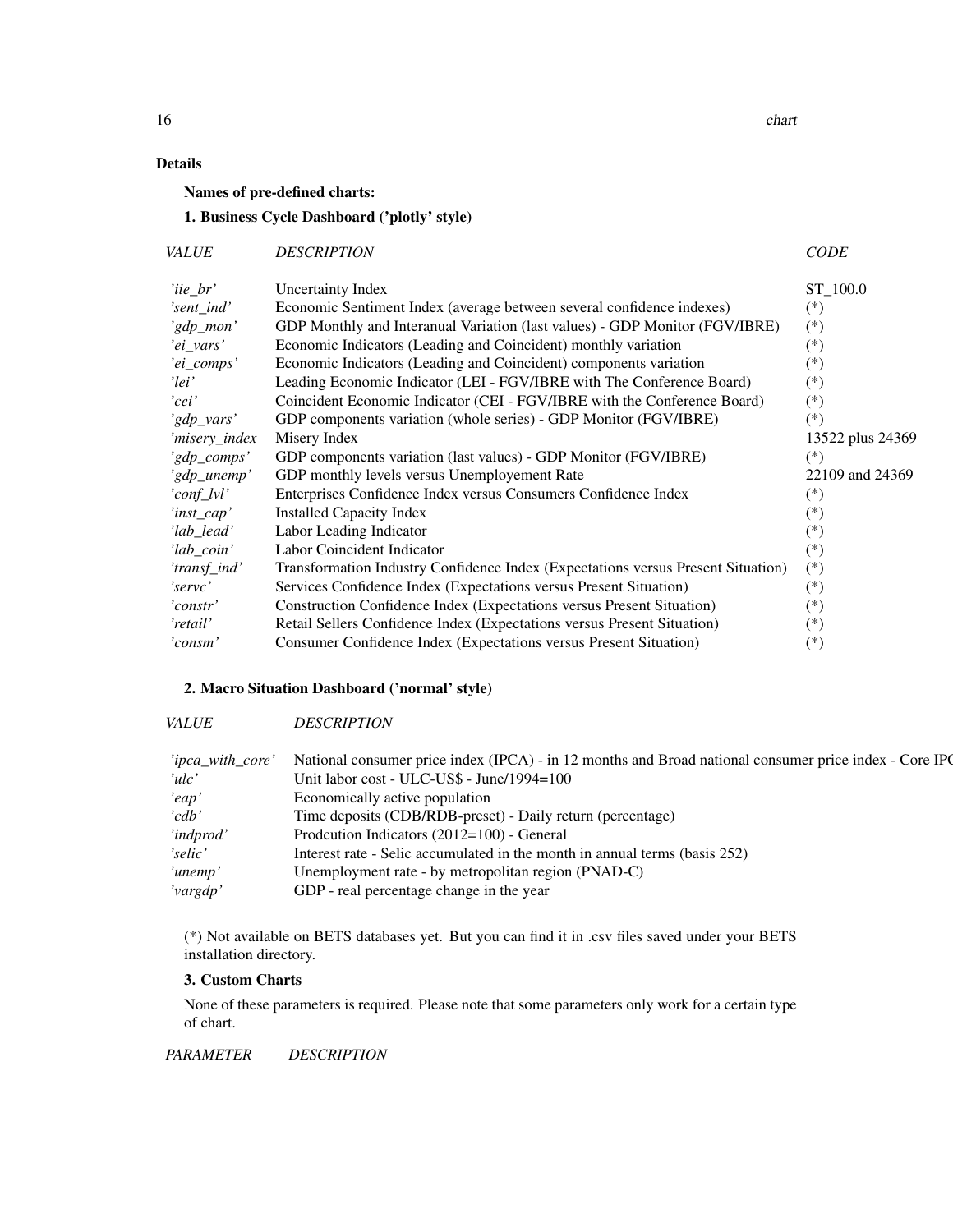<span id="page-16-0"></span>

| A character. Either 'bar' or 'lines'. Whether to plot bars or lines. Works for main series, only.              |
|----------------------------------------------------------------------------------------------------------------|
| A boolean. Default is FALSE. Set it to TRUE if the trend of the main series (parameter ts) is to be drawn.     |
| A character. Plot's title.                                                                                     |
| A character. Plot's subtitle.                                                                                  |
| A numeric vector. X axis limits                                                                                |
| A numeric vector. Y axis limits                                                                                |
| A character. Orientation of the arrow pointing to the last value of the main series. Valid values are 'h' (ho  |
| A numeric value. Length of the arrow pointing to the last value of the main series.                            |
| A ts object. A second series to be plotted.                                                                    |
| A boolean. Default is FALSE. Does the extra series require a second y axis?                                    |
| A character. Orientation of the arrow pointing to the last value of the extra series. Valid values are 'h' (ho |
| A numeric value. Length of the arrow pointing to the last value of the extra series.                           |
| A character or integer vector. A vector of colors, one for each series. Trends will always be drawn in gr      |
| A character vector. Names of the series. Default is NULL (no legends).                                         |
| A character. Legend position. If type is set to 'normal', possibile values are 'top' and 'bottom'; if type i   |
| A boolean. Default is FALSE. Include shaded areas for recessions, as dated by CODACE(**)?                      |
|                                                                                                                |

(\*\*) Business Cycle Dating Committee (FGV/IBRE)

#### Value

If parameter file is not set by the user, the chart will be shown at the standard R ploting area. Otherwise, it is going to be saved on your computer.

#### Author(s)

Talitha Speranza <talitha.speranza@fgv.br>

# Examples

```
# chart(ts = "sent_ind", file = "animal_spirits", open = T)
# chart(ts = "gdp_mon", file = "gdp_mon.png", open = F)
# chart(ts = "misery_index")
# chart(ts = "transf_ind", file = "transf_ind.png", open = F)
```
chart.add\_basic *Create a chart of the Unitary Labor Cost time series*

#### Description

Creates a plot of series 11777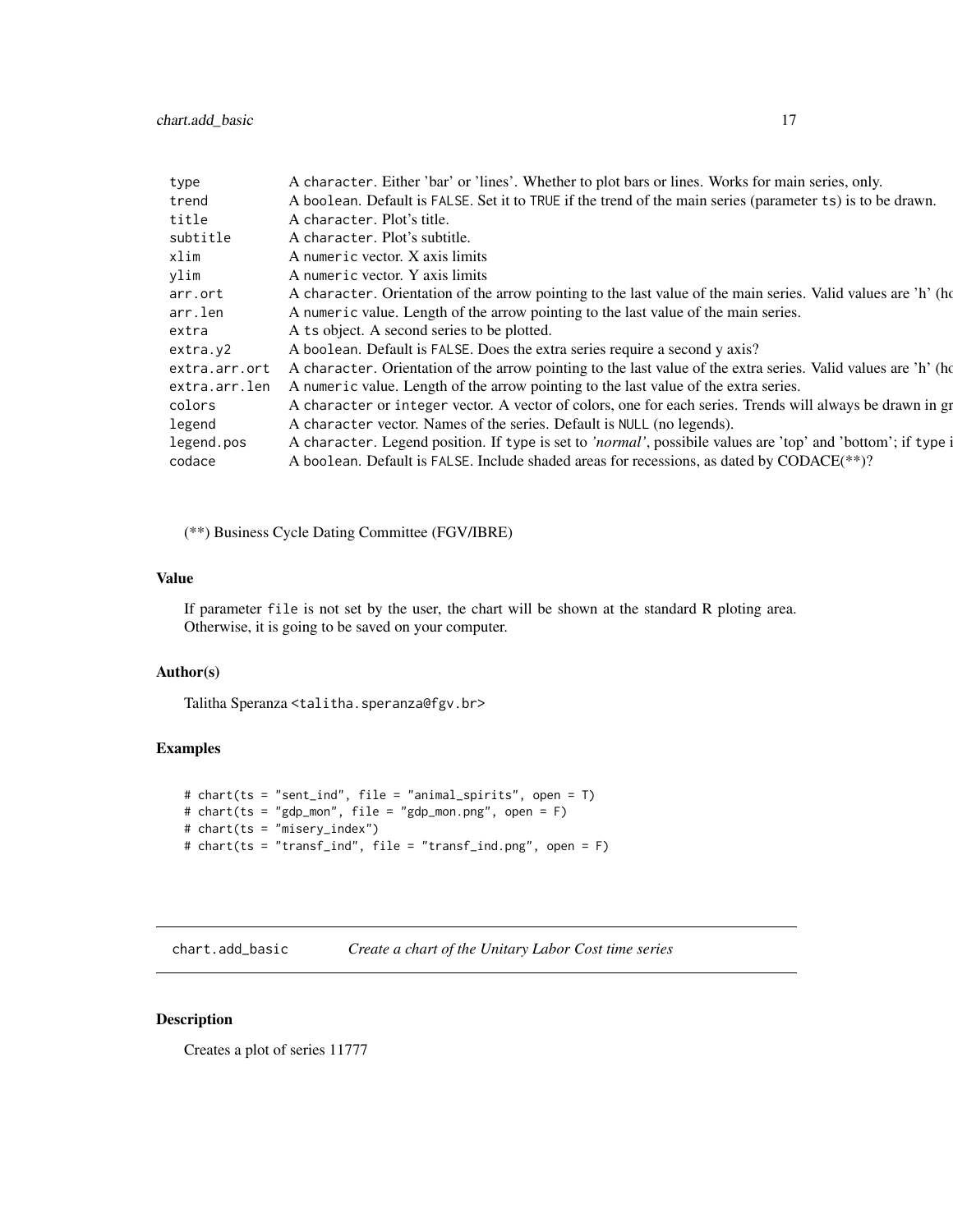#### <span id="page-17-0"></span>Usage

```
chart.add_basic(ts, xlim = NULL, ylim = NULL, type = "lines",
 title = "", subtitle = "", col = "firebrick4", arr.size = NULL,
 arr.pos = "v", leg.pos = "top", trend = FALSE)
```
# Arguments

| ts       | A ts. the ts object.                      |
|----------|-------------------------------------------|
| xlim     | A numeric vector. x axis limits.          |
| ylim     | A numeric vector. Y axis limits.          |
| type     | A character. The type of of plot (lines). |
| title    | A character. The plot title.              |
| subtitle | A character. The plot subtitle.           |
| col      | A character. Color.                       |
| arr.size | A vector.                                 |
| arr.pos  | A vector.                                 |
| leg.pos  | A vector.                                 |
| trend    | A boolean.                                |

#### Value

An image file is saved in the 'graphs' folder, under the BETS installation directory.

#### Author(s)

Talitha Speranza <talitha.speranza@fgv.br>

chart.add\_extra *Create a chart of the Unitary Labor Cost time series*

# Description

Creates a plot of series 11777

#### Usage

```
chart.add_extra(ts, ylim = NULL, xlim = NULL, col = "firebrick3",
 arr.size = NULL, arr.pos = "v", leg.pos = "top", leg.text = "",
 main.type = "lines")
```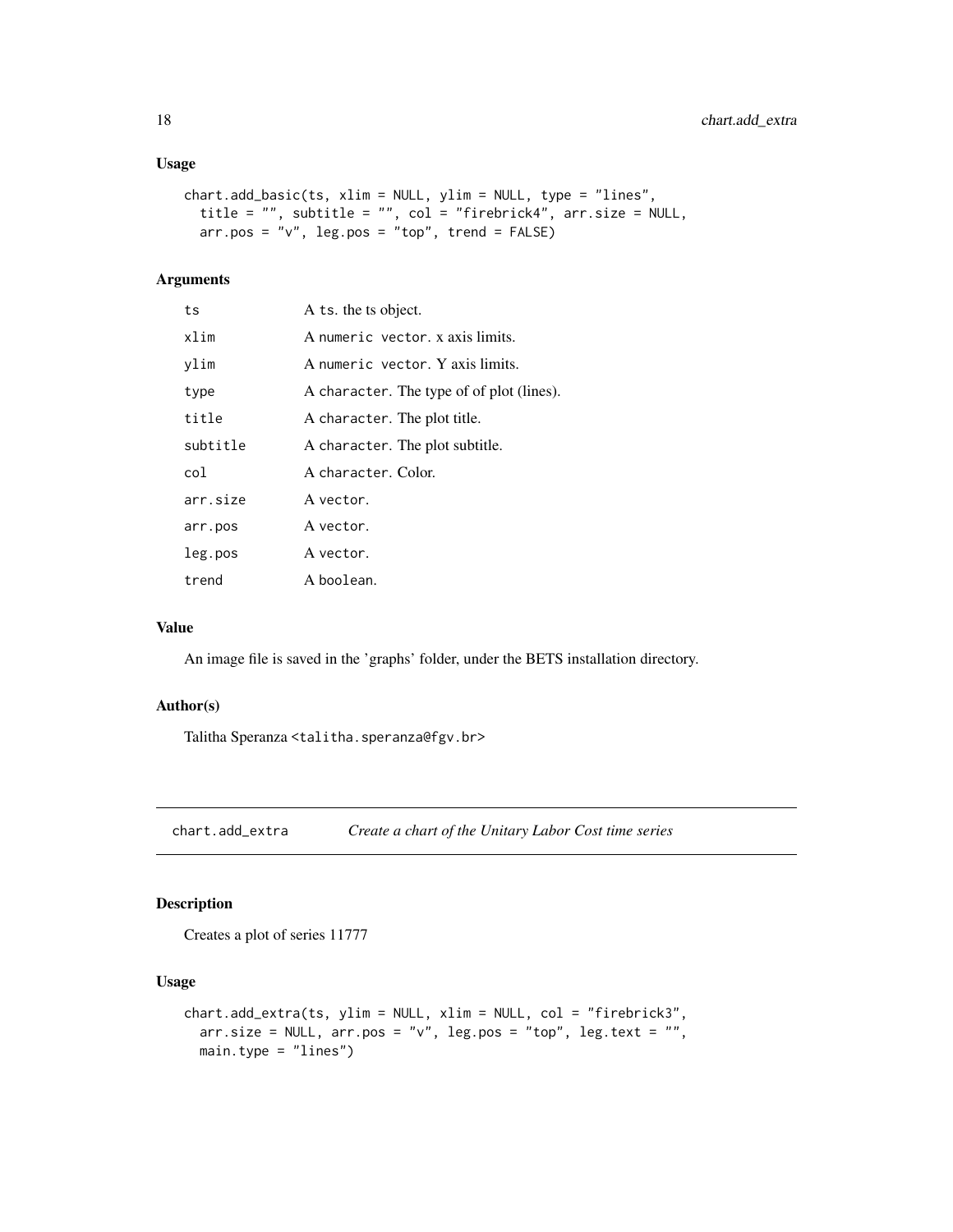# <span id="page-18-0"></span>chart.add\_notes 19

# Arguments

| ts        | A ts. the ts object.             |
|-----------|----------------------------------|
| ylim      | A numeric vector. Y axis limits. |
| xlim      | A numeric vector. x axis limits. |
| col       | A character. Color.              |
| arr.size  | $A$ .                            |
| arr.pos   | A.                               |
| leg.pos   | A.                               |
| leg.text  | $A$ .                            |
| main.type | $A$ .                            |

# Value

An image file is saved in the 'graphs' folder, under the BETS installation directory.

# Author(s)

Talitha Speranza <talitha.speranza@fgv.br>

chart.add\_notes *Add notes*

# Description

Add notes

# Usage

```
chart.add_notes(series.list, xlim, ylim, names = NULL, dec = 2)
```
# Arguments

| series list | A ts object |
|-------------|-------------|
| xlim        | A vector    |
| vlim        | A vector    |
| names       | A character |
| dec.        | An integer  |

# Author(s)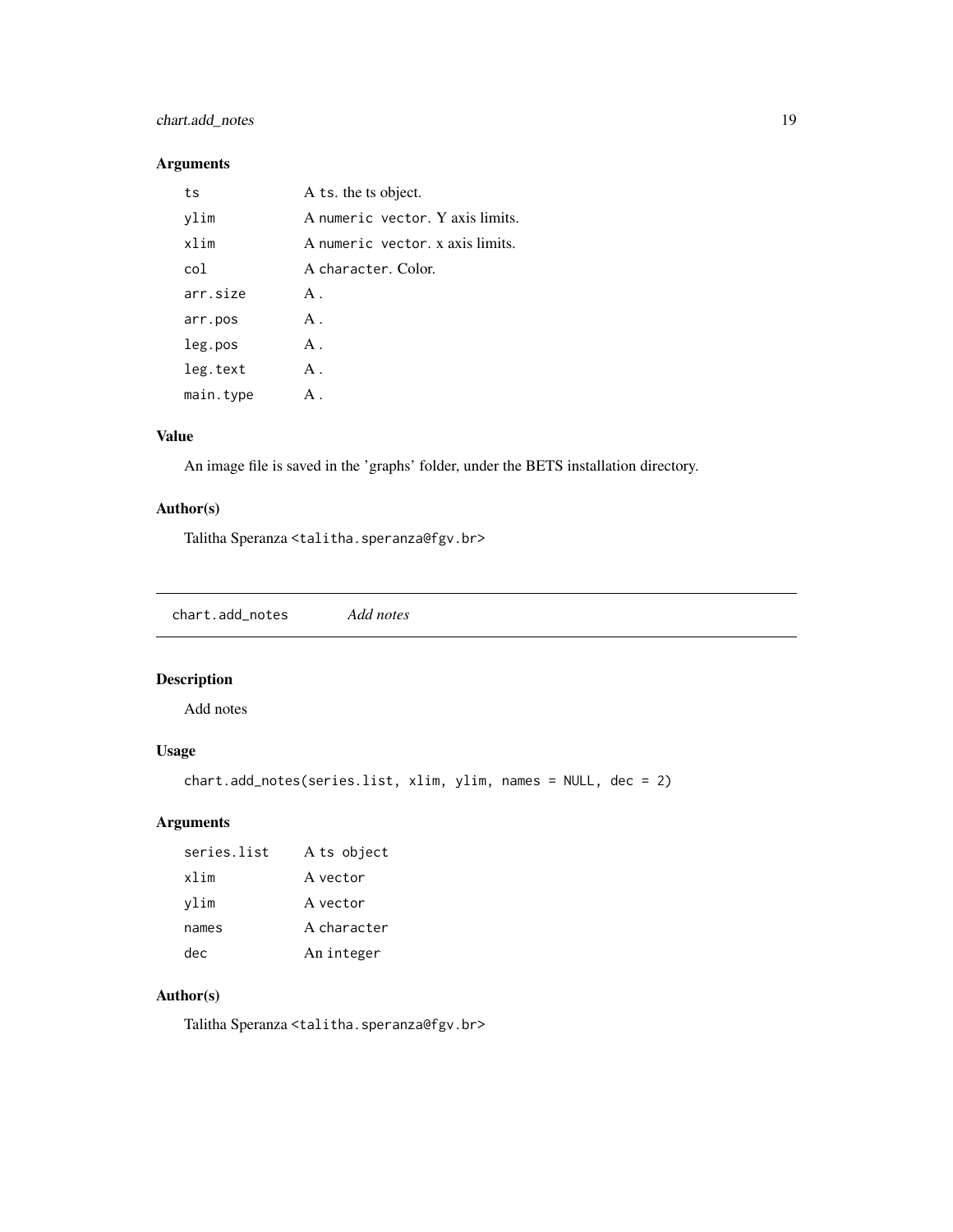<span id="page-19-0"></span>check.series *Check series*

# Description

Check series in BETS dataset

# Usage

```
check.series(ts, message = NULL)
```
# Arguments

| ts      | A ts object |
|---------|-------------|
| message | A character |

# Author(s)

Talitha Speranza <talitha.speranza@fgv.br>

| connection | Connection with the server |
|------------|----------------------------|
|------------|----------------------------|

#### Description

Make the connection with the server

#### Usage

connection()

corrgram *Plot the ACF or the PACF of a time series*

# Description

Plot correlograms using plot.ly and several other options that differ theses plots from [forecasts](#page-0-0) ACF and PACF.

#### Usage

```
corrgram(ts, lag.max = 12, type = "correlation", mode = "simple",
 ci = 0.95, style = "plotly", knit = F)
```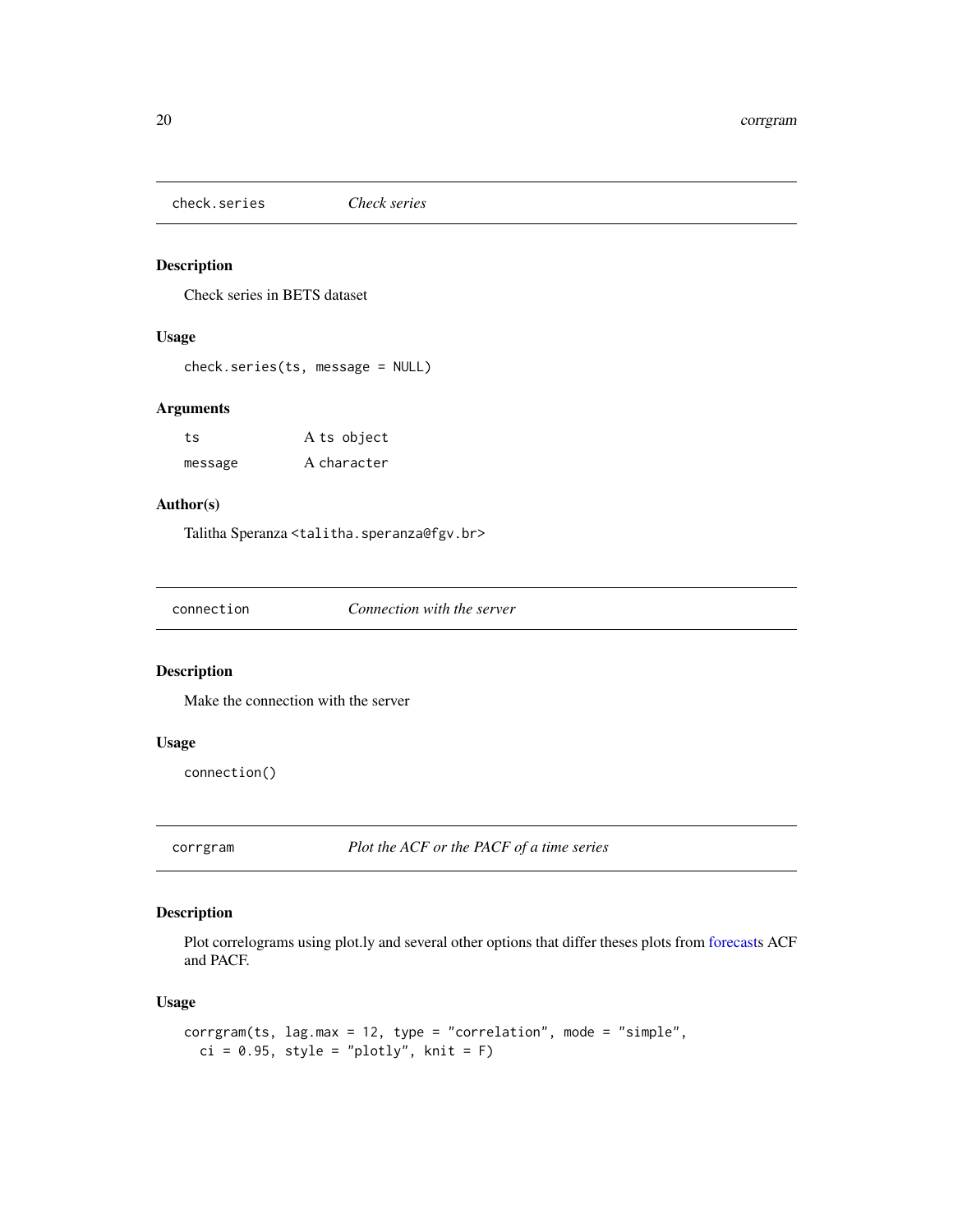#### <span id="page-20-0"></span>dashboard 21

# Arguments

| ts      | An object of type ts or xts. The time series for which the plot must be con-<br>structed.                                                                                                        |
|---------|--------------------------------------------------------------------------------------------------------------------------------------------------------------------------------------------------|
| lag.max | A numeric value. The number of lags to be shown in the plot.                                                                                                                                     |
| type    | A character. Can be either 'correlation' (for the ACF) or 'partial' (for the<br>PACF).                                                                                                           |
| mode    | A character. Set this parameter to 'bartlett' if you want the variance to be<br>calculated according to Bartlett's formula. Otherwise, it is going to be simply<br>equal to $1/\sqrt{sqrt(N)}$ . |
| ci      | A numeric value. The confidence interval to be shown in the plot.                                                                                                                                |
| style   | A character. Set this parameter to 'normal' if you want it made with ggplot2<br>or to 'plotly' if you want to be a plotly object.                                                                |
| knit    | A boolean. If you're using this function to exhibit correlograms on a R dynamic<br>report, set this parameter to true.                                                                           |

# Value

A plot and a vector containing the correlations.

# Author(s)

Talitha Speranza <talitha.speranza@fgv.br>

| Create a BETS custom dashboard<br>dashboard |  |
|---------------------------------------------|--|
|---------------------------------------------|--|

# Description

Generate thematic dashboards using a selection of BETS time series and charts. For now, themes and charts are pre-defined.

# Usage

```
dashboard(type = "business_cycle", charts = "all", saveas = NA,
 parameters = NULL)
```

| type   | A character. The theme of the dashboard. The only three options, for the time                                                                                                                                                                               |
|--------|-------------------------------------------------------------------------------------------------------------------------------------------------------------------------------------------------------------------------------------------------------------|
|        | being, is 'business_cycle', 'macro_situation' and 'custom'. Custom dashboards                                                                                                                                                                               |
|        | can be rendered with any given set of charts.                                                                                                                                                                                                               |
| charts | A character and/or ts object list. The charts to be added to a custom dash-<br>board. Up to 16 charts are allowed, including pre-defined charts, identified by<br>their codes (see chart). This will only work if parameter 'type' is set to 'cus-<br>tom'. |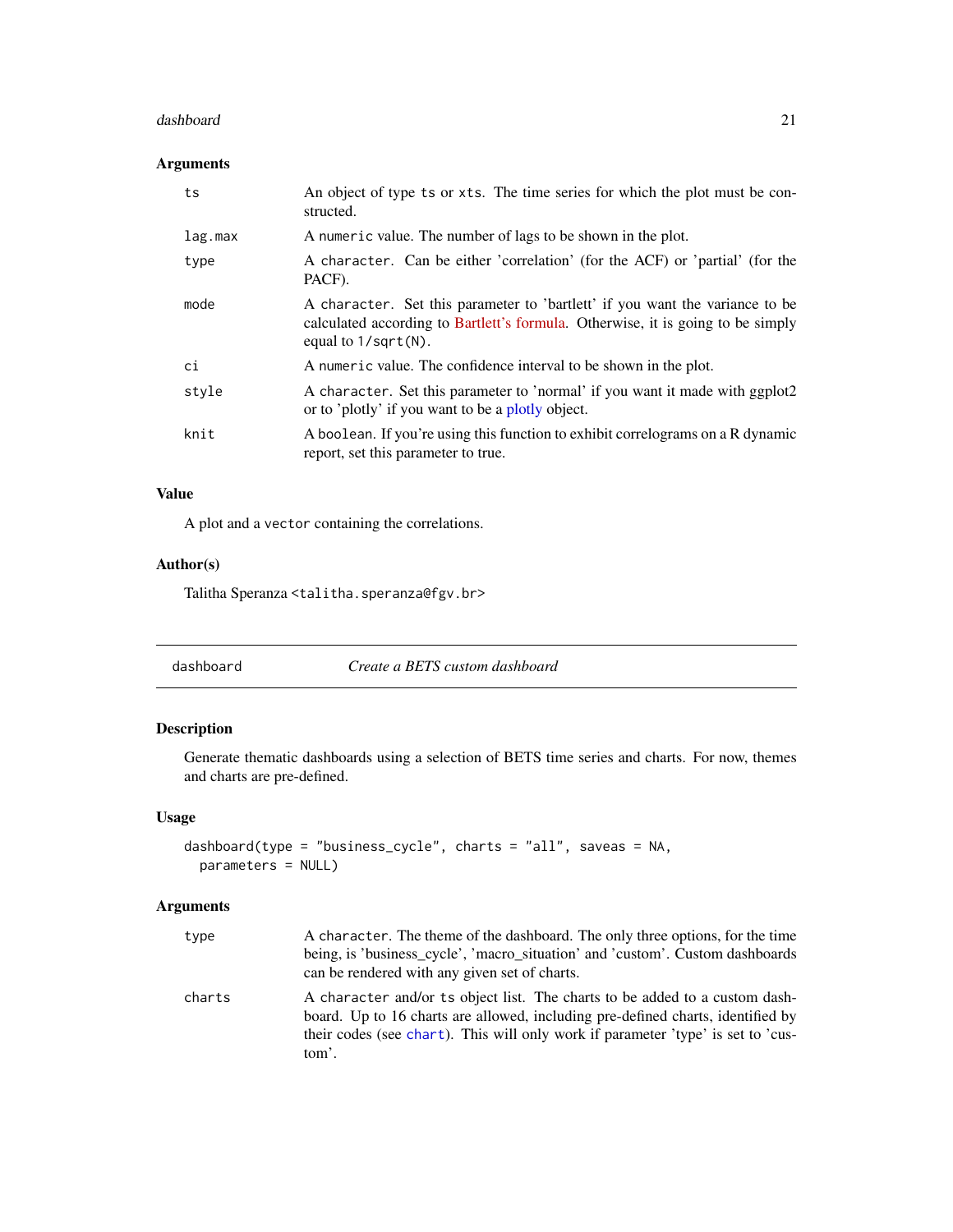<span id="page-21-0"></span>22 deflate the contract of the contract of the contract of the contract of the contract of the contract of the contract of the contract of the contract of the contract of the contract of the contract of the contract of the

| saveas     | A character. A path and a name for the dashboard file (a .pdf file). If this<br>parameter is not provided, the dashboard will be saved inside the 'dashboards'<br>folder, under the BETS installation directory. |
|------------|------------------------------------------------------------------------------------------------------------------------------------------------------------------------------------------------------------------|
| parameters | A list. A list of parameters. See the 'Details' section for a description of these<br>parameters for each type of dashboard.                                                                                     |

# Details

# Macro Situation and Custom Dashboard Parameters

| text   | The text to be printed in the dashboard. Separate paragraphs with two backslashes 'n' and pages with '##'. There are |
|--------|----------------------------------------------------------------------------------------------------------------------|
| author | The author's name.                                                                                                   |
| email  | The author's email.                                                                                                  |
| url    | The author's webpage.                                                                                                |
| logo   | The author's business logo.                                                                                          |
|        |                                                                                                                      |

# Additional Custom Dashboard Parameters

style A character. The style of the charts. As in chart, can be either 'plotly' or 'normal'. charts.opts A list of parameters lists, one for each chart. Parameters are specified in [chart](#page-14-1)

#### Value

A .pdf file (the dashboard)

#### Author(s)

Talitha Speranza <talitha.speranza@fgv.br>

# Examples

```
# dashboard()
# dashboard(saveas = "survey.pdf")
# dashboard(type = "macro_situation")
```
deflate *Deflate a time series*

#### Description

Deflate a time series using a deflator series. The deflator can be an index, a percentage or a point percentage series.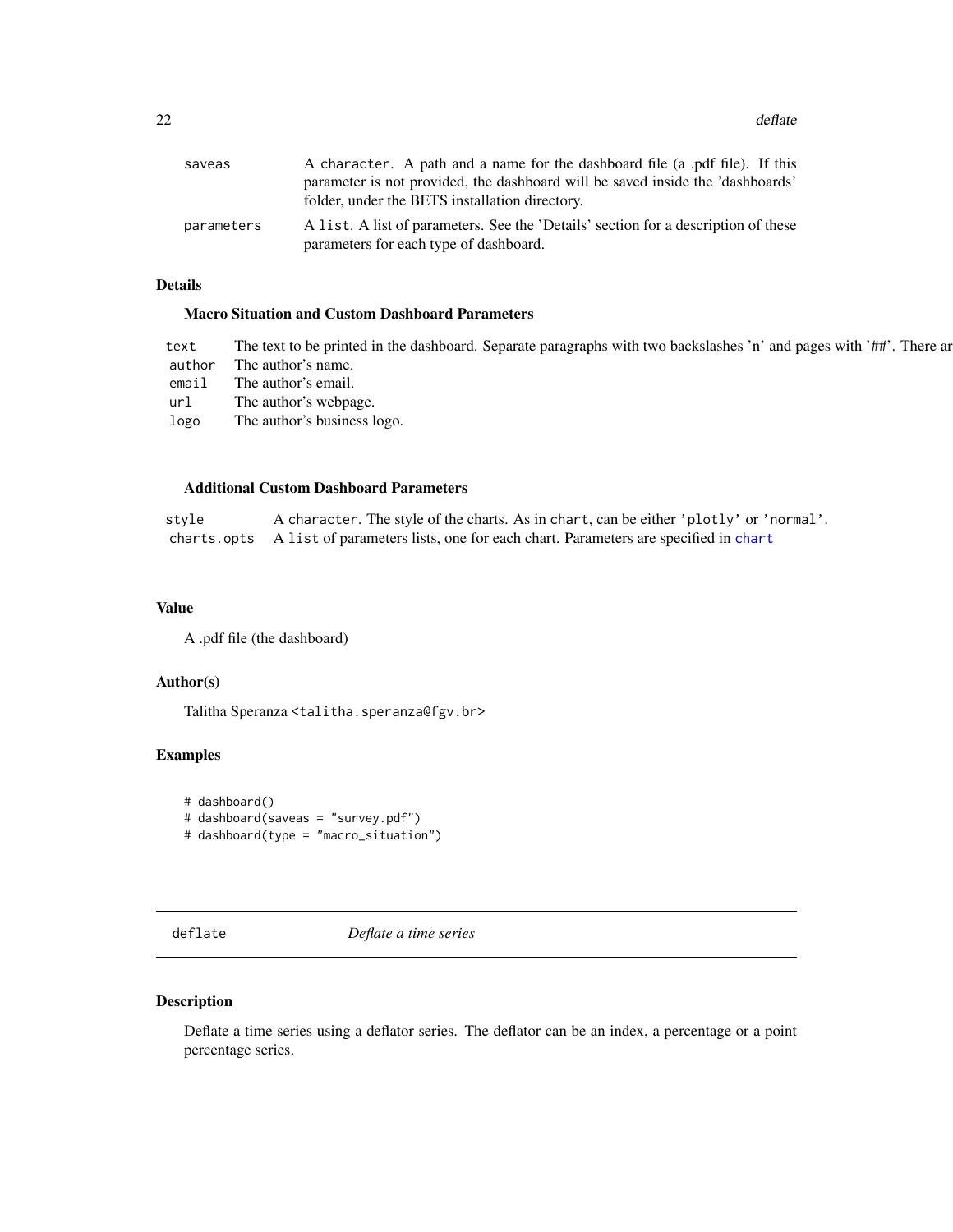# <span id="page-22-0"></span>draw.cap\_utl 23

# Usage

deflate(ts, deflator, type = "index")

# Arguments

| ts       | A ts object. The time series to be deflated.                                                           |
|----------|--------------------------------------------------------------------------------------------------------|
| deflator | A ts object. The deflator series.                                                                      |
| type     | A character. Can be either 'index', 'point.perc' (for point percentage) or<br>'perc' (for percentage). |

# Value

The deflated series.

# Author(s)

Talitha Speranza <talitha.speranza@fgv.br>

draw.cap\_utl *Create a chart of the Base Interest Rate (SELIC) time series*

# Description

Creates a plot of series 4189

#### Usage

draw.cap\_utl()

# Value

An image file is saved in the 'graphs' folder, under the BETS installation directory.

# Author(s)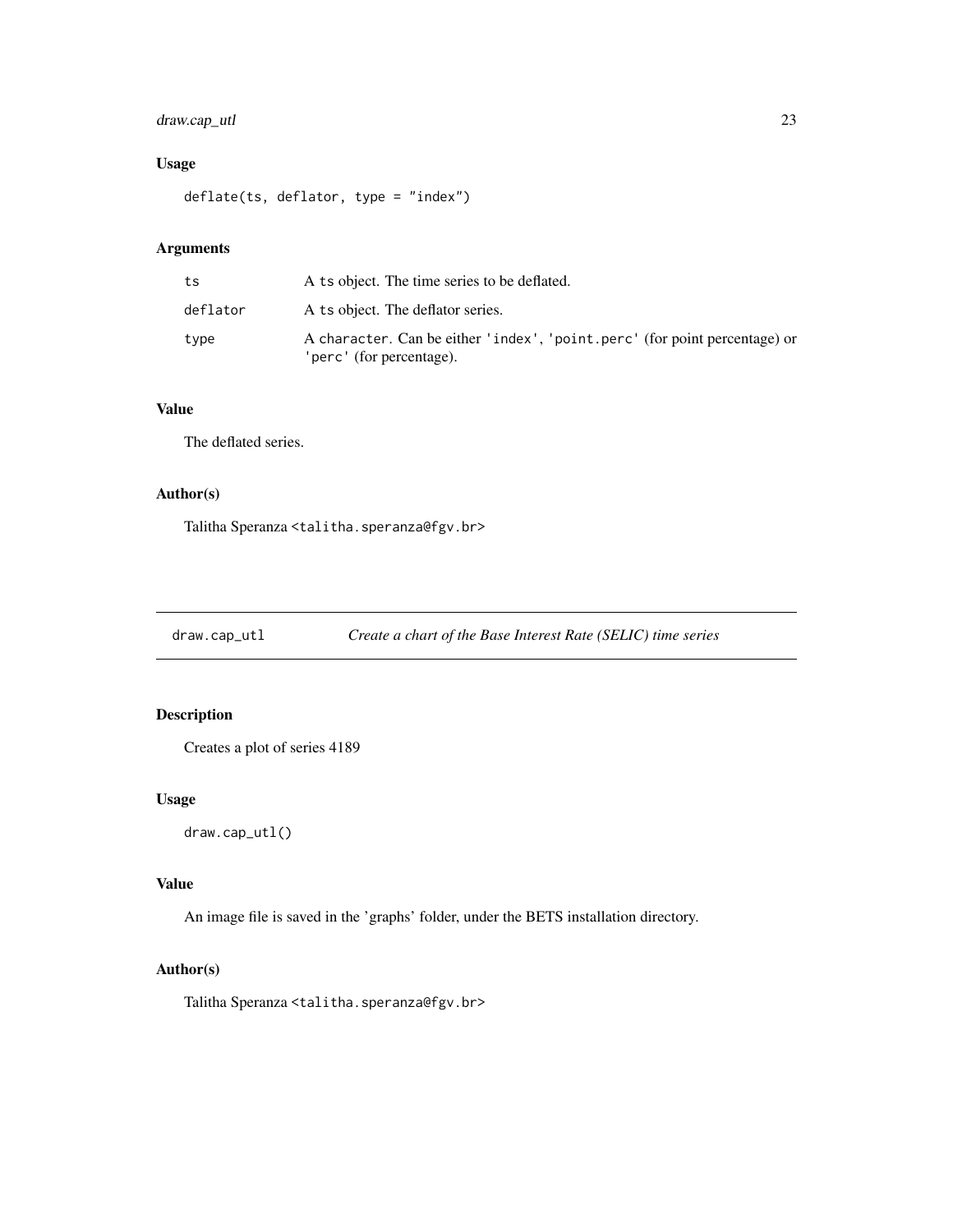<span id="page-23-0"></span>

Creates a plot of series 14

#### Usage

draw.cdb()

# Value

An image file is saved in the 'graphs' folder, under the BETS installation directory.

#### Author(s)

Talitha Speranza <talitha.speranza@fgv.br>

draw.cei *Create a chart of the Base Interest Rate (SELIC) time series*

# Description

Creates a plot of series 4189

#### Usage

draw.cei()

# Value

An image file is saved in the 'graphs' folder, under the BETS installation directory.

#### Author(s)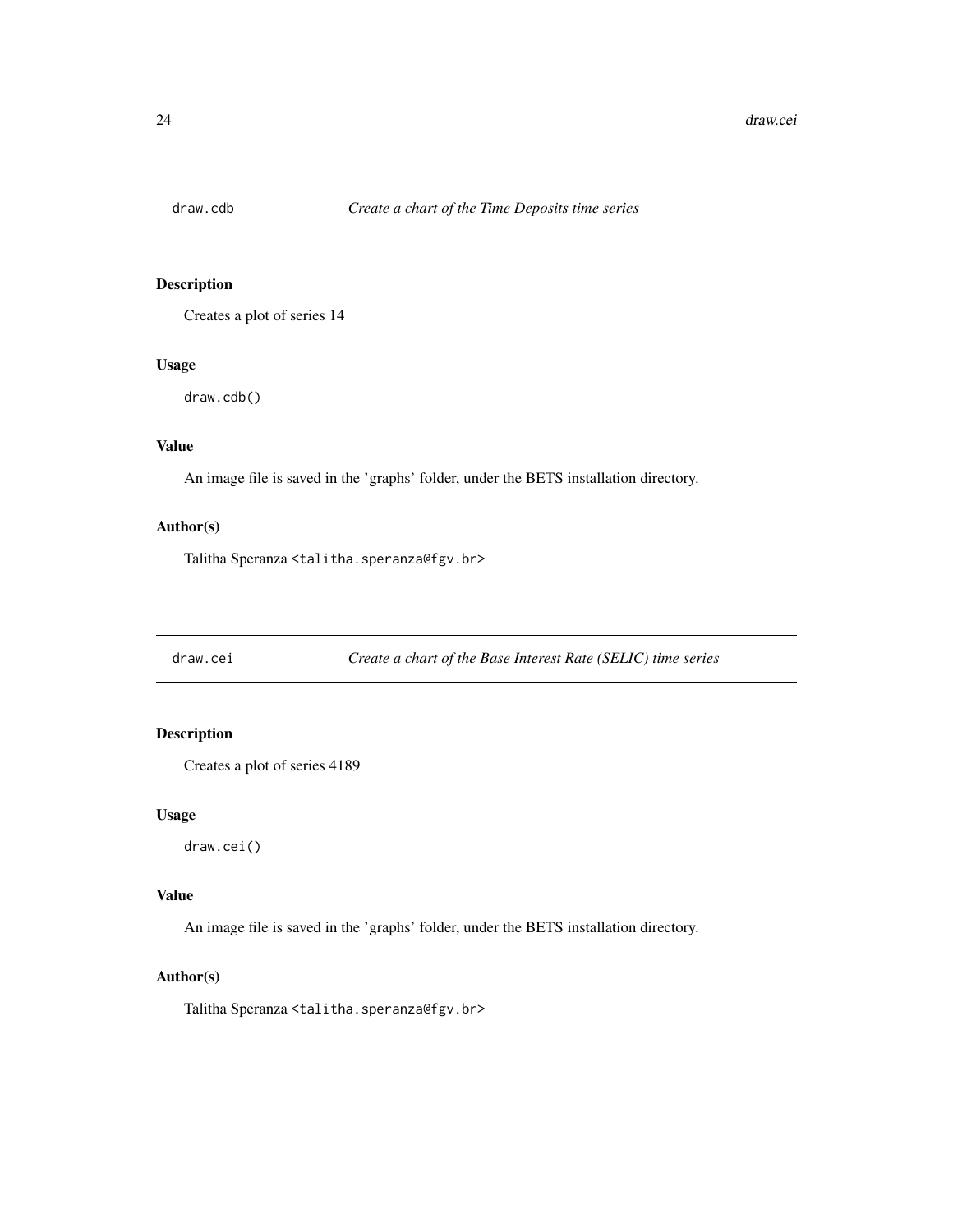<span id="page-24-0"></span>draw.conf\_lvl *Create a chart of the Base Interest Rate (SELIC) time series*

# Description

Creates a plot of series 4189

#### Usage

draw.conf\_lvl()

# Value

An image file is saved in the 'graphs' folder, under the BETS installation directory.

#### Author(s)

Talitha Speranza <talitha.speranza@fgv.br>

draw.eap *Create a chart of the Economically Active Population time series*

# **Description**

Creates a plot of series 10810

#### Usage

draw.eap()

#### Value

An image file is saved in the 'graphs' folder, under the BETS installation directory.

#### Author(s)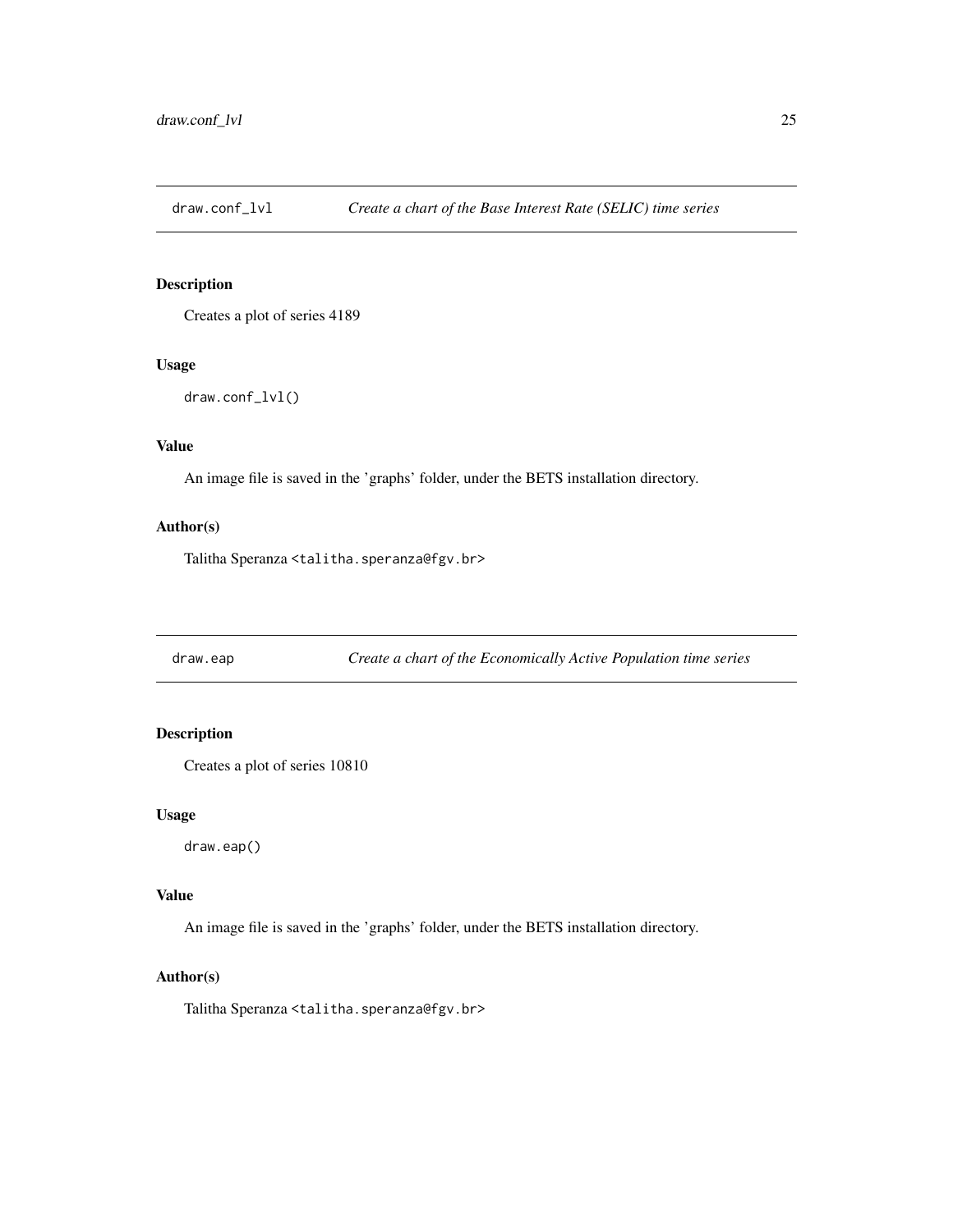<span id="page-25-0"></span>

Creates a plot of series 4189

#### Usage

draw.ei\_comps()

#### Value

An image file is saved in the 'graphs' folder, under the BETS installation directory.

draw.ei\_vars *Create a chart of the Base Interest Rate (SELIC) time series*

# Description

Creates a plot of series 4189

# Usage

draw.ei\_vars()

#### Value

An image file is saved in the 'graphs' folder, under the BETS installation directory.

# Author(s)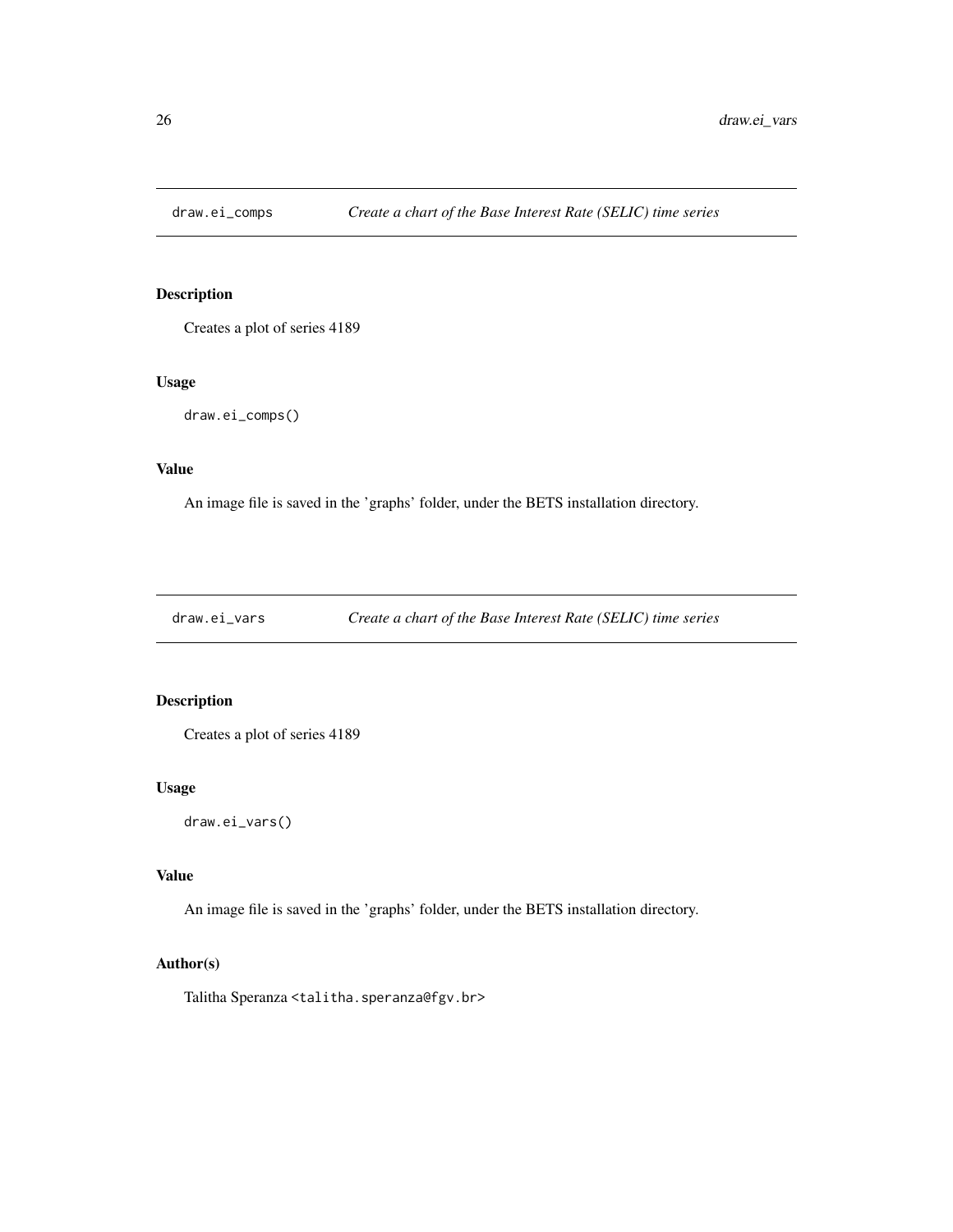<span id="page-26-0"></span>draw.gdp\_comps *Create a chart of the Base Interest Rate (SELIC) time series*

# Description

Creates a plot of series 4189

#### Usage

```
draw.gdp_comps()
```
# Value

An image file is saved in the 'graphs' folder, under the BETS installation directory.

# Author(s)

Talitha Speranza <talitha.speranza@fgv.br>

draw.gdp\_mon *Create a chart of the Base Interest Rate (SELIC) time series*

# **Description**

Creates a plot of series 4189

#### Usage

draw.gdp\_mon()

# Value

An image file is saved in the 'graphs' folder, under the BETS installation directory.

# Author(s)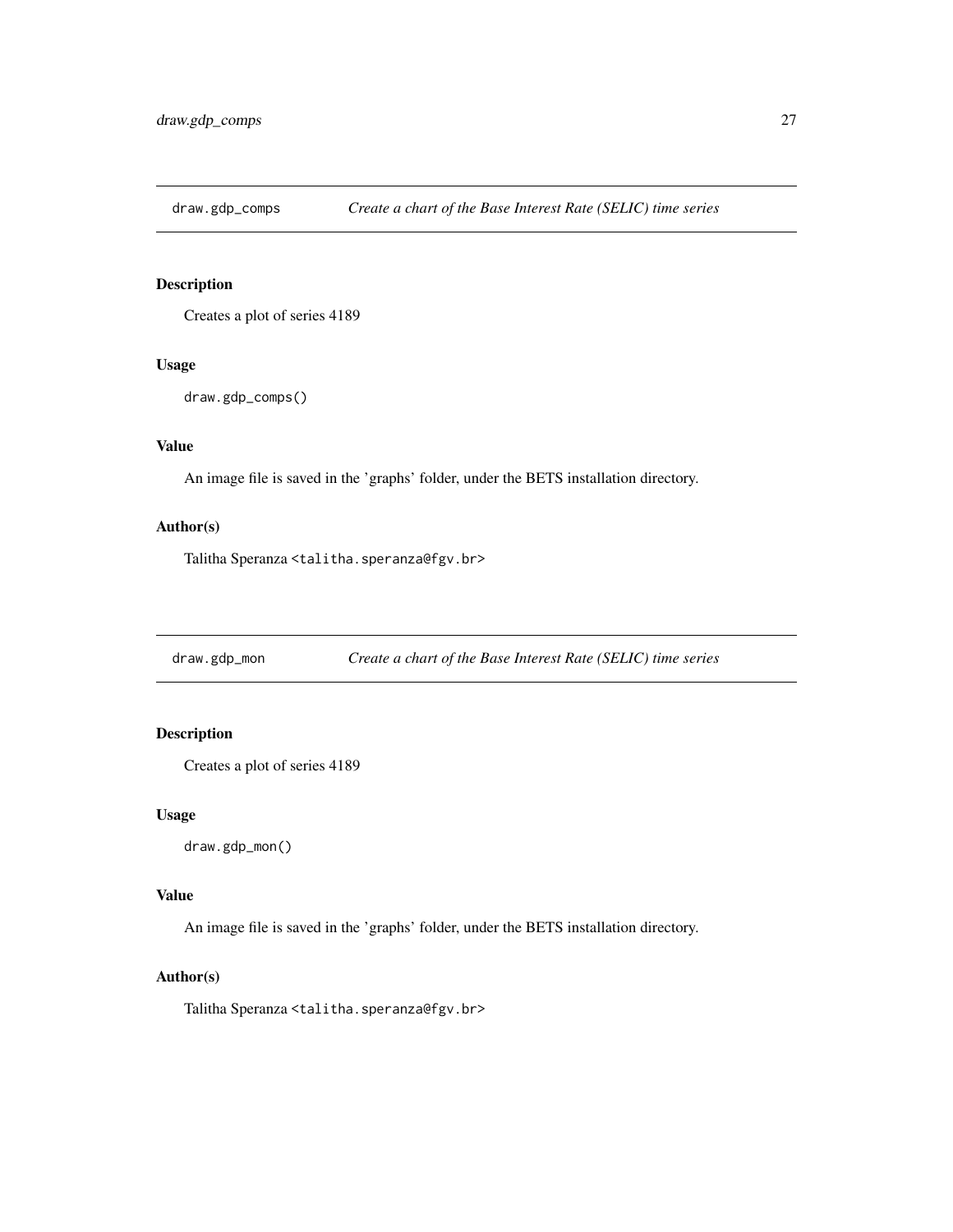<span id="page-27-0"></span>

Creates a plot of series 4189

#### Usage

```
draw.gdp_unemp()
```
# Value

An image file is saved in the 'graphs' folder, under the BETS installation directory.

#### Author(s)

Talitha Speranza <talitha.speranza@fgv.br>

draw.gdp\_vars *Create a chart of the Base Interest Rate (SELIC) time series*

# **Description**

Creates a plot of series 4189

#### Usage

```
draw.gdp_vars()
```
# Value

An image file is saved in the 'graphs' folder, under the BETS installation directory.

#### Author(s)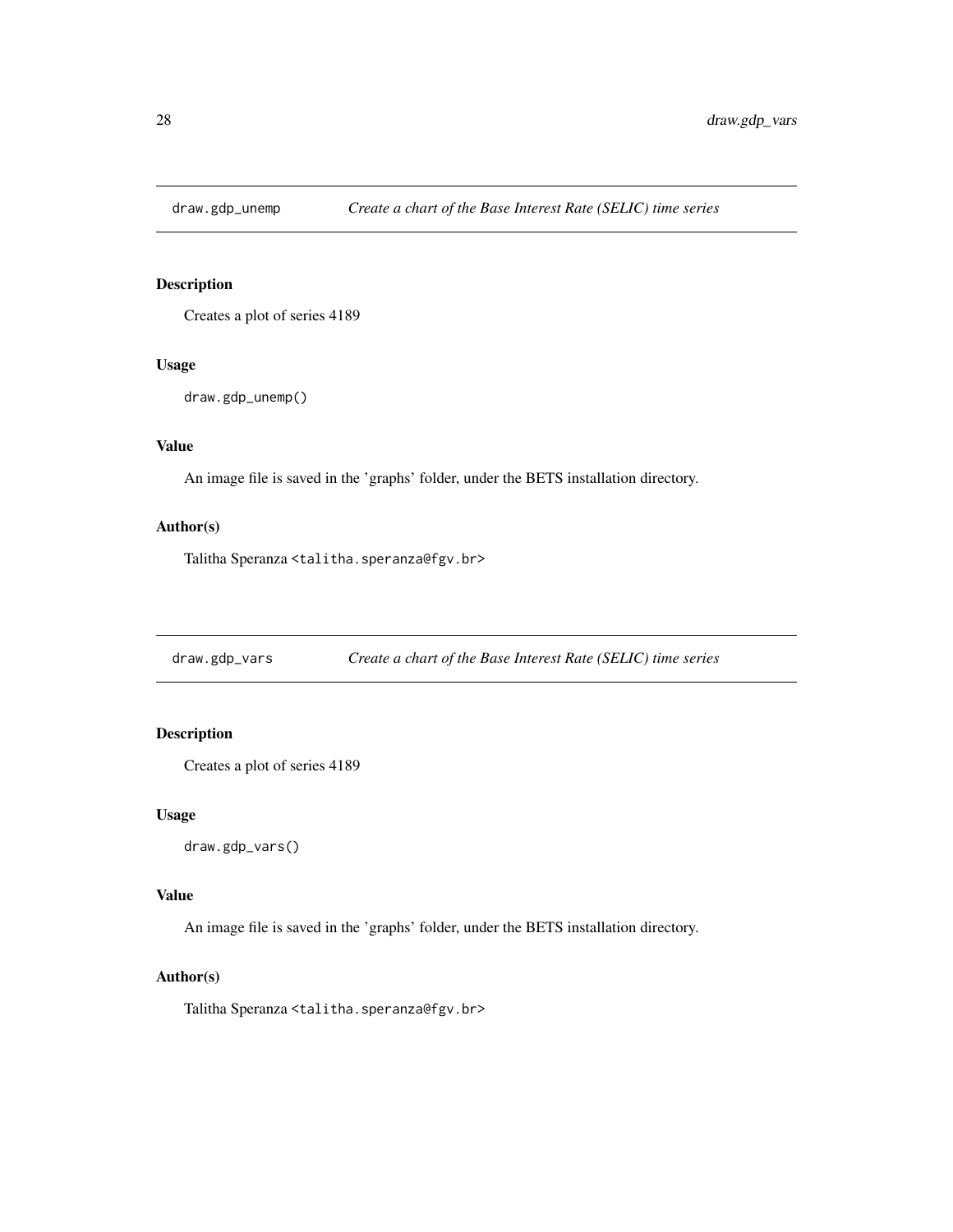<span id="page-28-0"></span>

Creates a plot of series 4189

# Usage

draw.generic(ts, style, params)

#### Arguments

| ts     | аааа |
|--------|------|
| style  | ааа  |
| params | aaa  |

#### Value

An image file is saved in the 'graphs' folder, under the BETS installation directory.

#### Author(s)

Talitha Speranza <talitha.speranza@fgv.br>

draw.iie\_br *Create a chart of the Base Interest Rate (SELIC) time series*

# Description

Creates a plot of series 4189

#### Usage

```
draw.iie_br()
```
# Value

An image file is saved in the 'graphs' folder, under the BETS installation directory.

# Author(s)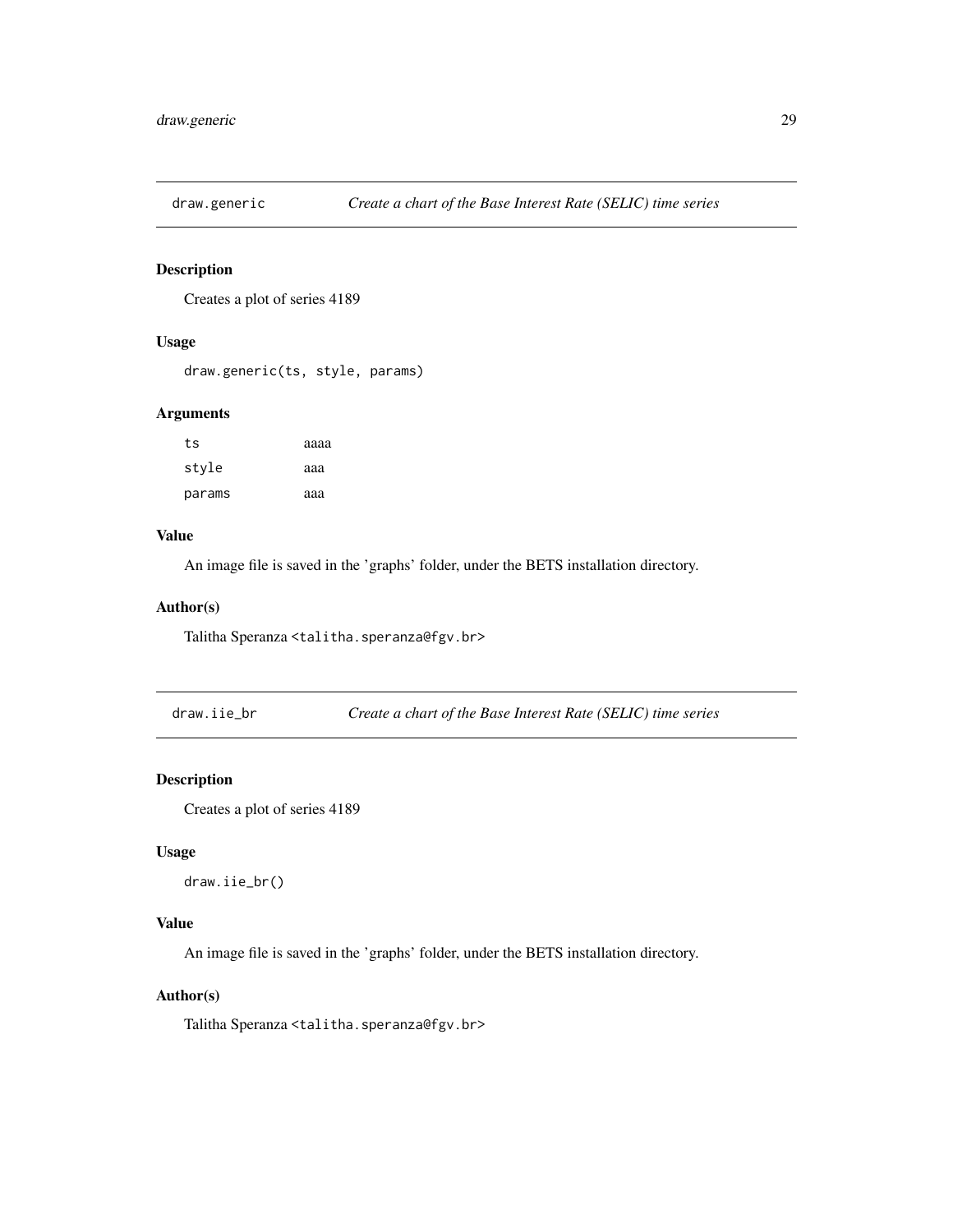<span id="page-29-0"></span>

Creates a plot of series 21859

#### Usage

draw.indprod()

# Value

An image file is saved in the 'graphs' folder, under the BETS installation directory.

# Author(s)

Talitha Speranza <talitha.speranza@fgv.br>

draw.ipca *Create a chart of the National Consumer Price Index time series*

# **Description**

Creates a plot of series 13522 (NCPI), along with series 4466 (NCPI core)

#### Usage

draw.ipca()

# Value

An image file is saved in the 'graphs' folder, under the BETS installation directory.

#### Author(s)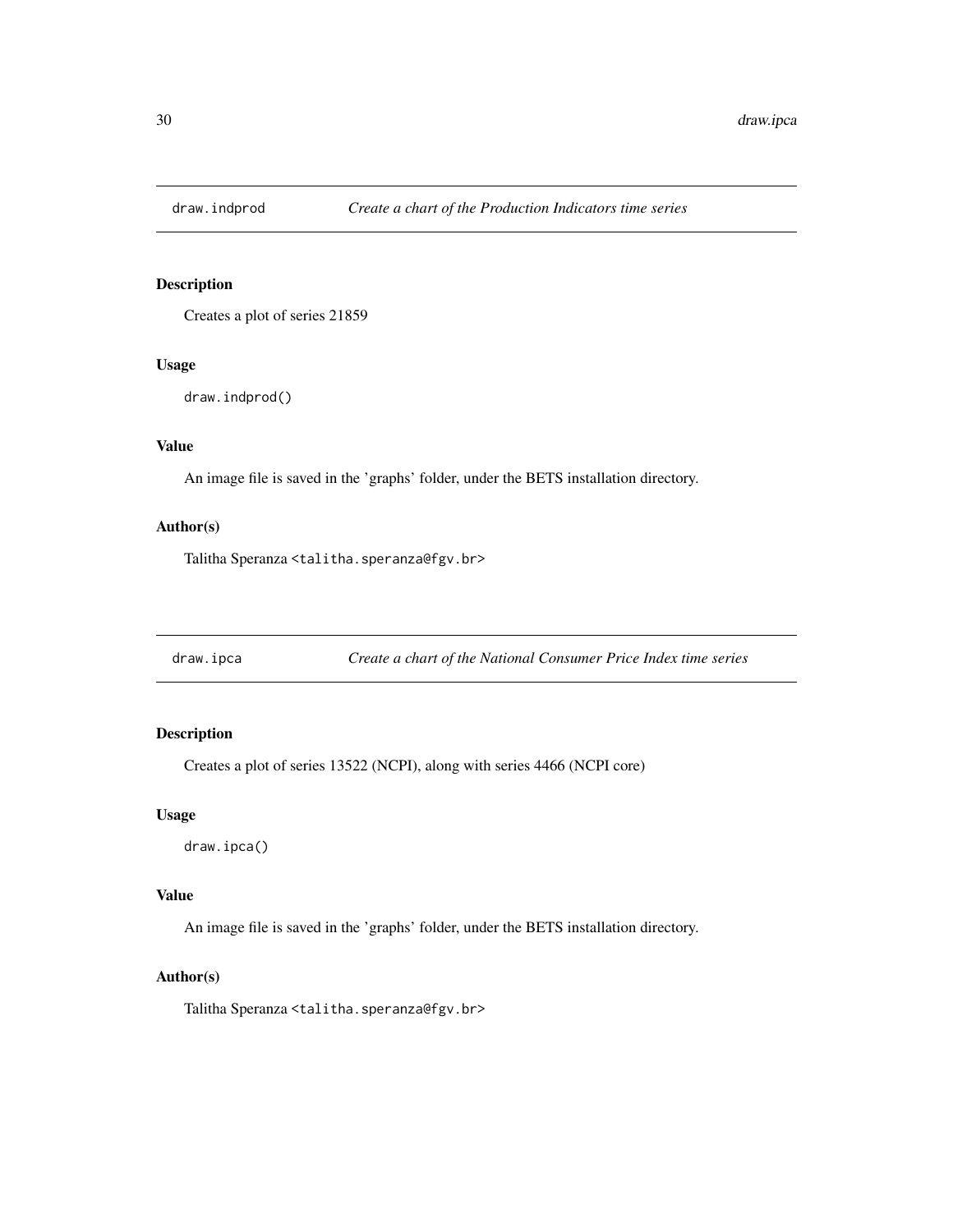<span id="page-30-0"></span>

Creates a plot of series 4189

#### Usage

```
draw.lab_coin()
```
# Value

An image file is saved in the 'graphs' folder, under the BETS installation directory.

#### Author(s)

Talitha Speranza <talitha.speranza@fgv.br>

draw.lab\_lead *Create a chart of the Base Interest Rate (SELIC) time series*

# **Description**

Creates a plot of series 4189

#### Usage

draw.lab\_lead()

# Value

An image file is saved in the 'graphs' folder, under the BETS installation directory.

#### Author(s)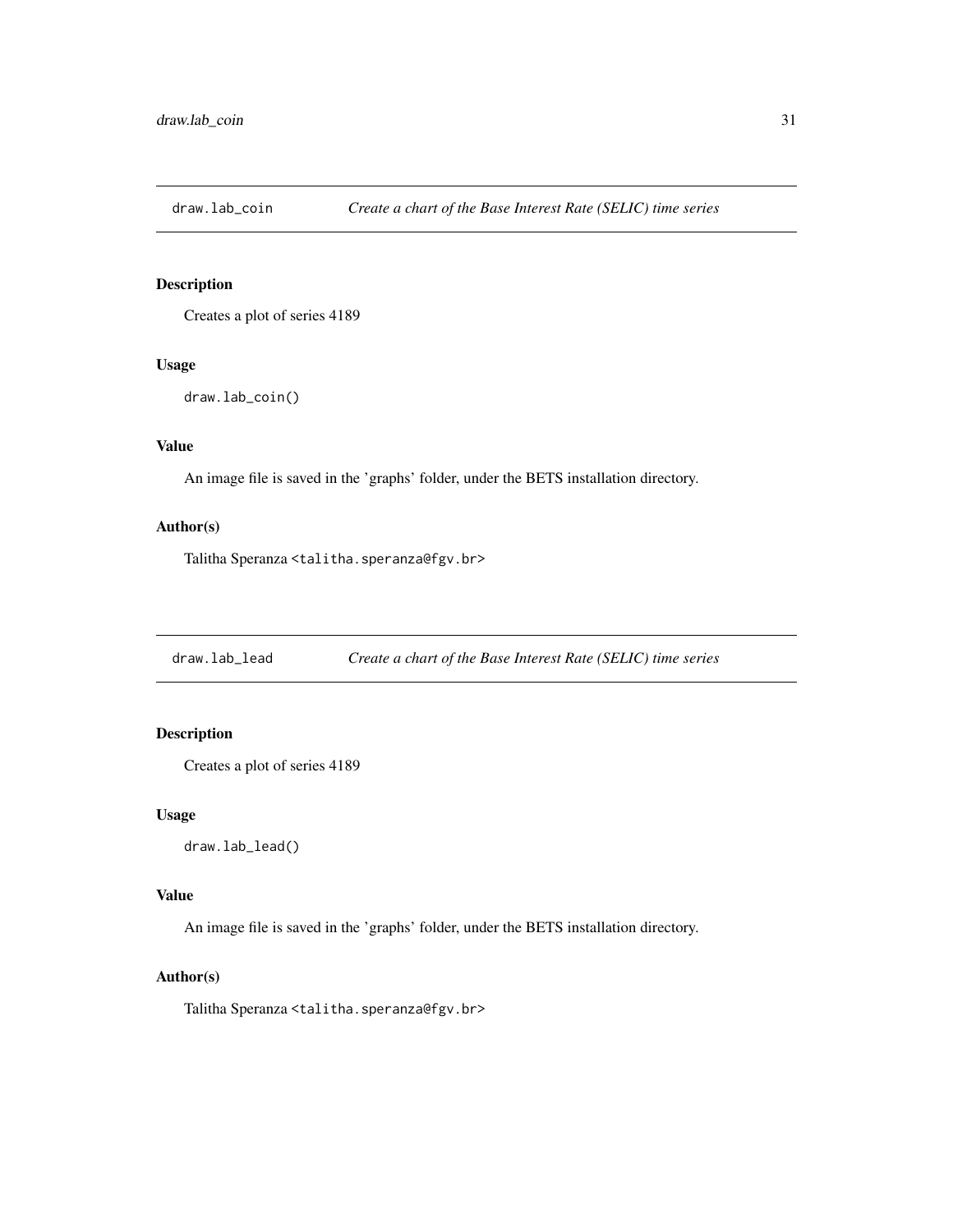<span id="page-31-0"></span>

Creates a plot of series 4189

#### Usage

draw.lei()

# Value

An image file is saved in the 'graphs' folder, under the BETS installation directory.

# Author(s)

Talitha Speranza <talitha.speranza@fgv.br>

draw.misery\_index *Create a chart of the Base Interest Rate (SELIC) time series*

# **Description**

Creates a plot of series 4189

#### Usage

```
draw.misery_index()
```
#### Value

An image file is saved in the 'graphs' folder, under the BETS installation directory.

#### Author(s)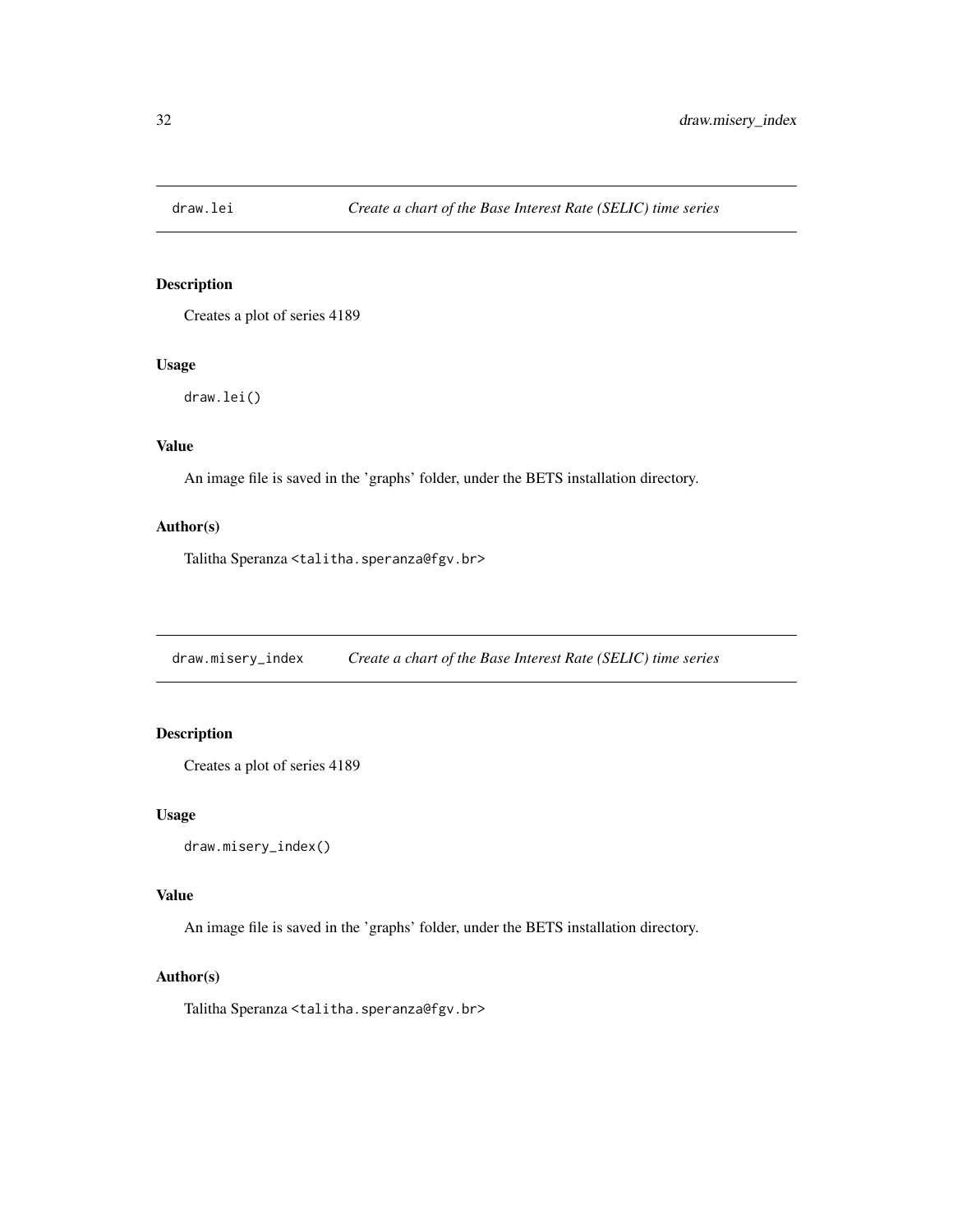<span id="page-32-0"></span>

Creates a plot of series 4189

#### Usage

draw.selic()

# Value

An image file is saved in the 'graphs' folder, under the BETS installation directory.

#### Author(s)

Talitha Speranza <talitha.speranza@fgv.br>

draw.sent\_ind *Create a chart of the Base Interest Rate (SELIC) time series*

# **Description**

Creates a plot of series 4189

#### Usage

draw.sent\_ind()

# Value

An image file is saved in the 'graphs' folder, under the BETS installation directory.

#### Author(s)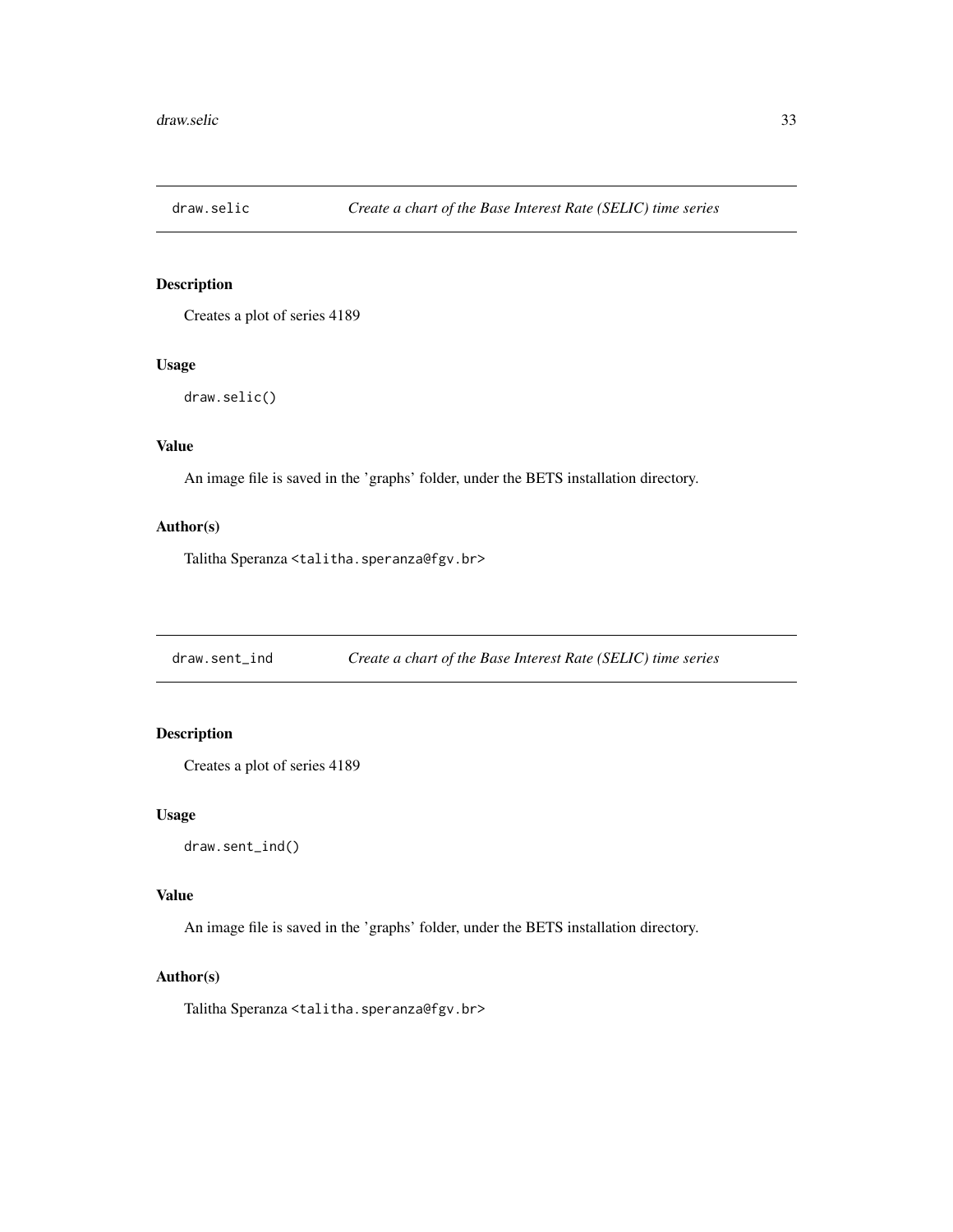<span id="page-33-0"></span>

Creates a plot of series 4189

#### Usage

draw.survey(survey)

#### Arguments

survey xxx

#### Value

An image file is saved in the 'graphs' folder, under the BETS installation directory.

#### Author(s)

Talitha Speranza <talitha.speranza@fgv.br>

draw.ulc *Create a chart of the Unitary Labor Cost time series*

# Description

Creates a plot of series 11777

#### Usage

draw.ulc()

#### Value

An image file is saved in the 'graphs' folder, under the BETS installation directory.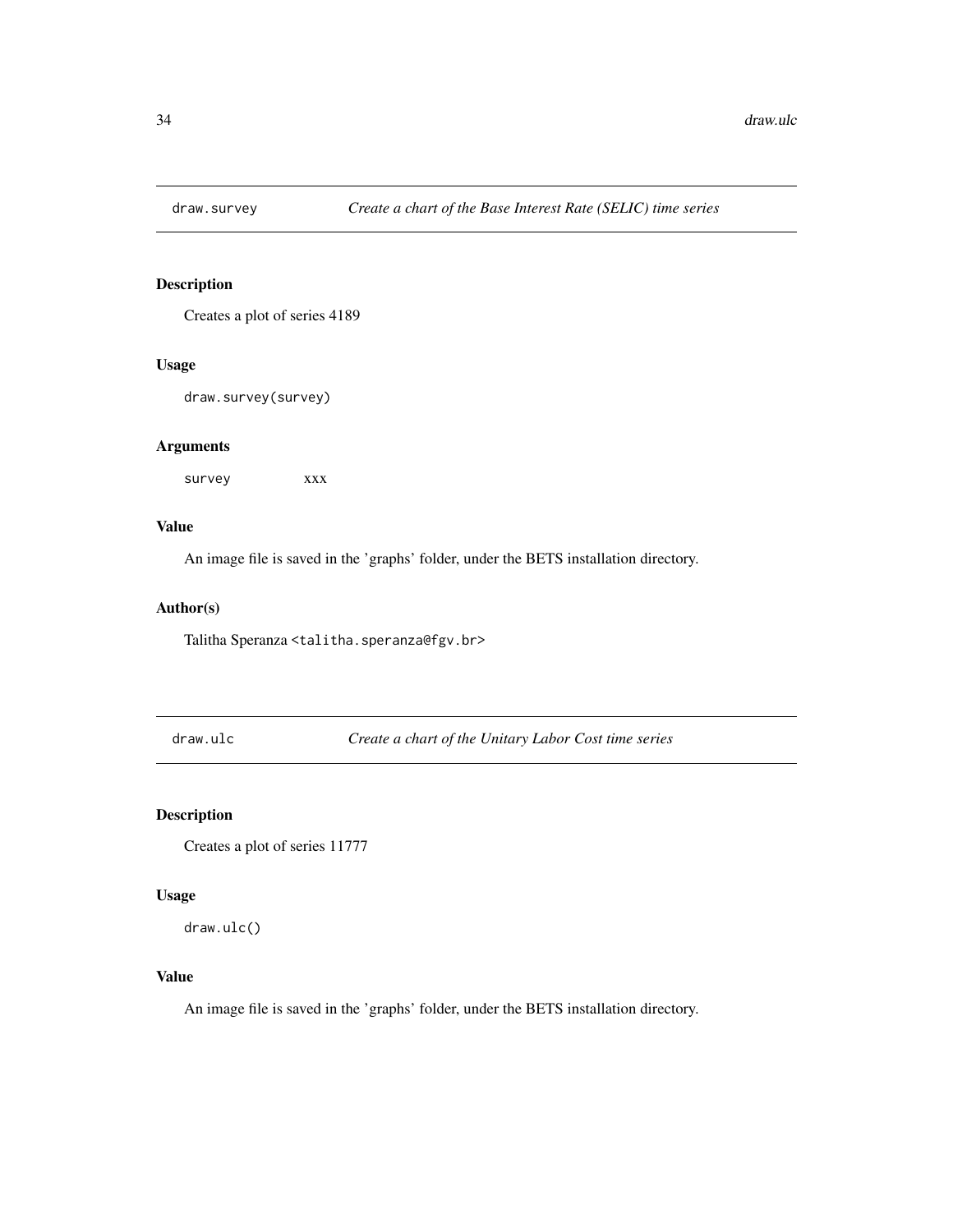<span id="page-34-0"></span>

Creates a plot of series 10777

#### Usage

draw.unemp()

# Value

An image file is saved in the 'graphs' folder, under the BETS installation directory.

| draw.vargdp | Create a chart of the Real Percentage Change of GDP in the Year time |
|-------------|----------------------------------------------------------------------|
|             | series                                                               |

# Description

Creates a plot of series 7326

#### Usage

draw.vargdp()

# Value

An image file is saved in the 'graphs' folder, under the BETS installation directory.

<span id="page-34-1"></span>dummy *Create a monthly or quarterly dummy*

# Description

Returns a monthly or quarterly dummy (a time series with only 0s and 1s).

#### Usage

```
dummy(start = NULL, end = NULL, frequency = 12, year = NULL,
 month = NULL, quarter = NULL, date = NULL, from = NULL, to = NULL)
```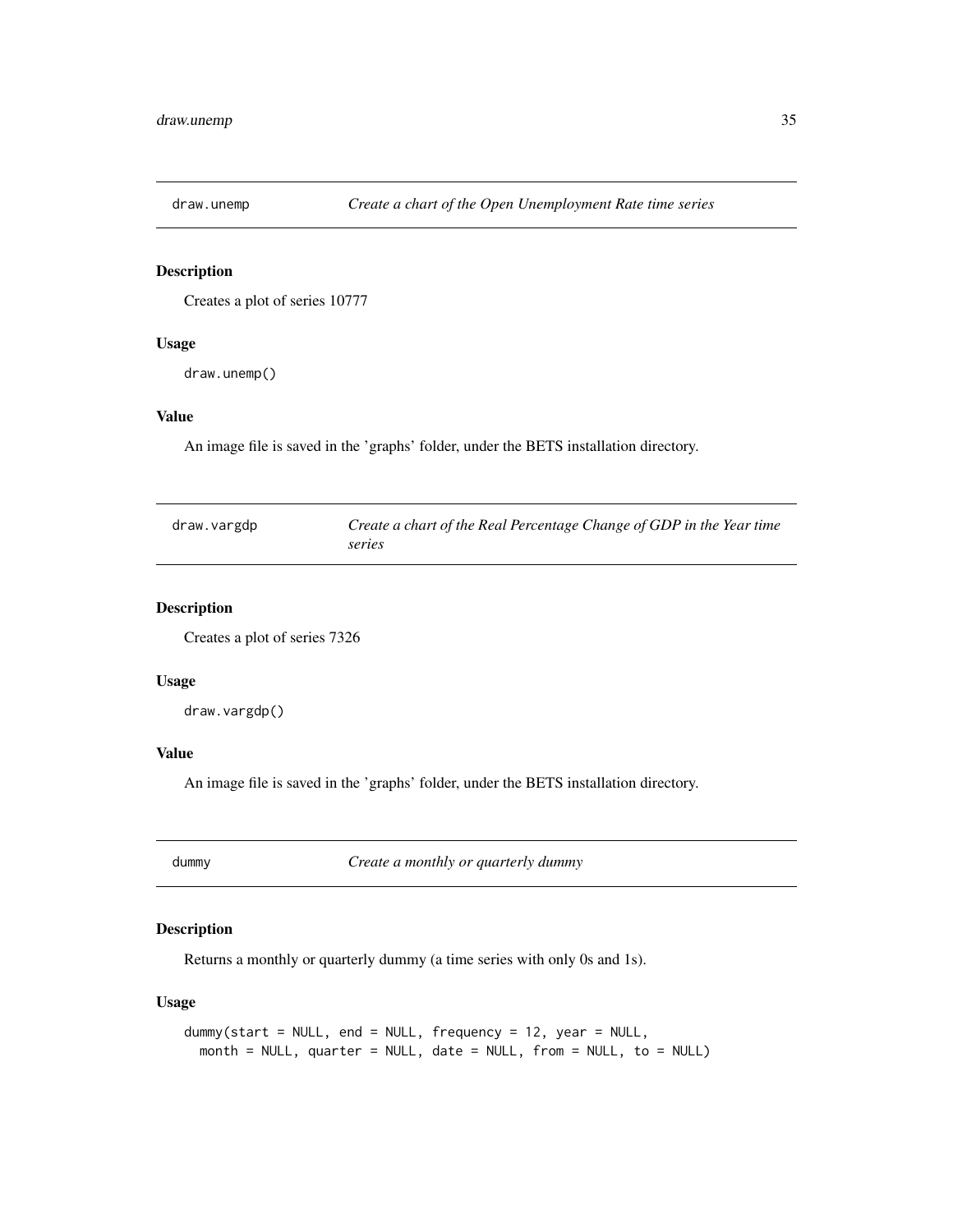#### <span id="page-35-0"></span>Arguments

| start     | An integer vector. The period of the first observation. The first element of<br>the vector specifies the year of the first observation, whereas the second, the<br>month (for monthly dummies) or quarter (for quarterly dummies) |
|-----------|-----------------------------------------------------------------------------------------------------------------------------------------------------------------------------------------------------------------------------------|
| end       | An integer vector. The period of the last observation. The first element of<br>the vector specifies the year of the last observation, whereas the second, the<br>month (for monthly dummies) or quarter (for quarterly dummies)   |
| frequency | An integer. The frequency of the dummy, that is, the number of observations<br>per unit of time. The defaulf is 12 (a monthly dummy).                                                                                             |
| year      | An integer, a seq or a vector. The years for which the dummy must be set to<br>1. All periods of these years will be set to 1.                                                                                                    |
| month     | An integer, a seq or a vector. The months for which the dummy must be set<br>to 1. These months will be set to 1 for all years.                                                                                                   |
| quarter   | An integer, a seq or a vector. The quarters for which the dummy must be set<br>to 1. The quarters will be set to 1 for all years.                                                                                                 |
| date      | a list. The periods for which the dummy must be set to one. Periods must be<br>represented as integer vectors, as described for start and end.                                                                                    |
| from      | An integer vector The starting period of a sequence of perids for which the<br>dummy must be set to one. Periods must be represented as integer vectors, as<br>described for start and end.                                       |
| to        | The ending period of a sequence of perids for which the dummy must be set to<br>one. Periods must be represented as integer vectors, as described for start and<br>end.                                                           |

#### Value

A monthly or a quarterly ts object.

#### See Also

[ts](#page-0-0), [dummy](#page-34-1)

# Examples

```
#1 from a specific date to another specific date
dummy(start = c(2000,1),end = c(2012,5),frequency = 12,from = c(2005,1),to = c(2006,12))
#Other options that may be helpful:
#over a month equal to 1
dummy(start = c(2000,1), end = c(2012,5), frequency = 12, month = c(5,12))
#Months equal to 1 only for some year
dummy(start = c(2000, 1), end = c(2012, 5), frequency = 12, month = 5, year = 2010)
dummy(start = c(2000,1), end = c(2012,5), frequency = 12, month = 8, year = 2002)
```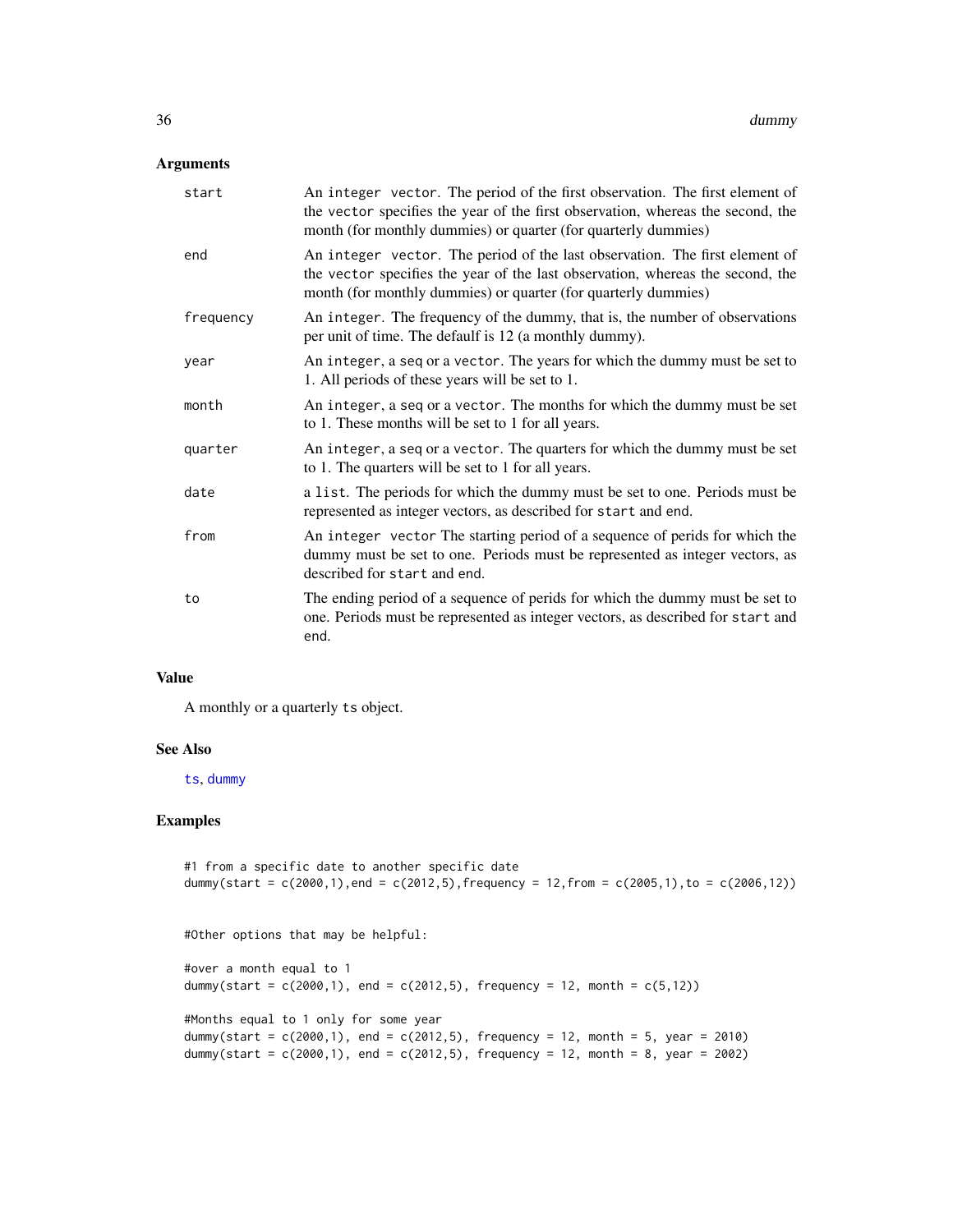```
#Months equal to 1 only for some years
dummy(start = c(2000,1), end = c(2012,5), frequency = 12, month = 5, year = 2005:2007)
dummy(start = c(2000,1), end = c(2012,5), frequency = 12, month = 3, year = c(2005,2007))
dummy(start = c(2000,1), end = c(2012,5), frequency = 12, month = 5:6, year = c(2005,2007))
#specific dates
dummy(start = c(2000,1), end = c(2012,5), frequency = 12, date = list(c(2010,1)))dummy(start = c(2000, 1), end = c(2012, 5),
   freq = 12, date = list(c(2010,9), c(2011,1), c(2000,1)))
```
get.series *Get a complete time series from a BETS database*

# Description

Extracts a complete time series from either the Central Bank of Brazil (BCB), the Brazilian Institute of Geography and Statistics (IBGE) or the Brazilian Institute of Economics (FGV/IBRE).

#### Usage

get.series(code, from = "", to = "", data.frame = FALSE, frequency = NULL)

| code       | A character. The unique code that references the time series. This code can<br>be obtained by using the BETS search function.               |
|------------|---------------------------------------------------------------------------------------------------------------------------------------------|
| from       | A character or a Data object. Starting date of the time series (format YYYY-<br>MM-DD).                                                     |
| to         | A character or a Data object. Ending date of the time series (format YYYY-<br>MM-DD).                                                       |
| data.frame | A boolean. True if you want the output to be a data frame. True to ts output.                                                               |
| frequency  | An integer. The frequency of the time series. It is not needed. It is going to be<br>used only if the metadata for the series is corrupted. |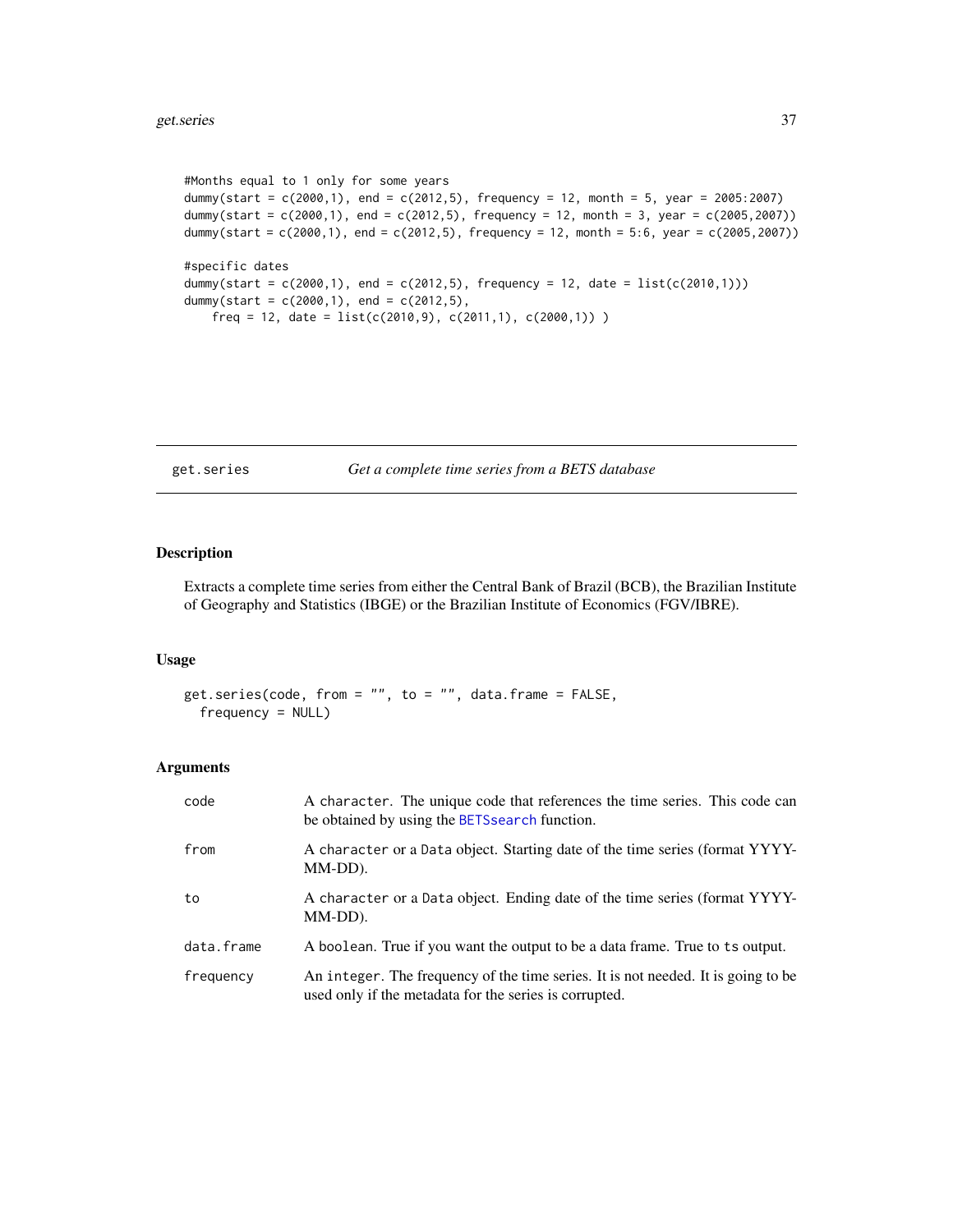<span id="page-37-0"></span>

A function to extract BACEN series using their API

#### Usage

get.series.bacen(x, from =  $"$ , to =  $"$ , save =  $"$ )

# Arguments

| $\mathsf{x}$ | Bacen series numbers. Either an integer or a numeric vector.                                  |
|--------------|-----------------------------------------------------------------------------------------------|
| from         | A string specifying where the series shall start.                                             |
| to           | A string specifying where the series shall end.                                               |
| save         | A string specifying if data should be saved in csy or xlsx format. Defaults to not<br>saving. |

#### Author(s)

Fernando Teixeira <fernando.teixeira@fgv.br> and Jonatha Azevedo <jonatha.costa@fgv.br>

<span id="page-37-1"></span>grnn.test *Test a set of General Regression Neural Networks*

# Description

Given new values of the independent variables, tests a list of trained GRNNs and picks the best net, based on an accuracy measure between the forecasted and the actual values.

#### Usage

grnn.test(results, test.set)

| results  | The object returned by grnn.train.                                            |
|----------|-------------------------------------------------------------------------------|
| test.set | A ts list. The first element must be the actual values of the dependent vari- |
|          | able. The others, the new values of the regressors.                           |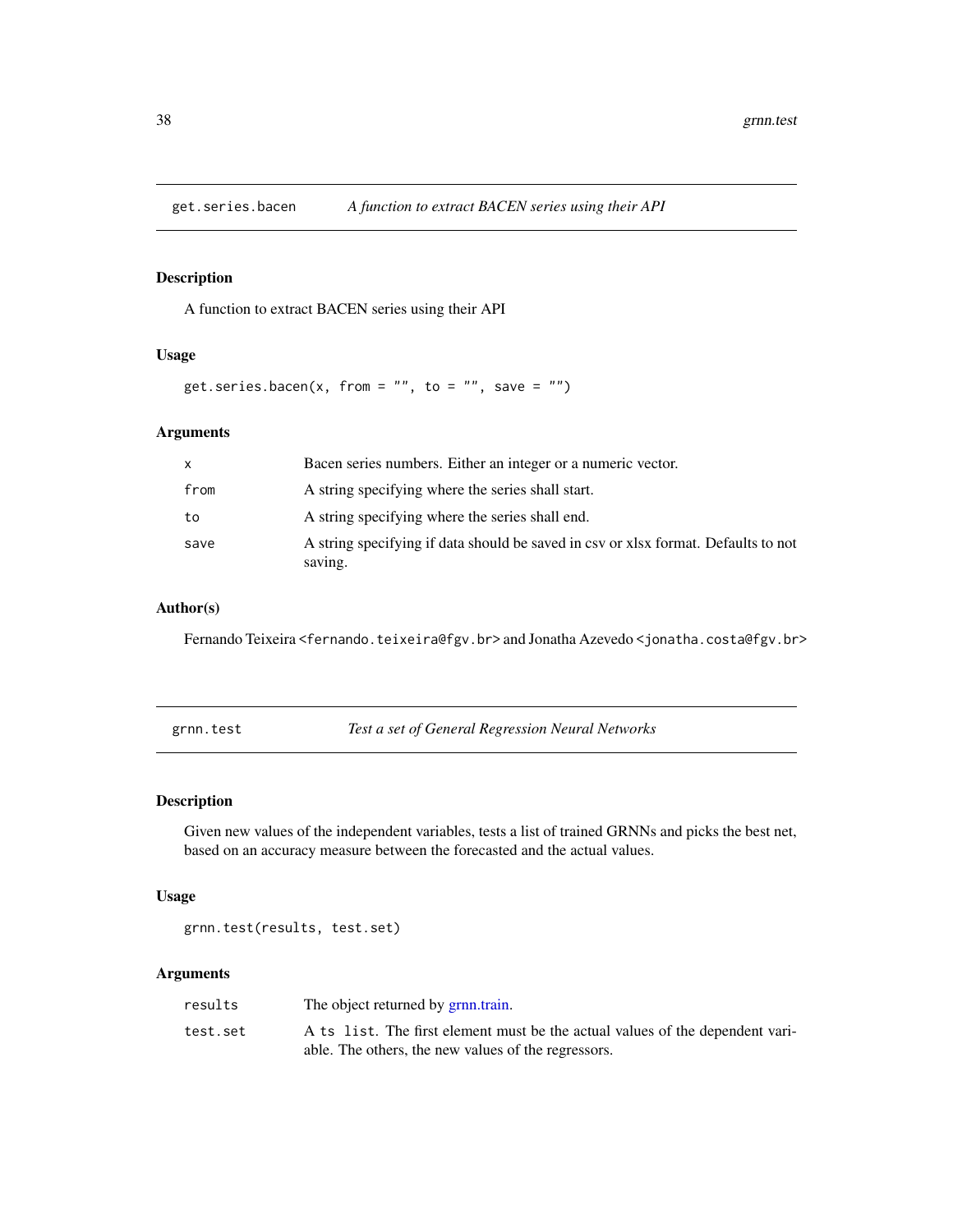#### <span id="page-38-0"></span>grnn.train 39

#### Value

A list object representing the best network (according to forecasting MAPE). Its fields are:

- mape: The forecasting MAPE
- model: The network object
- sigma: The sigma parameter
- id: The id number of the network, as given by [grnn.train](#page-38-1)
- mean: The predicted values
- x: The original series
- fitted: The fitted values
- actual: The actual values (to be compared with the predicted values)
- residuals: Difference between the fitted values and the series original values
- regressors: The regressors used to train the network

#### Author(s)

Talitha Speranza <talitha.speranza@fgv.br>

<span id="page-38-1"></span>grnn.train *Train a General Regression Neural Network*

#### Description

Creates a set of probabilistic neural networks as proposed by [Specht \[1991\].](http://www.inf.ufrgs.br/~engel/data/media/file/cmp121/GRNN.pdf) The user provides a set of regressors and the function chooses which subset is the best, based on an accuracy measure (by default, the MAPE) between fited and actual values. These networks have only one parameter, the sigma, which is the standard deviation of each activation function (gaussian) of the pattern layer. Sigma can also be automatically chosen. This function builds on [grnn-package.](#page-0-0)

#### Usage

```
grnn.train(train.set, sigma, step = 0.1, select = TRUE, names = NA)
```

| train.set | A ts list (a list of ts objects). The first element must be the dependent<br>variable. The other elements, the regressors.                                                                                                                                    |
|-----------|---------------------------------------------------------------------------------------------------------------------------------------------------------------------------------------------------------------------------------------------------------------|
| sigma     | A numeric or a numeric vector. The sigma parameter, that is, the standard de-<br>viation of the activation functions (gaussians) of the pattern layer. Can be either<br>a fixed value or a range (a vector containing the minimum and the maximum<br>values). |
| step      | A numeric value. If sigma is a range, the user must provide a step value to vary<br>sigma. The function is going to select the best sigma based on MAPE.                                                                                                      |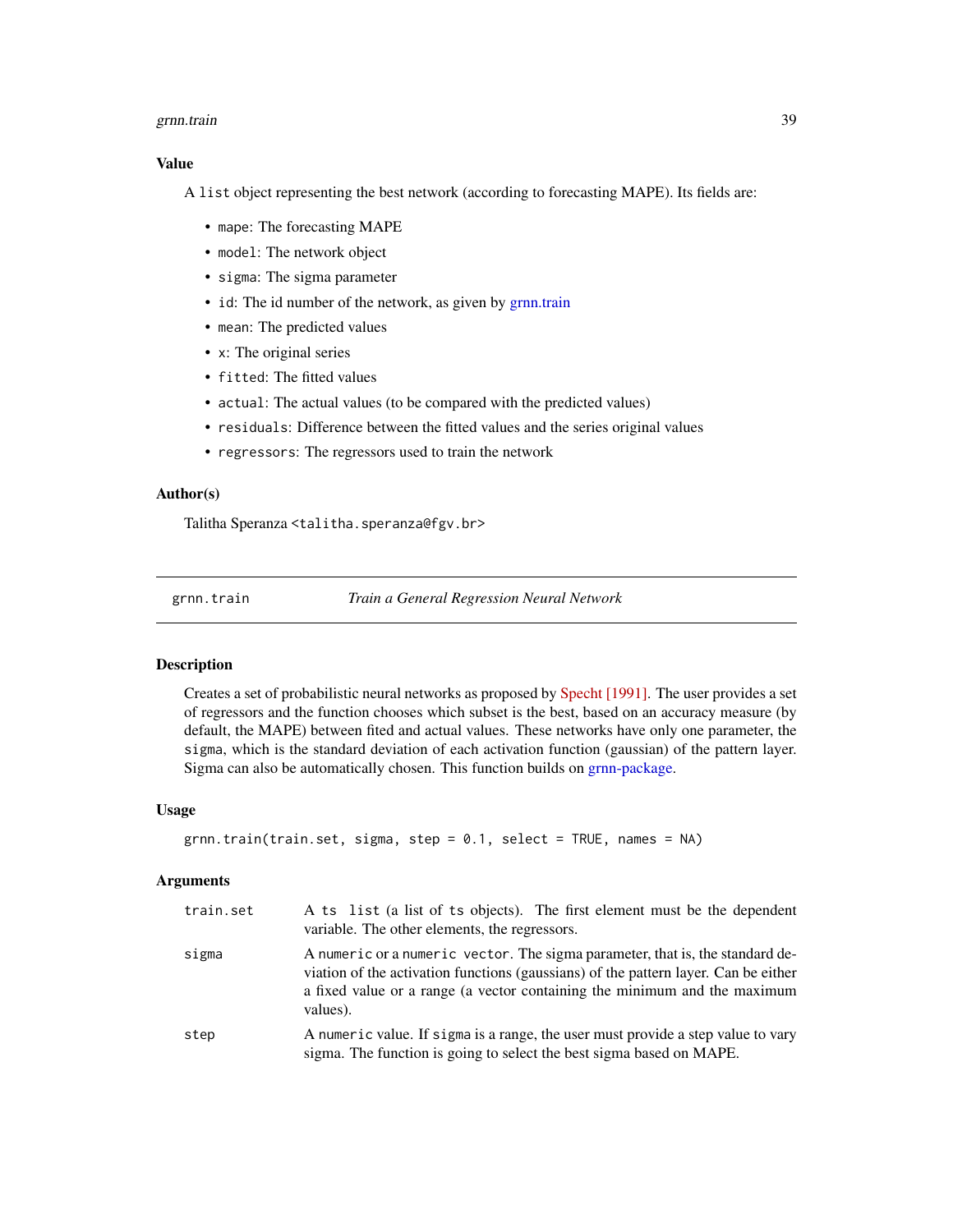# <span id="page-39-0"></span>Value

A list of result objects, each representing a network. These objects are ordered by MAPE (the 20 best MAPEs) and its fields are:

- accuracy: A numeric value. Accuracy measure between the fitted and the actual series values. By default, the MAPE. In future versions, it will be possible to change it.
- fitted: The fitted values, that is, one step ahead predicitions calculated by the trained net.
- net: An object returned by the grnn function. Represents a trained net.
- sigma: A numeric. The sigma that was chosen, either by the user or by the function itself (in case select was set to TRUE)
- regressors: A character vector. Regressors that were chosen, either by the user or by the fuction itself (in case select was set to TRUE)
- sigma.accuracy: A data.frame. Sigma versus accuracy value of the corresponding trained network. Those networks were trained using the best set of regressors.
- residuals: A numeric vector. Fitted values subtracted from the actual values.

grnn.train also returns a diagnostic of training rounds and a sigma versus accuracy plot.

#### Author(s)

Talitha Speranza <talitha.speranza@fgv.br>

msg *Format and show a console message.*

#### **Description**

Customizes a message and shows it in the console.

#### Usage

```
msg(..., skip_before = TRUE, skip_after = FALSE, warn = FALSE)
```

| $\cdots$    | Arguments to be passed to message                                    |
|-------------|----------------------------------------------------------------------|
| skip_before | A boolean. Indicates if a line should be skipped before the message. |
| skip_after  | A boolean. Indicates if a line should be skipped after the message.  |
| warn        | A boolean. Indicates whether a warning should be thrown.             |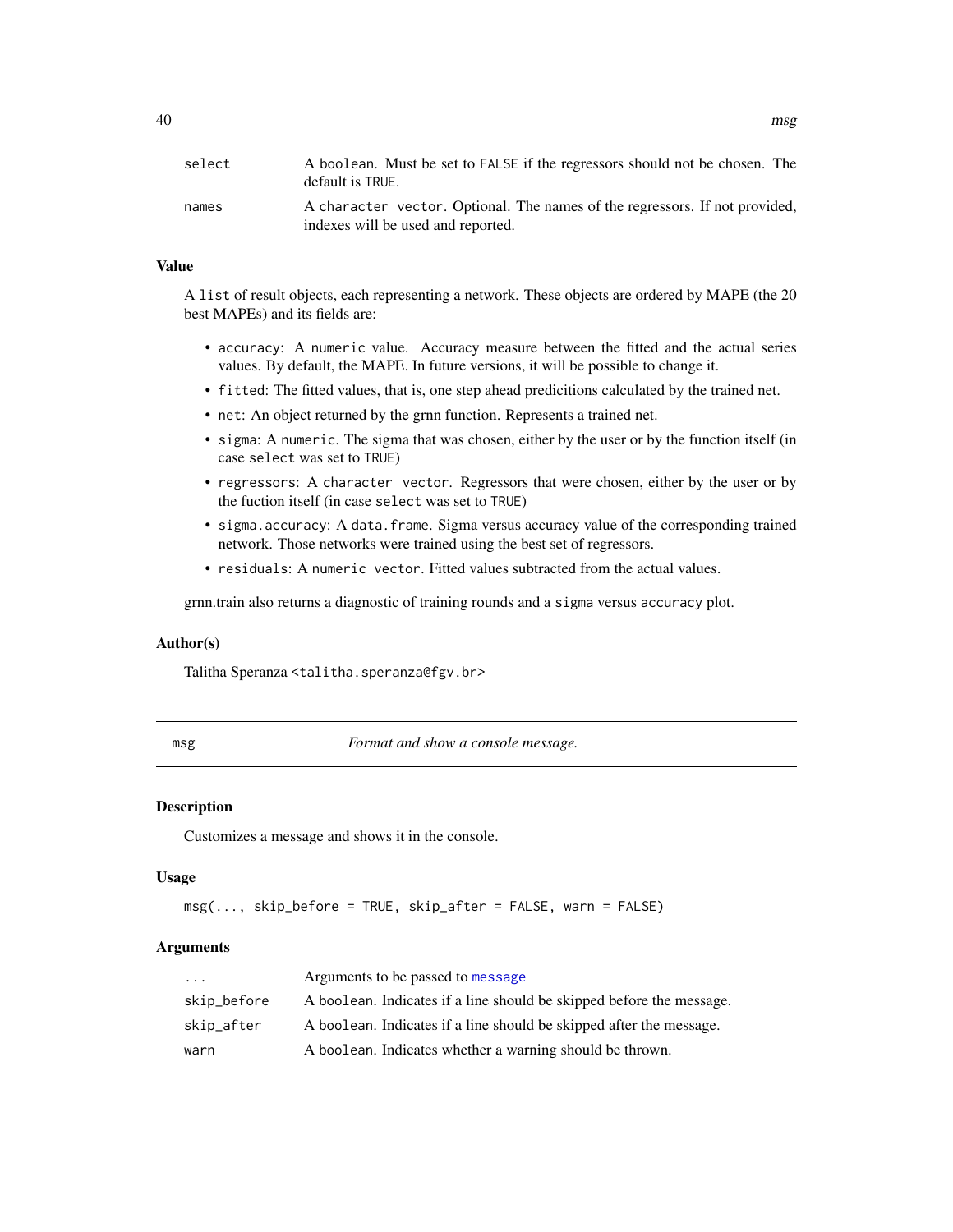#### <span id="page-40-0"></span>normalize the contract of the contract of the contract of the contract of the contract of the contract of the contract of the contract of the contract of the contract of the contract of the contract of the contract of the

# Value

None

#### Author(s)

Talitha Speranza <talitha.speranza@fgv.br>, Jonatha Azevedo <jonatha.azevedo@fgv.br>

| Normalize a time series |
|-------------------------|
|-------------------------|

#### Description

Normalizes a time series, either by stardization or by mapping to values between 0 and 1.

#### Usage

normalize(series, mode = "scale")

#### **Arguments**

| series | A ts object or a ts list. The series to be normalized.                            |
|--------|-----------------------------------------------------------------------------------|
| mode   | A character. The normalization method. Set this parameter to 'maxmin' to          |
|        | map series values to values between 0 and 1. Alternatively, set this parameter to |
|        | 'scale' to standardize (substract the mean and divide by the standard deviation). |

#### Value

A ts object or a ts list. The normalized series.

# Author(s)

Talitha Speranza <talitha.speranza@fgv.br>

predict *Get the predicted values of a model and visualize it*

#### Description

This function is built upon [forecast.](#page-0-0) Besides the model predictions, it returns an accuracy measure table (calculated by the [accuracy](#page-0-0) function) and a graph showing the original series, the predicted values and the actual values.

# Usage

```
predict(..., actual = NULL, main = "", ylab = "", xlim = NULL,style = "dygraphs", unnorm = NULL, legend.pos = "topright", knit = F)
```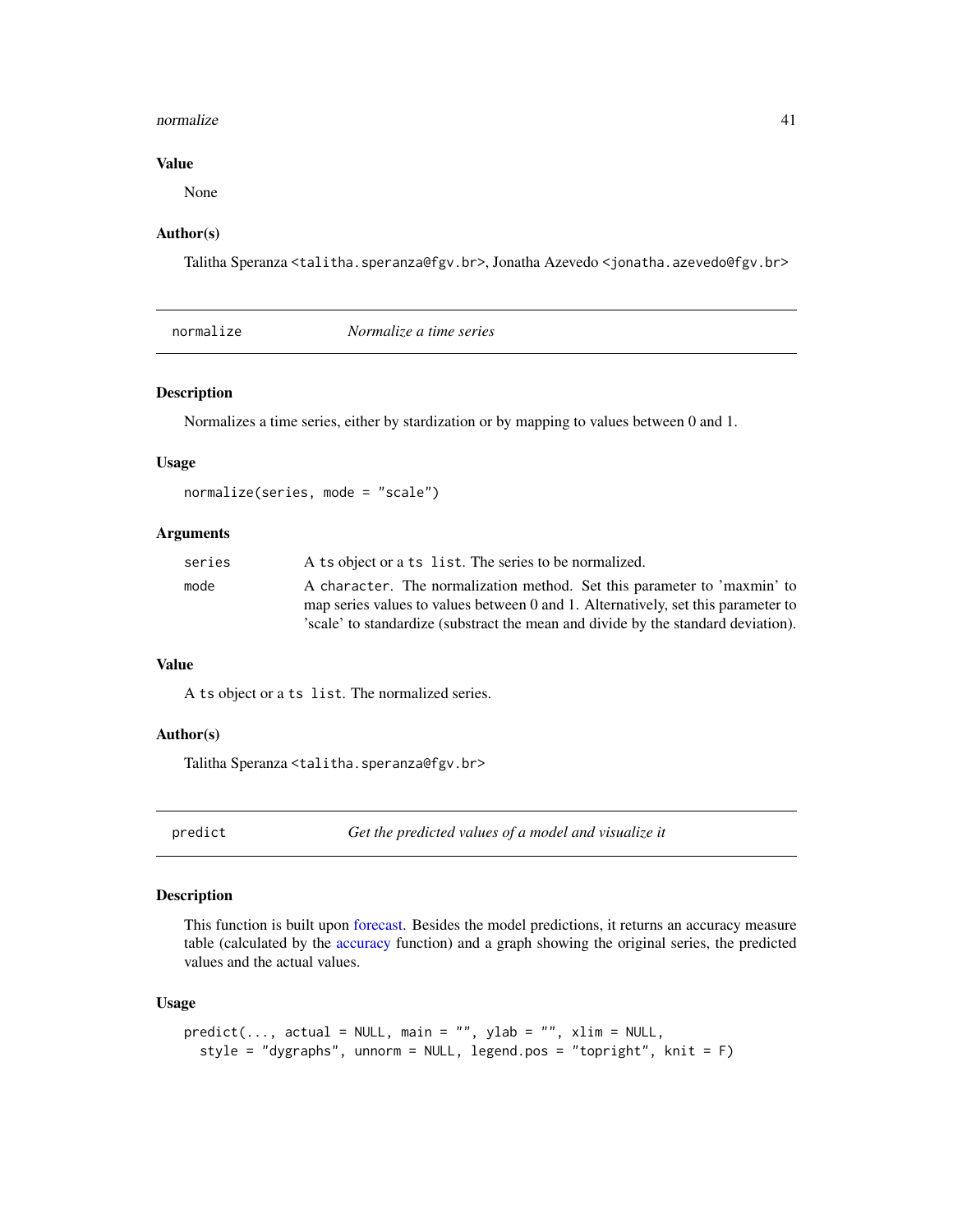### <span id="page-41-0"></span>Arguments

|            | arguments passed on to forecast. If the model is a neural network, these argu-<br>ments will be passed on to grnn.test.                                                                             |
|------------|-----------------------------------------------------------------------------------------------------------------------------------------------------------------------------------------------------|
| actual     | A numeric vector. The actual values (to be compared with predicted values).                                                                                                                         |
| main       | A character. The name of the prediction plot.                                                                                                                                                       |
| ylab       | A character. The Y axis label.                                                                                                                                                                      |
| xlim       | A numeric vector. The limits of the X axis.                                                                                                                                                         |
| style      | A character. Can be either 'dygraphs' (the dygraph function will be use to<br>make the plot, which is going to be HTML based) or 'normal' (standard R func-<br>tions will be used to make the plot) |
| unnorm     | A numeric vector. If predictions must be unnormalized, set the first element<br>of this vector to the mean and the second, to the standard deviation.                                               |
| legend.pos | A character. The position of the legend. Possible values are standard R plot<br>values, <i>i.e.</i> , "topright', "bottomleft', etc.                                                                |
| knit       | A boolean. Set this parameter to TRUE if                                                                                                                                                            |

# Value

Besides the prediction plot, this function returns an object whose fields are:

- accuracy: An object returned by [accuracy.](#page-0-0) It is a table containing several accuracy measures
- predictions: A numeric vector containing the predicted values.

#### Author(s)

Talitha Speranza <talitha.speranza@fgv.br>

report *Create dynamic reports with a full analysis of a set of time series*

#### Description

Generate automatic reports with a complete analysis of a set of time series. For now, SARIMA (Box & Jenkins approach), Holt-Winters and GRNN analysis are possible. Soon, Multilayer Perceptron, Fuzzy Logic and Box-Cox analysis will become available.

### Usage

```
report(mode = "SARIMA", ts = 21864, parameters = NULL, report.file = NA,
 series.saveas = "none")
```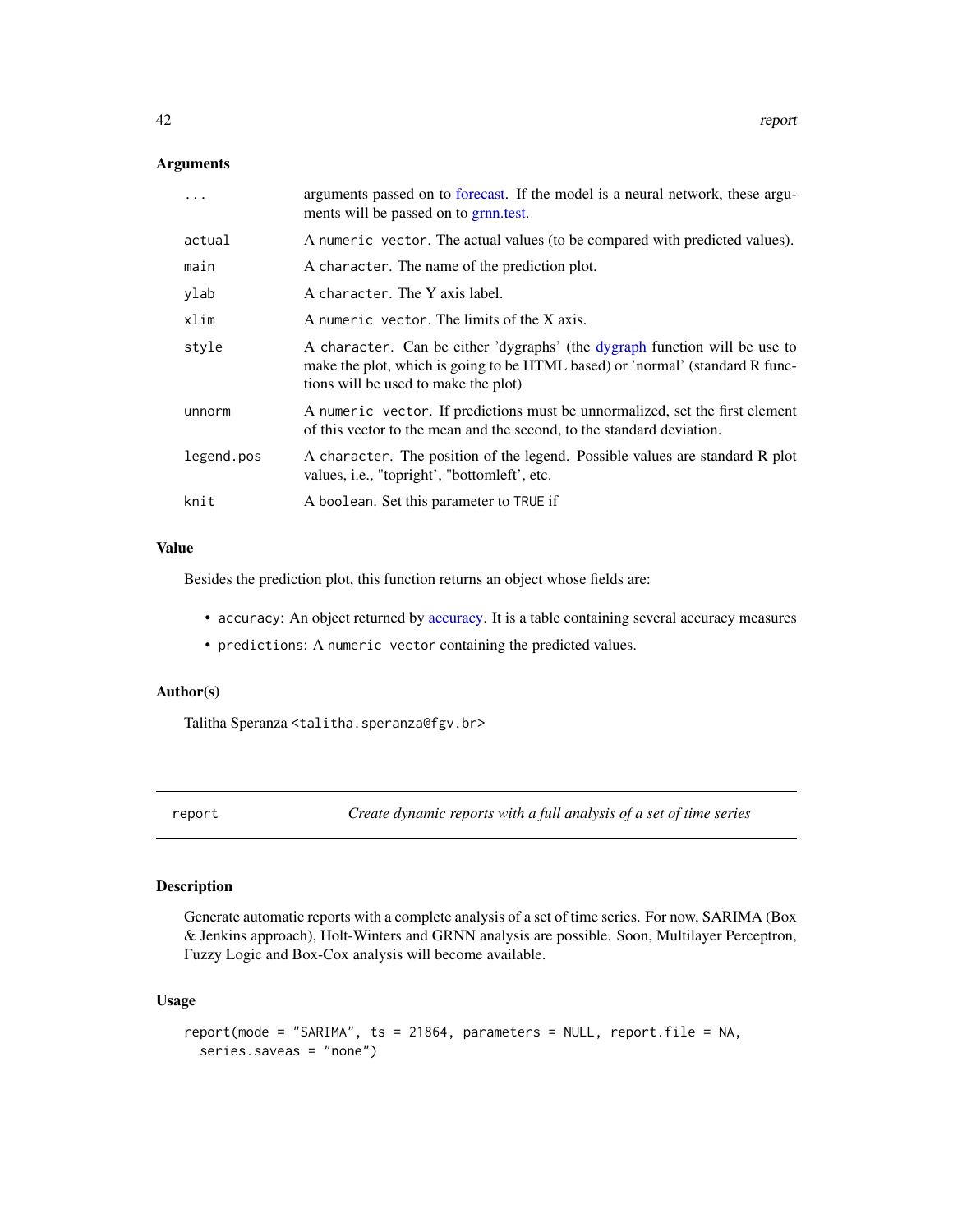#### <span id="page-42-0"></span>report 43

# Arguments

| mode          | A character. The type of the analysis. So far, 'SARIMA', 'GRNN' and 'HOLT-<br>WINTERS' are available.                                                                                                                                                                                                         |
|---------------|---------------------------------------------------------------------------------------------------------------------------------------------------------------------------------------------------------------------------------------------------------------------------------------------------------------|
| ts            | A integer, a ts object or a list of integers and ts objects. Either the ID<br>of the series in the BETS database or a time series object (any series, not just<br>BETS's). If a list is provided, a report is generated for each series in this list,<br>which can be mixed with IDs and time series objects. |
| parameters    | A list. The parameters of the report. See the 'details' section for more infor-<br>mation.                                                                                                                                                                                                                    |
| report.file   | A character. A path and a name for the report file (an .html file). If there is<br>more than one series, this name will be used as a prefix. If this parameter is not<br>provided, the report will be saved inside the 'reports' folder, under the BETS<br>installation directory.                            |
| series.saveas | A character. The format of the file on which the series and the predictions<br>should be written. Possible values are 'none' (default), 'sas', 'dta', 'spss', 'csv',<br>'csv2'. Is is saved under the same directory as the report file.                                                                      |

#### Details

# SARIMA Report Parameters

- cf.lags: An integer. Maximum number of lags to show on the ACFs e PACFs
- n.ahead: An integer. Prevision horizon (number of steps ahead)
- inf.crit: A character. Information criterion to be used in model selection.
- dummy: A ts object. A dummy regressor. Must also cover the forecasting period.
- ur.test: A list. Parameters of [ur\\_test](#page-51-1)
- arch.test: A list. Parameters of [arch\\_test](#page-2-1)
- box.test: A list. Parameters of [Box.test](#page-0-0)

#### GRNN Report Parameters

- auto.reg: A boolean. Is the dependant variable auto-regressive?
- present.regs: A boolean Include non-lagged series among regressors?
- lag.max: A integer Regressors' maximum lag
- regs: A list. Regressors codes or time series
- start.train: Training set starting period
- end.train: Training set ending period
- start.test: Testing set starting period
- end.test: Testing set ending period
- sigma.interval: A numeric vector. Sigma inteval
- sigma.step: A numeric value. Sigma step
- var.names: A character vector. Variable names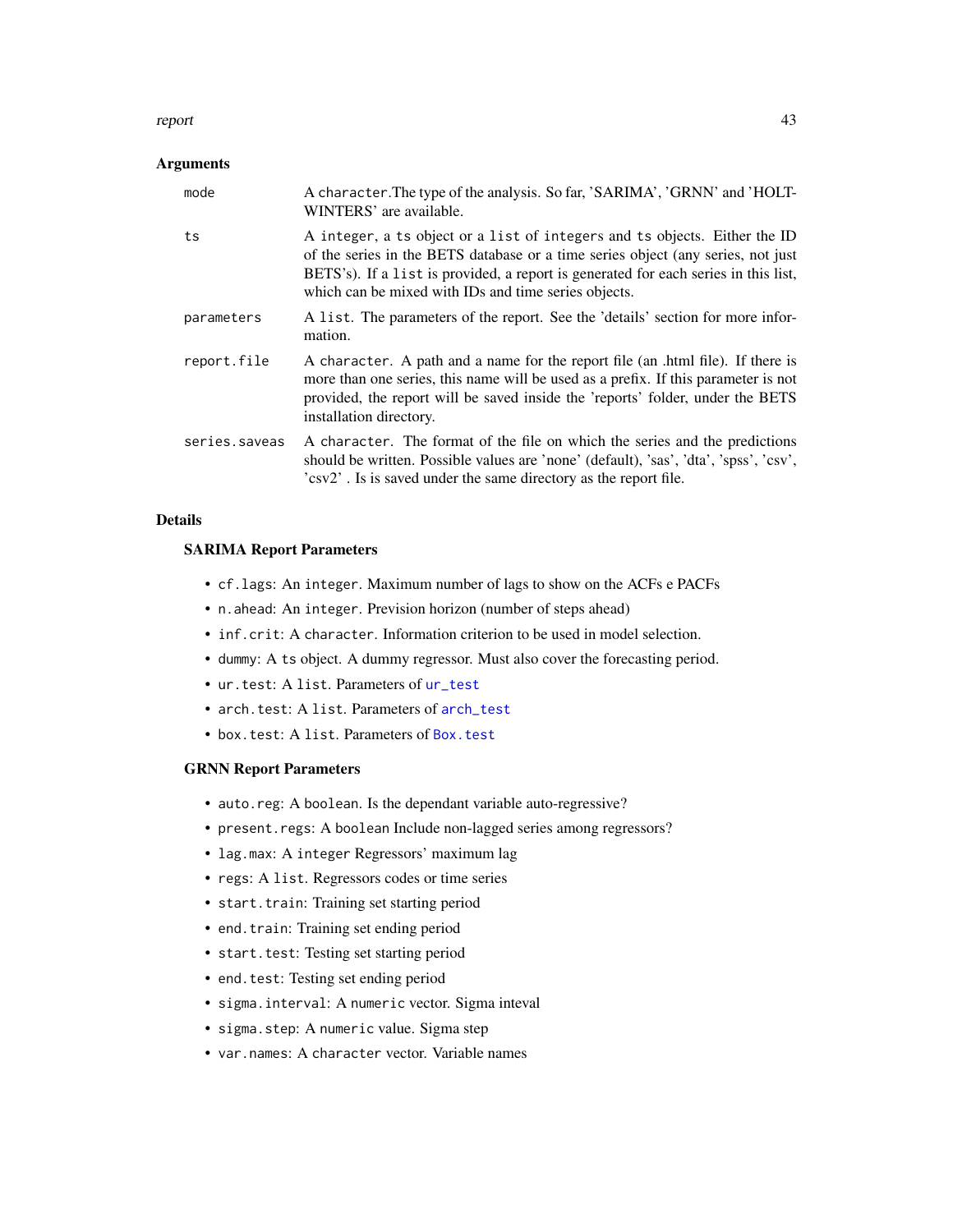- <span id="page-43-0"></span>• alpha: Smooth factor of the level component. If numeric, it must be within the half-open unit interval (0, 1]. A small value means that older values in x are weighted more heavily. Values near 1.0 mean that the latest value has more weight. NULL means that the HoltWinters function should find the optimal value of alpha. It must not be FALSE or 0.
- beta: Smooth factor of the trend component. If numeric, it must be within the unit interval [0, 1]. A small value means that older values in x are weighted more heavily. Values near 1.0 mean that the latest value has more weight. NULL means that the HoltWinters function should find the optimal value of beta. The trend component is omitted if beta is FALSE or 0.
- gamma: Smooth factors of the seasonal component. If numeric, it must be within the unit interval [0, 1]. A small value means that older values in x are weighted more heavily. Values near 1.0 mean that the latest value has more weight. NULL means that the HoltWinters function should find the optimal value of gamma. The seasonal component will be omitted if gamma is FALSE or 0. This must be specified as FALSE if frequency $(x)$  is not an integer greater than 1.
- additive: A single character string specifying how the seasonal component interacts with the other components. "additive", the default, means that x is modeled as level + trend + seasonal and "multiplicative" means the model is (level + trend) \* seasonal. Abbreviations of "additive" and "multiplicative" are accepted.
- l.start: The starting value of the level component.
- b.start: The starting value of the trend component
- s.start: The starting values of seasonal component, a vector of length frequency(x)
- n.ahead: Prevision horizon (number of steps ahead)

For more information about these parameters, see also [HoltWinters](#page-0-0). Most parameters are the same and we just reproduced their documentation here.

#### Value

One or more .html files (the reports) and, optionally, data files (series plus predictions).

#### Author(s)

Talitha Speranza <talitha.speranza@fgv.br>

#### Examples

```
##-- SARIMA
# parameters = list(\text{lag.max} = 48, n. \text{ ahead} = 12)# report(ts = 21864, parameters = parameters)
# report(ts = 4447, series.saveas = "csv")
# series = list(BETSget(4447), BETSget(21864))
# parameters = list(\text{lag.max = 20, n. ahead = 15 )}# report(ts = series, parameters = parameters)
```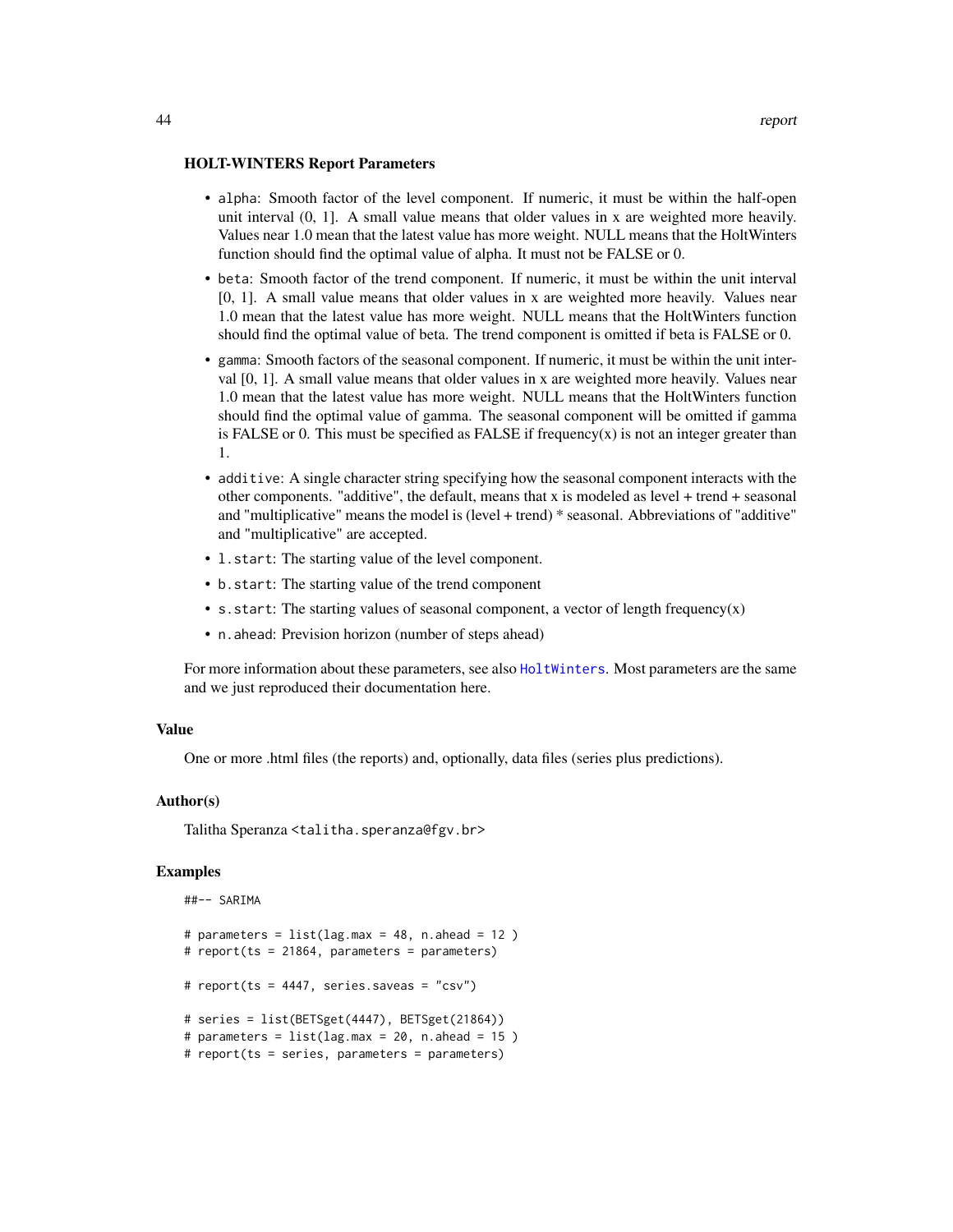<span id="page-44-0"></span> $s$ ave  $\frac{45}{3}$ 

```
# series = list(4447, 21864)
# report(ts = series, parameters = parameters)
# parameters = list(
# cf.lags = 25,
# n.ahead = 15,
# dummy = dum,
# arch.test = list(lags = 12, alpha = 0.01),
# box.test = list(type = "Box-Pierce")
# )
# report(ts = window(BETSget(21864), start= c(2002,1) , end = c(2015,10)),
#parameters = parameters)
# dum <- dummy(start= c(2002,1) , end = c(2017,1) ,
#from = c(2008,9) , to = c(2008,11))
# parameters = list(
# cf.lags = 25,
# n. ahead = 15,
# dummy = dum
# )
# report(ts = window(BETSget(21864), start= c(2002,1) , end = c(2015,10)),
#parameters = parameters)
##-- GRNN
# params = list(regs = 4382)
# report(mode = "GRNN", ts = 13522, parameters = params)
##-- HOLT-WINTERS
# params = list(alpha = 0.5, gamma = TRUE)
# report(mode = "HOLT-WINTERS", ts = 21864, series.saveas = "csv", parameters = params)
# params = list(gamma = T, beta = TRUE)
# report(mode = "HOLT-WINTERS", ts = 21864, series.saveas = "csv", parameters = params)
```
save *Prepare a time series to be exported*

#### Description

To be used with saveSpss, saveSas and others.

#### Usage

```
save(code = NULL, data = NULL, file.name = "series", type = "")
```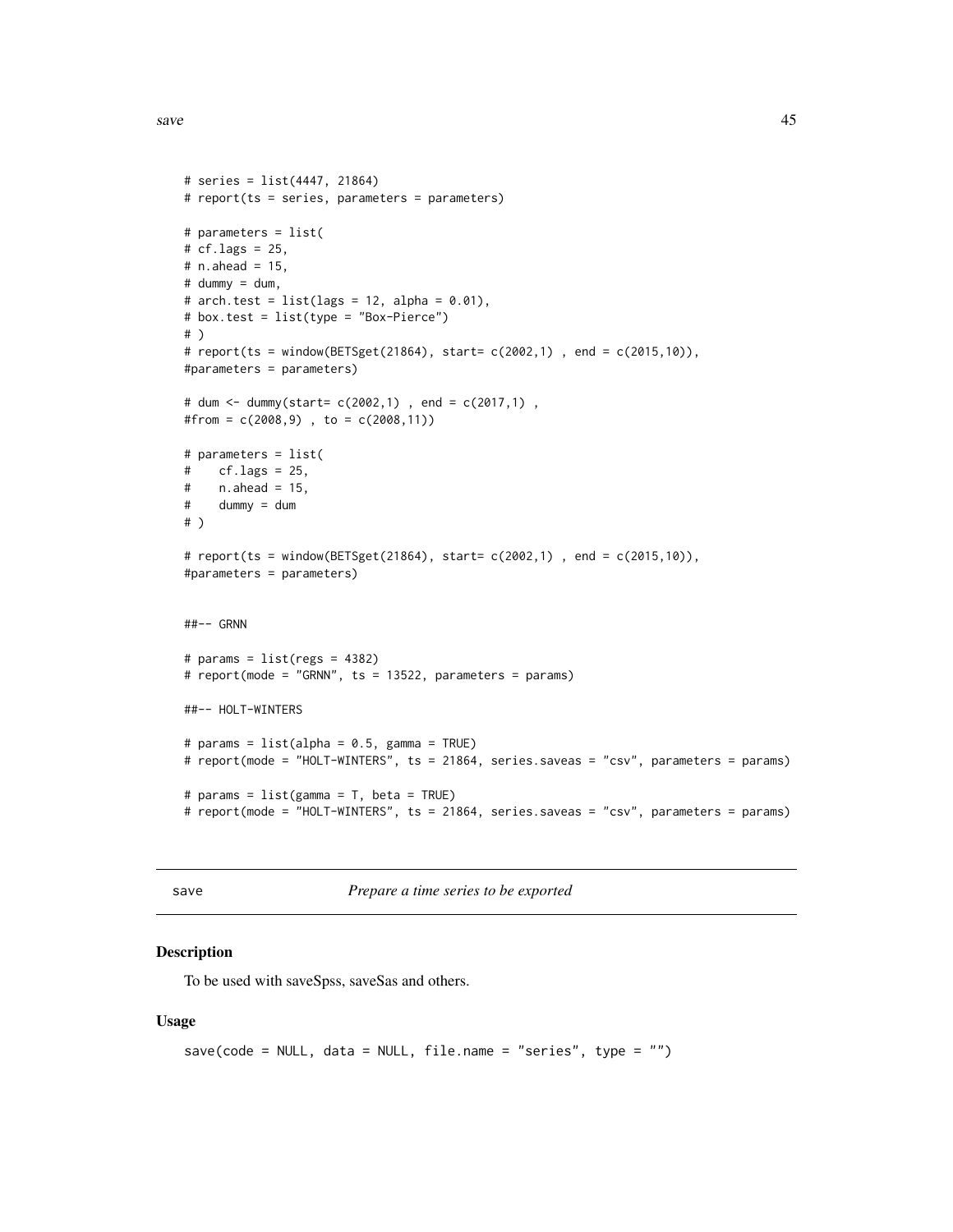# <span id="page-45-0"></span>Arguments

| code      | An integer. The unique identifier of the series within the BETS database.                                               |
|-----------|-------------------------------------------------------------------------------------------------------------------------|
| data      | A data, frame or a ts. Contains the data to be written. If data is supplied, the<br>BETS database will not be searched. |
| file.name | A character. The name of the output file. The default is 'series.spss'.                                                 |
| type      | A character. The type of the file (e.g. 'spss' or 'sas').                                                               |

#### Value

A list with the data frame to be saved and the file name

| saveSas | <i>Export a time series to SAS</i> |  |
|---------|------------------------------------|--|
|---------|------------------------------------|--|

# Description

Writes a time series to a .sas (SAS) file.

#### Usage

saveSas(code = NULL, data = NULL, file.name = "series")

# Arguments

| code      | An integer. The unique identifier of the series within the BETS database.                                               |
|-----------|-------------------------------------------------------------------------------------------------------------------------|
| data      | A data, frame or a ts. Contains the data to be written. If data is supplied, the<br>BETS database will not be searched. |
| file.name | A character. The name of the output file. The default is 'series.sas'.                                                  |

# Value

None

# Examples

```
#Exchange rate - Free - United States dollar (purchase)
#us.brl <- get(3691)
#require(seasonal)
#us.brl.seasonally_adjusted <- seas(us.brl)
#saveSas(data = us.brl.seasonally_adjusted,file.name="us.brl.seasonally_adjusted")
# Or
#saveSas(code=3691,file.name="us.brl")
```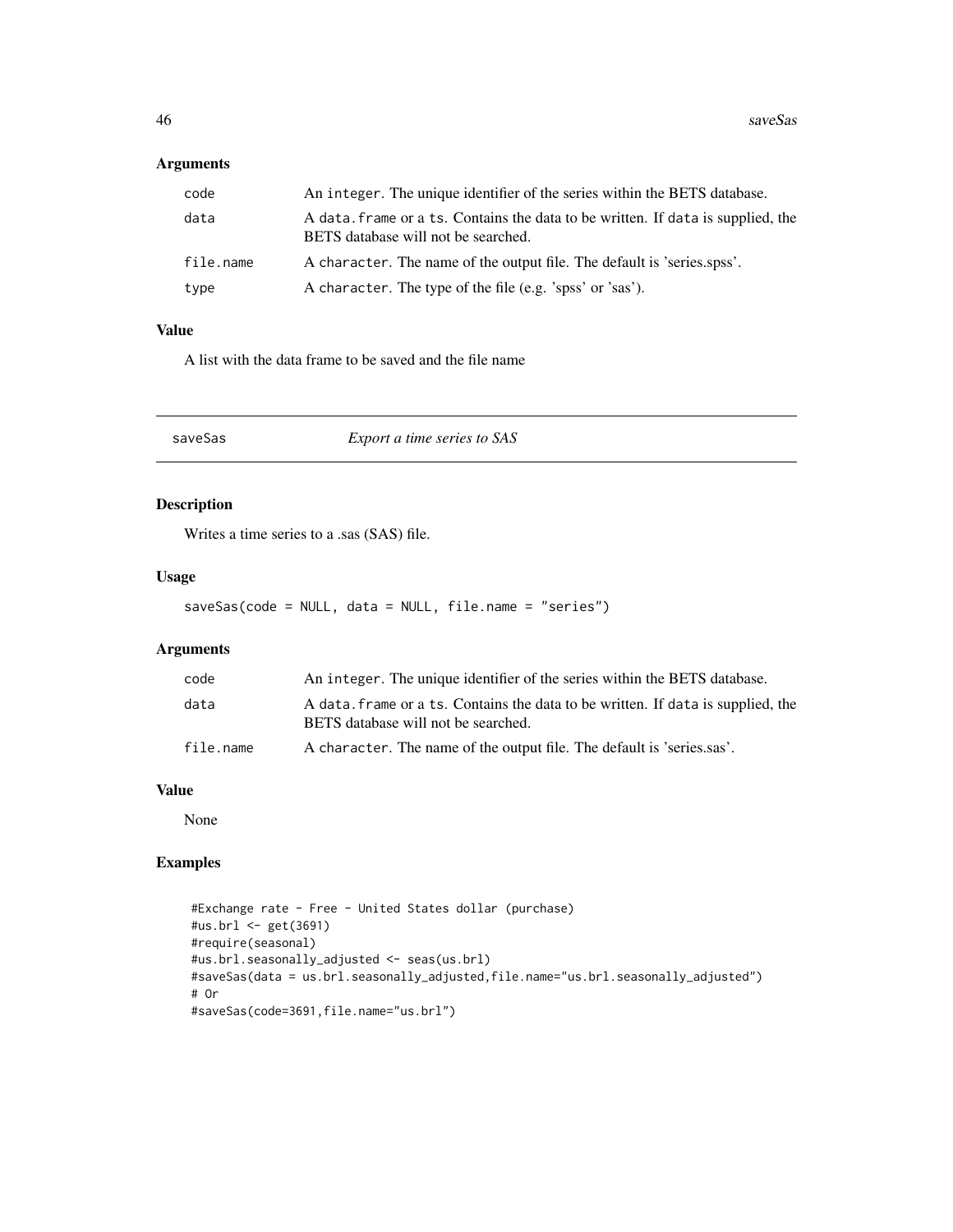<span id="page-46-0"></span>

Writes a time series to a .spss (SPSS) file.

#### Usage

saveSpss(code = NULL, data = NULL, file.name = "series")

#### Arguments

| code      | An integer. The unique identifier of the series within the BETS database.                                              |
|-----------|------------------------------------------------------------------------------------------------------------------------|
| data      | A data frame or a ts. Contains the data to be written. If data is supplied, the<br>BETS database will not be searched. |
| file.name | A character. The name of the output file. The default is 'series.spss'.                                                |

# Examples

```
#Exchange rate - Free - United States dollar (purchase)
#us.brl <- get(3691)
#requires(seasonal)
#us.brl.seasonally_adjusted <- seas(us.brl)
#saveSpss(data = us.brl.seasonally_adjusted,file.name="us.brl.seasonally_adjusted")
  # Or
#saveSpss(code=3691,file.name="us.brl")
```
saveStata *Export a time series to STATA*

#### Description

Writes a time series to a .dta (STATA) file.

#### Usage

```
saveStata(code = NULL, data = NULL, file.name = "series")
```

| code      | An integer. The unique identifier of the series within the BETS database.                                               |
|-----------|-------------------------------------------------------------------------------------------------------------------------|
| data      | A data, frame or a ts. Contains the data to be written. If data is supplied, the<br>BETS database will not be searched. |
| file.name | A character. The name of the output file. The default is 'series.dta'.                                                  |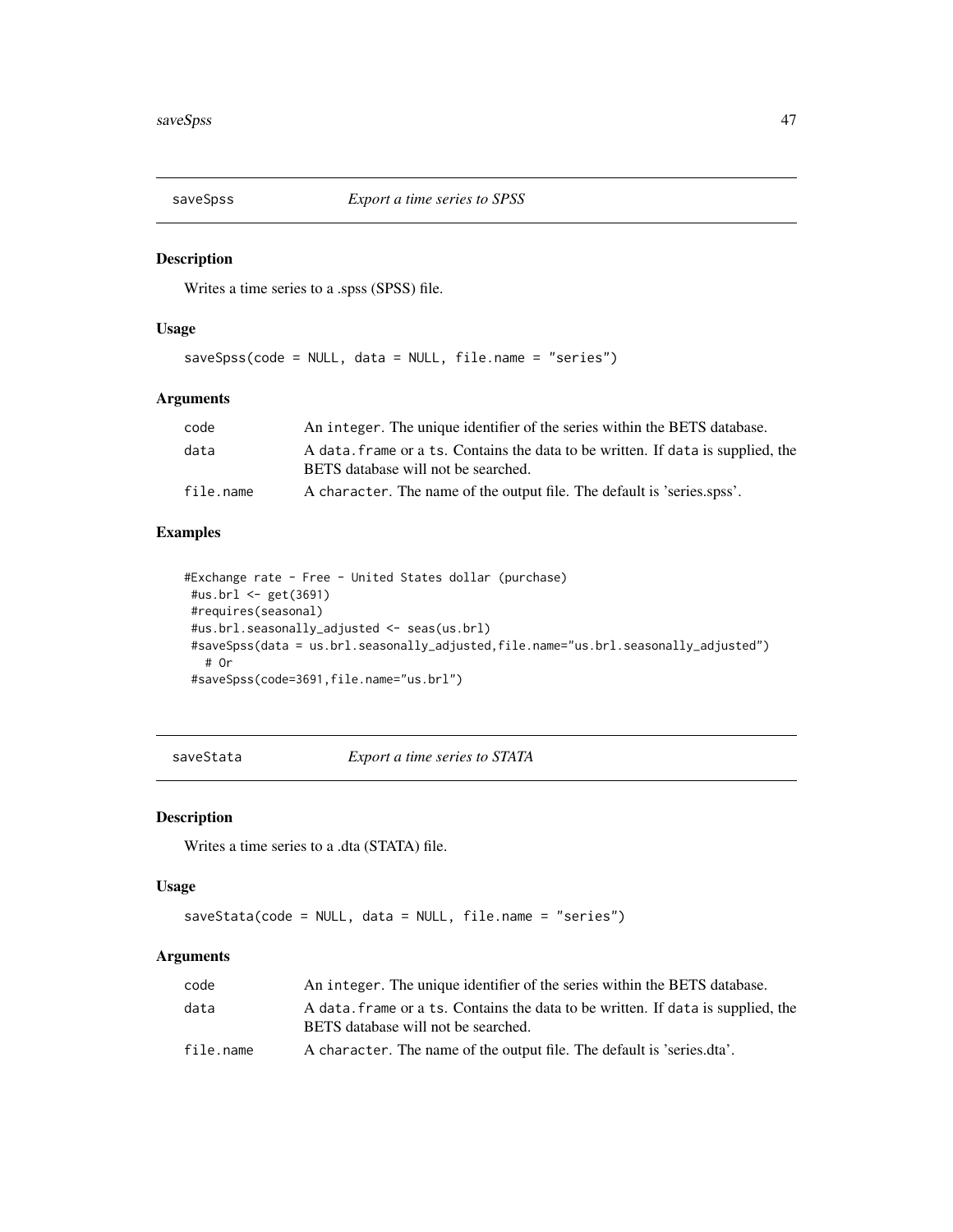#### Value

None

#### Examples

```
#Exchange rate - Free - United States dollar (purchase)
#us.brl <- get(3691)
#requires(seasonal)
#us.brl.seasonally_adjusted <- seas(us.brl)
#saveStata(data = us.brl.seasonally_adjusted,file.name="us.brl.seasonally_adjusted")
# Or
#saveStata(code=3691,file.name="us.brl")
```
sidra.aux *Search for Sidra Series*

# Description

Searches the Sidra databases for a series by its description or a given table descriptions.

#### Usage

```
sidra.aux(x, len, nova_req, from, to, inputs, territory, variable, header,
 sections)
```

| $\times$  | Either a character or a numeric. If character, function searches the Sidra meta-<br>data. If a numeric argument is provided the descriptions of the given table are<br>seached. |
|-----------|---------------------------------------------------------------------------------------------------------------------------------------------------------------------------------|
| len       | Α.                                                                                                                                                                              |
| nova_req  | A.                                                                                                                                                                              |
| from      | A .                                                                                                                                                                             |
| to        | A .                                                                                                                                                                             |
| inputs    | A.                                                                                                                                                                              |
| territory | $A$ .                                                                                                                                                                           |
| variable  | $A$ .                                                                                                                                                                           |
| header    | $A$ .                                                                                                                                                                           |
| sections  | A.                                                                                                                                                                              |
|           |                                                                                                                                                                                 |

<span id="page-47-0"></span>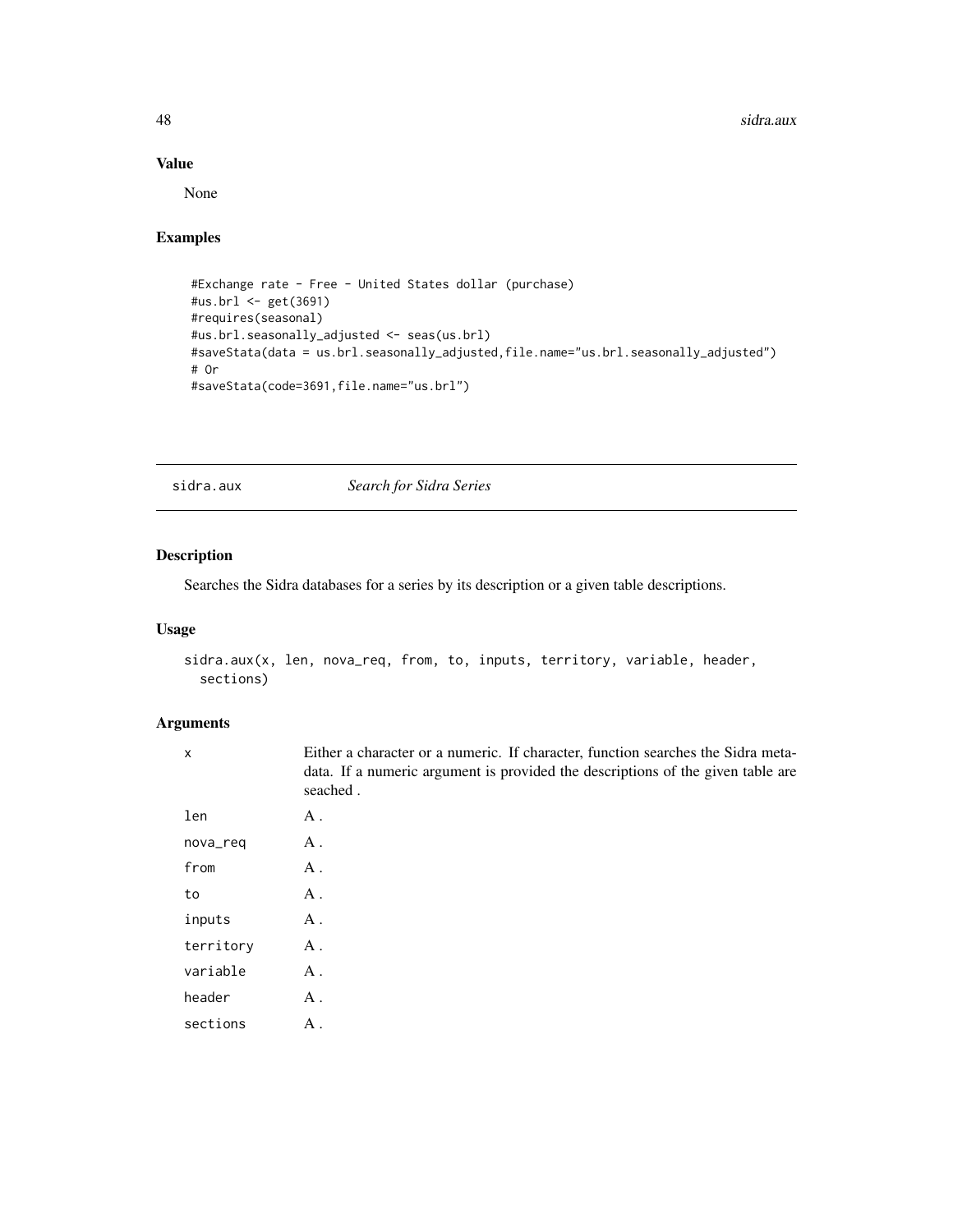<span id="page-48-0"></span>

The different parameters define the table and its dimensions (periods, variables, territorial units and classification) to be consulted. The parameters that define the sections may vary from table to table. Henceforth, the Sidra function ranges between 5 mandatory arguments to 7. You can only choose one variable per series per request, but multiple sections within the variable.

#### Usage

```
sidraGet(x, from, to, territory = c(n1 = "braz1", n2 = "region", n3 =
  "state", n6 = "city", n8 = "mesoregion", n9 = "microregion", n129 ="citizenship", n132 = "semiarid", n133 = "semiaridUF"), variable, cl = NULL,
  sections = NULL)
```
#### Arguments

| X         | Sidra series number.                                                                                                                    |
|-----------|-----------------------------------------------------------------------------------------------------------------------------------------|
| from      | A string or character vector specifying where the series shall start                                                                    |
| to        | A string or character vector specifying where the series shall end                                                                      |
| territory | Specifies the desired territorial levels.                                                                                               |
| variable  | An integer describing what variable characteristics are to be returned. Defaults<br>to all available.                                   |
| cl        | A vector containing the classification codes in a vector.                                                                               |
| sections  | A vector or a list of vectors if there are two or more classification codes contain-<br>ing the desired tables from the classification. |

#### Examples

```
## Not run: sidra = sidraGet(x = c(1612), from = 1990, to = 2015, territory = "brazil", variable =109)
sidra = sidraGet(x = c(3653), from = c("200201"),to = c("201703"), territory = "brazil",
variable = 3135, sections = c(129316, 129330), cl = 544)
sidra = sidraGet(x = c(3653), from = c("200201"),to = c("201512"), territory = "brazil", variable = 3135,
sections = "all", cl = 544)sidra = sidraGet(x = c(1618), from = c("201703"), to = c("201703"),
territory = "brazil",
variable = 109, sections=list(c(39427), c(39437,39441)), cl = c(49, 48))
trim - x = 1620; from = 199001; to = 201701; territory = "brazil";
sections = list(c(90687)); cl = c(11255); variable = 583sidra = sidraGet(x = 1620, from = 199001, to = 201701,territory = "brazil",
sections=list(c(90687)), cl =c(11255), variable = 583)
## End(Not run)
```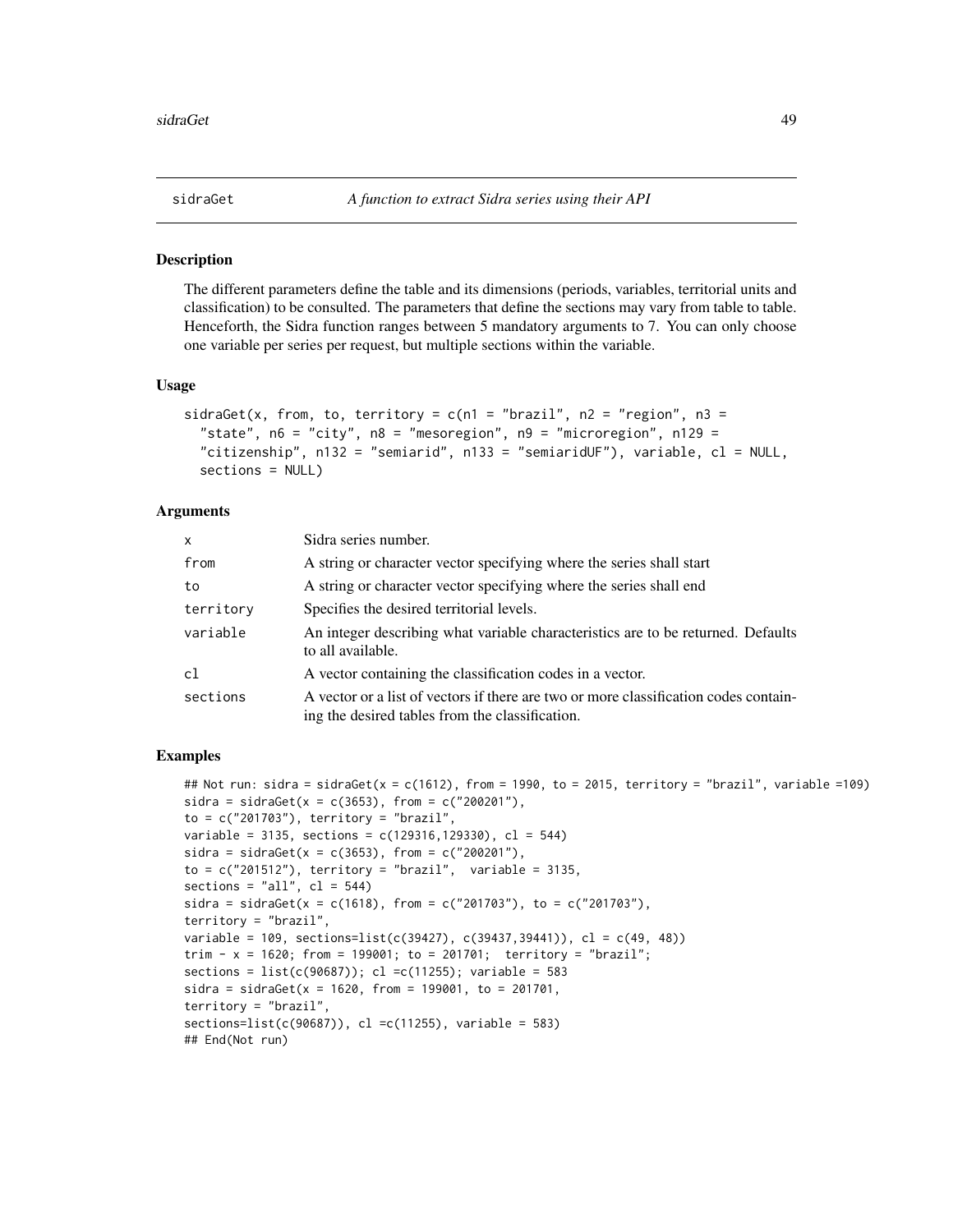<span id="page-49-0"></span>

Searches the Sidra databases for a series by its description or a given table descriptions.

# Usage

```
sidraSearch(description = NULL, code, view = TRUE, browse = FALSE)
```
# Arguments

| description | A character argument. Function searches the Sidra metadata and prints results<br>in a window.                 |
|-------------|---------------------------------------------------------------------------------------------------------------|
| code        | A numeric argument must be provided. The descriptions of the given table are<br>returned.                     |
| view        | A boolean. The default is TRUE. If set to FALSE, the results are NOT going to<br>be shown.                    |
| browse      | A boolean. If browse is set to TRUE, the description table opens in your browser<br>for better visualization. |

#### Examples

```
## Not run:
sidraSearch(description = "pib")
sidraSearch(code = 1248)
```
## End(Not run)

std\_resid *Plot standardized residuals*

# Description

Uses a model object to create a plot of standardized residuals. This model can be an [Arima](#page-0-0) or an [arima.](#page-0-0) In a near future, this function will also accept objects returned by [grnn.train.](#page-38-1)

# Usage

std\_resid(model, alpha = 0.05)

| model | An Arima or an arima object. The model.            |
|-------|----------------------------------------------------|
| alpha | A numeric between 0 and 1. The significance level. |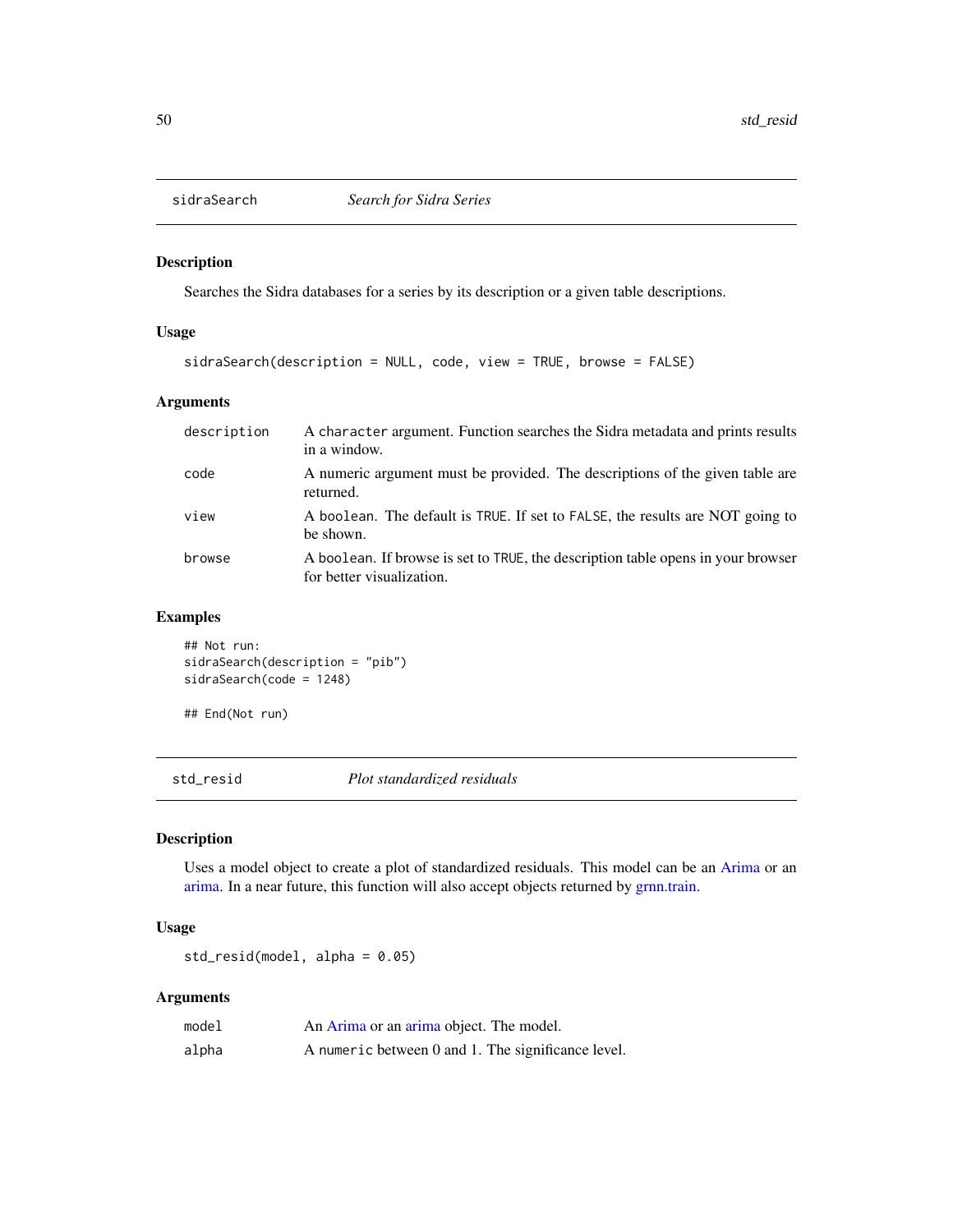#### <span id="page-50-0"></span> $t_{\text{test}}$  51

# Value

Besides showing the plot, this function returns a numeric vector containing the standardized residuals.

#### Author(s)

Talitha Speranza <talitha.speranza@fgv.br>

t\_test *Test the significance of the parameters of an ARIMA model*

#### Description

Performs the t test on every parameter of an ARIMA model. This model can be an [Arima](#page-0-0) or an [arima.](#page-0-0)

#### Usage

 $t_test(model, nx = 0, alpha = 0.05)$ 

# Arguments

| model | An Arima or an arima object. The model for which the parameters must be<br>tested. |
|-------|------------------------------------------------------------------------------------|
| nx    | An integer. The number of exogenous variables                                      |
| alpha | A numeric value between 0 and 1. The significance level.                           |

#### Value

A data.frame containing the standard erros, the t-statistic, the critical values and whether the null hypothesis should be rejected or not, for each model parameter.

#### Author(s)

Talitha Speranza <talitha.speranza@fgv.br>, Daiane Marcolino <daiane.mattos@fgv.br>

#### Examples

```
require(forecast)
data("AirPassengers")
fit.air <- Arima(AirPassengers, order = c(1,1,1), seasonal = c(1,1,1), method ="ML", lambda=0)
summary(fit.air)
# Significance test for the model SARIMA(1,1,1)(1,1,1)[12]
t_test(model = fit.air)
```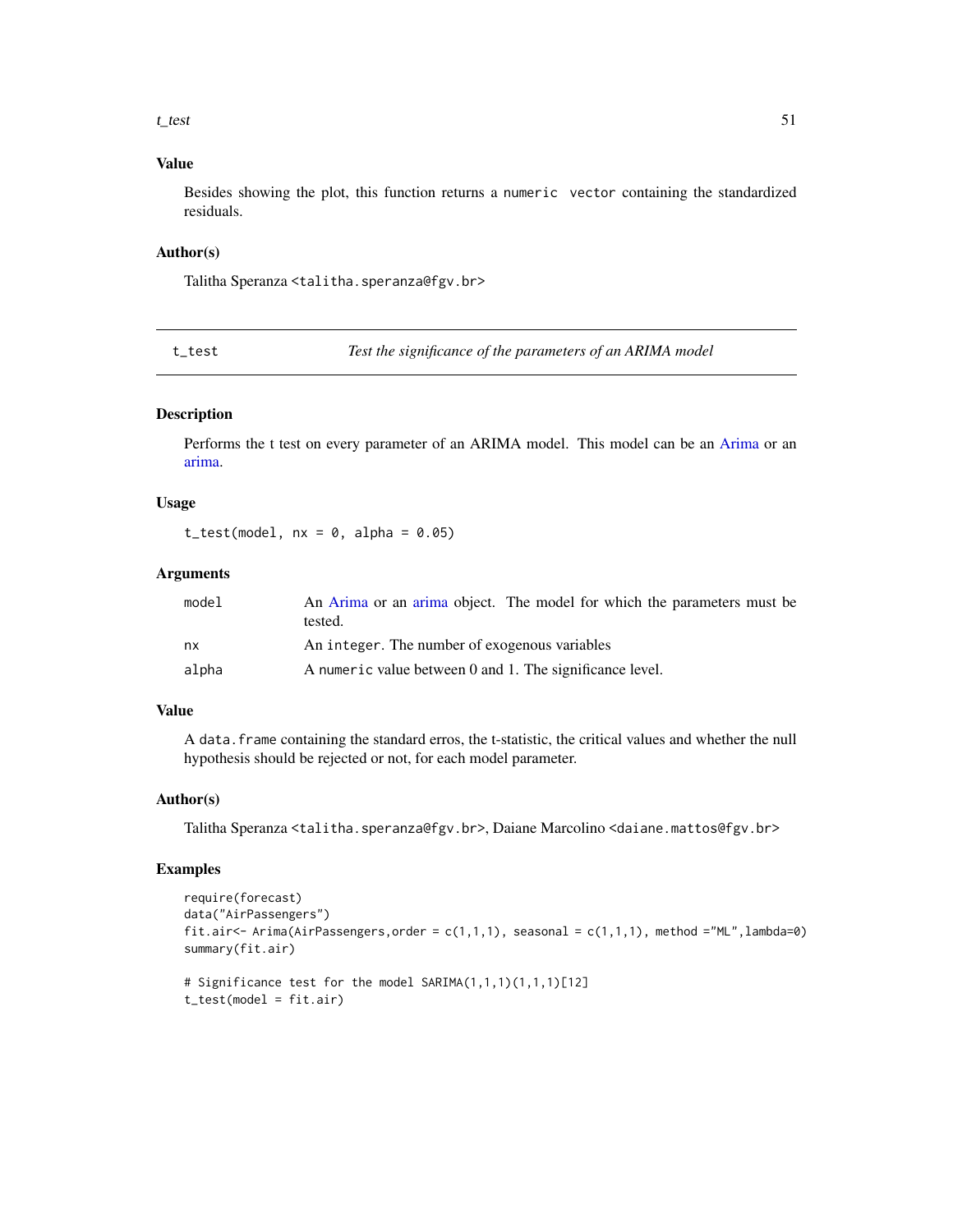<span id="page-51-1"></span><span id="page-51-0"></span>

This function uses the package 'urca' to perform unit root tests on a pre-defined time series. Unlike urca functions, it returns a meaningful table summarizing the results.

#### Usage

 $ur_test(..., mode = "ADF", level = "5pct")$ 

# Arguments

| $\cdot$ | Arguments passed on to urca functions                                                                                            |
|---------|----------------------------------------------------------------------------------------------------------------------------------|
| mode    | A character. The type of the test. Set it to 'ADF' for Augmented Dickey-<br>Fuller, 'KPSS' for KPSS or 'PP' for Phillips-Perron. |
| level   | A character. The confidence level. Can be either '1pct' (not for KPSS),<br>$2.5$ pct', '5pct' or '10pct'                         |

#### Value

A list object. The first element is a data. frame with the test statistics, the critical values and the test results. The second, the model residuals.

#### Author(s)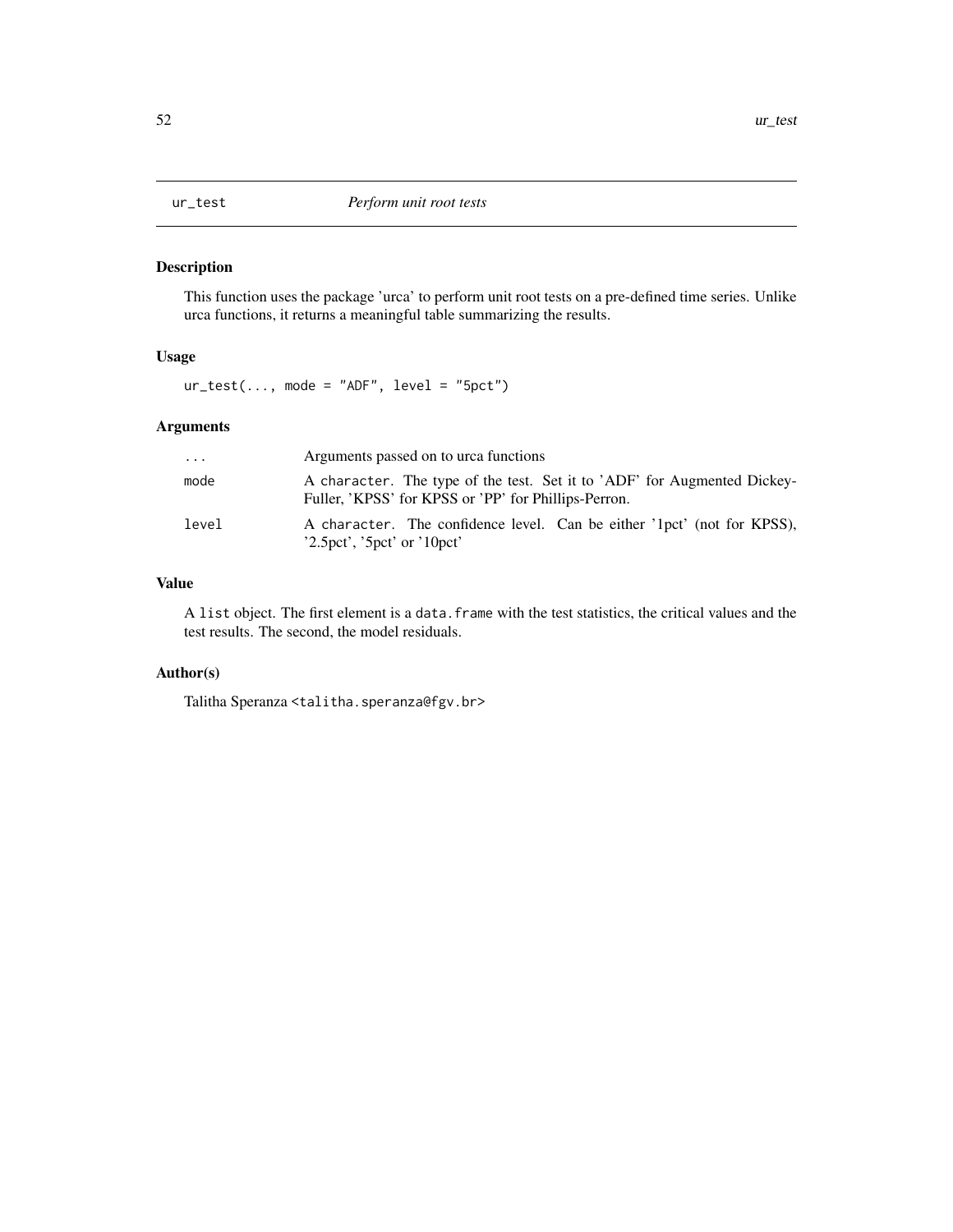# <span id="page-52-0"></span>Index

∗Topic IBGE sidraSearch , [50](#page-49-0) ∗Topic bacen get.series.bacen , [38](#page-37-0) ∗Topic get BETSget , [11](#page-10-0) get.series , [37](#page-36-0) ∗Topic search BETSsearch , [12](#page-11-0) ∗Topic sidra sidraGet , [49](#page-48-0) sidraSearch , [50](#page-49-0) accuracy , *[41](#page-40-0) , [42](#page-41-0)* arch\_test , [3](#page-2-0) , *[43](#page-42-0)* Arima , *[50](#page-49-0) , [51](#page-50-0)* arima , *[50](#page-49-0) , [51](#page-50-0)* bcbExpectA, [4](#page-3-0) bcbExpectATop[5](#page-4-0), 5 bcbExpectInf12 , [6](#page-5-0) bcbExpectM, [7](#page-6-0) bcbExpectMTop5, [8](#page-7-0) bcbExpectT, [9](#page-8-0) BETS, [10](#page-9-0) BETS-package *(*BETS *)* , [10](#page-9-0) BETS.addin\_en, [10](#page-9-0) BETS.addin\_pt , [11](#page-10-0) BETSget , [11](#page-10-0) BETSsearch , *[12](#page-11-0)* , [12](#page-11-0) , *[37](#page-36-0)* BETSsources, [15](#page-14-0) Box.test , *[43](#page-42-0)* chart , [15](#page-14-0) , *[21](#page-20-0) , [22](#page-21-0)* chart.add\_basic , [17](#page-16-0) chart.add\_extra , [18](#page-17-0) chart.add\_notes , [19](#page-18-0) check.series, [20](#page-19-0) connection , [20](#page-19-0) corrgram , [20](#page-19-0)

dashboard , [21](#page-20-0) deflate , [22](#page-21-0) draw.cap\_utl , [23](#page-22-0) draw.cdb , [24](#page-23-0) draw.cei , [24](#page-23-0) draw.conf\_lvl, [25](#page-24-0) draw.eap, [25](#page-24-0) draw.ei\_comps , [26](#page-25-0) draw.ei\_vars , [26](#page-25-0) draw.gdp\_comps , [27](#page-26-0) draw.gdp\_mon, [27](#page-26-0) draw.gdp\_unemp , [28](#page-27-0) draw.gdp\_vars, [28](#page-27-0) draw.generic, 2<mark>9</mark> draw.iie\_br , [29](#page-28-0) draw.indprod, [30](#page-29-0) draw.ipca, [30](#page-29-0) draw.lab\_coin , [31](#page-30-0) draw.lab\_lead , [31](#page-30-0) draw.lei , [32](#page-31-0) draw.misery\_index , [32](#page-31-0) draw.selic, [33](#page-32-0) draw.sent\_ind, [33](#page-32-0) draw.survey, [34](#page-33-0) draw.ulc , [34](#page-33-0) draw.unemp, [35](#page-34-0) draw.vargdp, [35](#page-34-0) dummy , [35](#page-34-0) , *[36](#page-35-0)* dygraph , *[42](#page-41-0)* forecast , *[20](#page-19-0)* , *[41](#page-40-0) , [42](#page-41-0)* get.series, [37](#page-36-0) get.series.bacen , [38](#page-37-0) grnn-package , *[39](#page-38-0)* grnn.test , [38](#page-37-0) , *[42](#page-41-0)* grnn.train , *[38](#page-37-0) , [39](#page-38-0)* , [39](#page-38-0) , *[50](#page-49-0)* HoltWinters , *[44](#page-43-0)*

message , *[40](#page-39-0)*